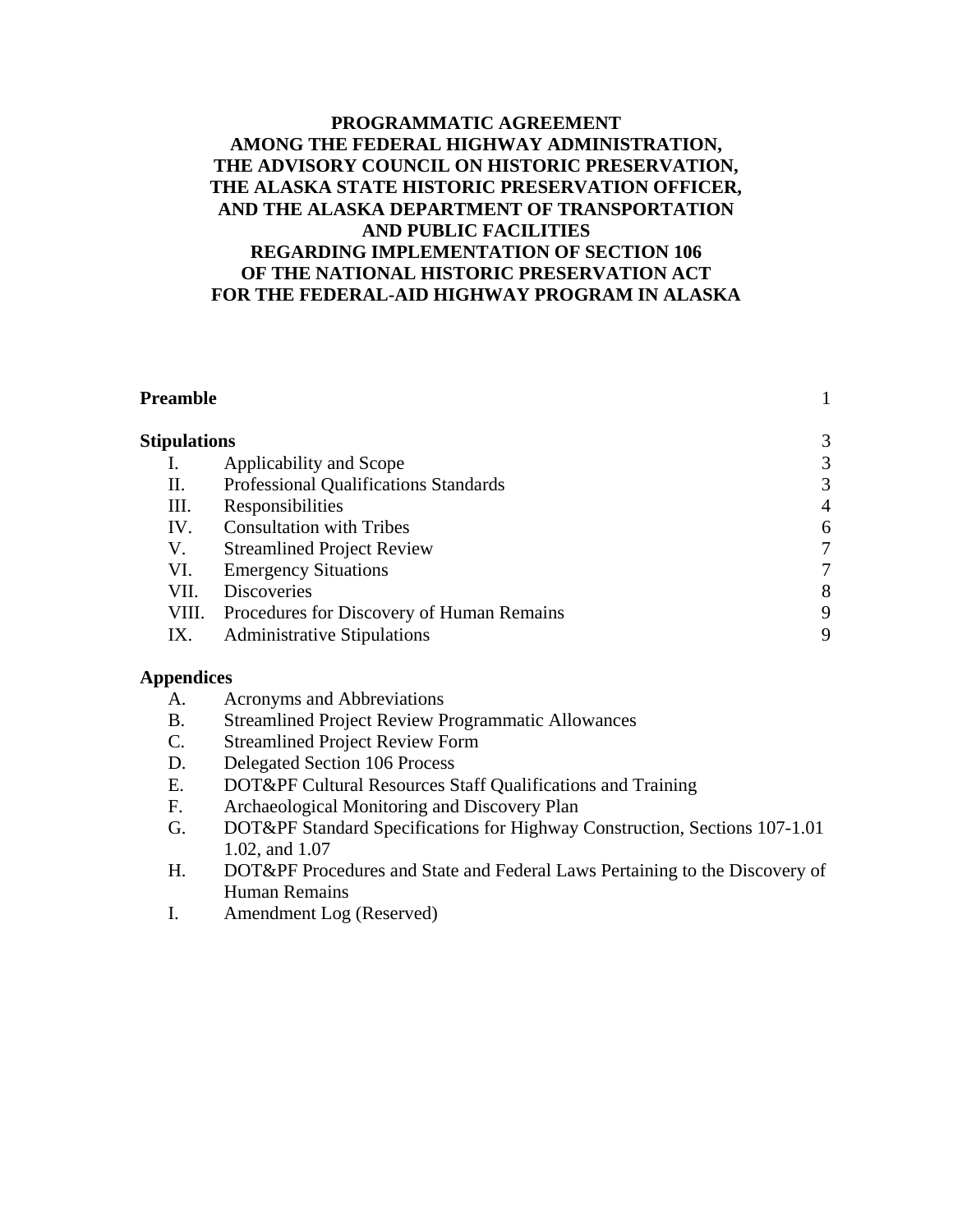# **PROGRAMMATIC AGREEMENT AMONG THE FEDERAL HIGHWAY ADMINISTRATION, THE ADVISORY COUNCIL ON HISTORIC PRESERVATION, THE ALASKA STATE HISTORIC PRESERVATION OFFICER, AND THE ALASKA DEPARTMENT OF TRANSPORTATION AND PUBLIC FACILITIES REGARDING IMPLEMENTATION OF SECTION 106 OF THE NATIONAL HISTORIC PRESERVATION ACT FOR THE FEDERAL-AID HIGHWAY PROGRAM IN ALASKA**

**WHEREAS,** the Federal Highway Administration (FHWA), under authority of 23 U.S.C. 101 et seq., implements the Federal-Aid Highway Program (FAHP) in the State of Alaska by funding and approving State and locally sponsored transportation undertakings (also referred to as projects), that are administered by the Alaska Department of Transportation and Public Facilities (DOT&PF); and

**WHEREAS,** the FHWA Alaska Division Administrator is the agency official responsible for ensuring that the FAHP in Alaska complies with Section 106 of the National Historic Preservation Act, as amended (16 U.S.C. 470) (NHPA), and codified at its implementing regulations, 36 CFR 800, as amended (August 5, 2004); and

**WHEREAS,** DOT&PF administers FAHP undertakings throughout the State of Alaska as authorized by Title 23 U.S.C. 302 and Title 17 of the Alaska Administrative Code (17 AAC) has participated in this consultation and has been invited to be a signatory to this Agreement; and

**WHEREAS,** the FHWA has also assigned to the DOT&PF the responsibility for project-level environmental reviews on certain FAHP Categorical Exclusions in accordance with 23 U.S.C. 326 (6004 Program) as outlined in a September 20, 2012 Memorandum of Understanding (6004 MOU) and this assignment is expected to continue under subsequent 6004 MOU renewals; and

**WHEREAS,** pursuant to the 6004 MOU, the DOT&PF is deemed to be the federal agency for all FAHP 6004 Program undertakings it has assumed and in that capacity has assumed FHWA's responsibilities under Section 106; and

**WHEREAS,** the FHWA and the DOT&PF have determined that implementation of the FAHP in Alaska may result in effects upon properties included in or eligible for inclusion in the National Register of Historic Places (NRHP, 36 CFR 800.14[b][1][iii]), hereafter referred to as historic properties; and

**WHEREAS,** the FHWA has consulted with the Alaska State Historic Preservation Officer (SHPO) and the Advisory Council on Historic Preservation (ACHP) pursuant to 36 CFR 800.14(b) to set forth a streamlined review process for considering the effects of undertakings under Section 106 for the FAHP, and to allow the DOT&PF to carry out certain Section 106 process actions on behalf of the FHWA for the non-6004 Program undertakings; and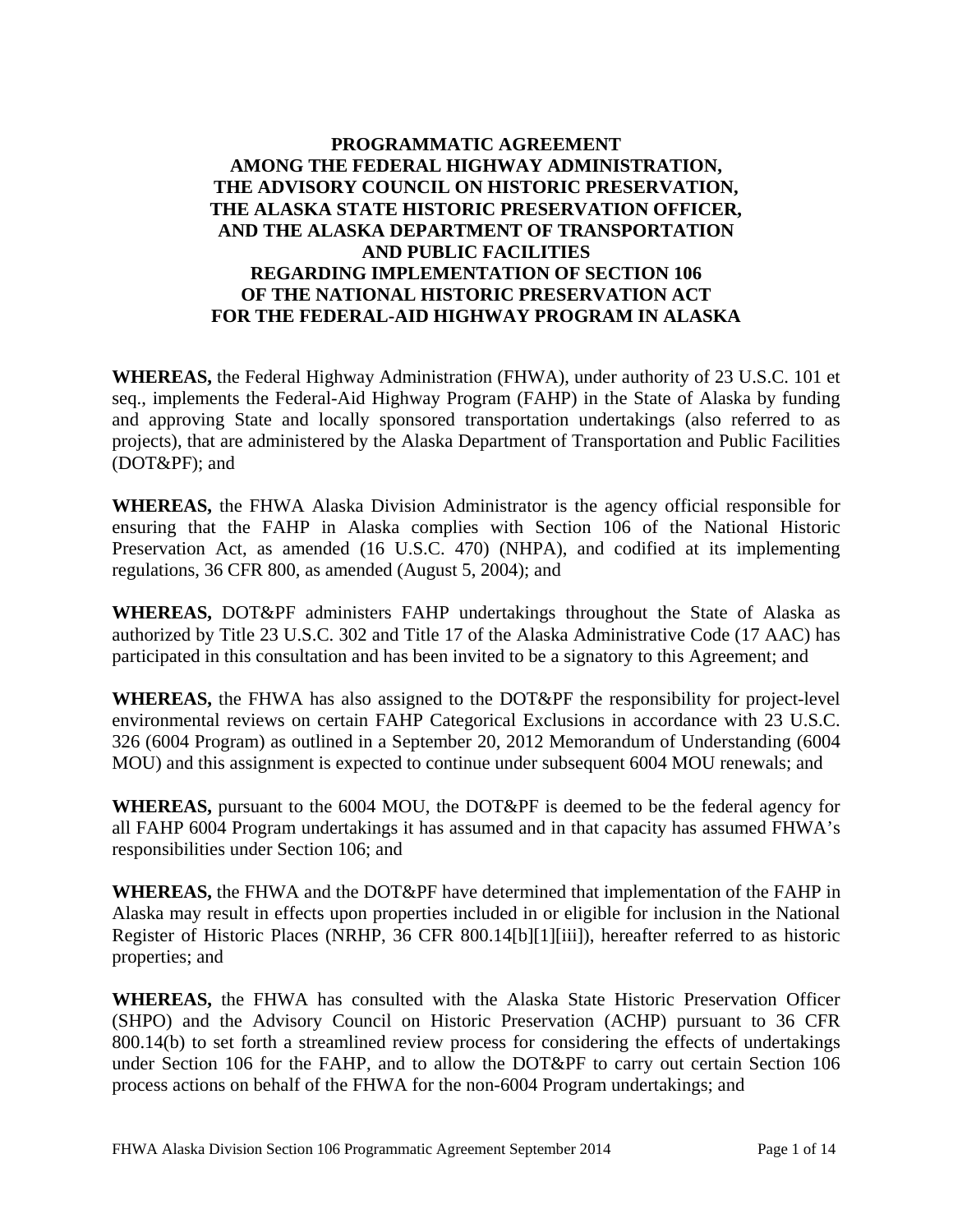**WHEREAS,** this Programmatic Agreement (Agreement) applies to all FAHP undertakings [6004 Program and non-6004 Program (the Programs)]; and

**WHEREAS,** this Agreement does not supersede existing agreements currently in use by the FHWA, the DOT&PF, the SHPO, and the ACHP; existing agreements remain in force and are separate from this Agreement; and

**WHEREAS,** the Alaska Department of Natural Resources, Office of History and Archaeology (OHA) under SHPO's direction maintains the Alaska Heritage Resources Survey (AHRS) a restricted statewide inventory of Alaska's reported historic, prehistoric, and archaeological resources under the authority of AS 41.35.070(a); and

**WHEREAS,** the purpose of the AHRS is to assist with the resource identification and evaluation efforts for research, planning, protection, and development, and the AHRS is available to DOT&PF and FHWA staff via web access; and

**WHEREAS,** the DOT&PF maintains professional staff meeting the professional qualifications standards established by the Secretary of the Interior (as defined in 36 CFR 61) in the Statewide Environmental Office (SEO) and the regional offices; and

**WHEREAS**, the FHWA recognizes that it has a unique legal relationship with federallyrecognized Indian Tribes (Tribes) established in the Constitution of the United States, treaties, statutes, and court decisions, and, therefore, consultation with an Indian Tribe must recognize the government-to-government relationship between the federal government and the Tribes; and

**WHEREAS,** the FHWA retains responsibility for government-to-government consultation with Tribes; and

**WHEREAS,** this Agreement shall not apply to undertakings that occur on or affect tribal lands as they are defined in 36 CFR 800.16(x); tribal lands are all lands within the exterior boundaries of any Indian reservation, and all dependent Indian communities, for such undertakings the FHWA shall follow the procedures in 36 CFR 800; and

**WHEREAS,** in the development of this Agreement the FHWA invited potentially affected federally recognized Tribes as defined in the 77 Federal Register 47868-47873 (August 10, 2012 notice) to consult about this Agreement and has taken any comments received into account; and

**WHEREAS,** in the development of this Agreement the FHWA invited regional and village corporations as defined in Section 3 of the Alaska Native Claims Settlement Act (43 U.S.C. 1602) to consult and has taken any comments received into account; and

**WHEREAS,** in the development of this Agreement the FHWA invited local governments, certified local governments, and local historic preservation groups to consult and has taken any comments received into account; and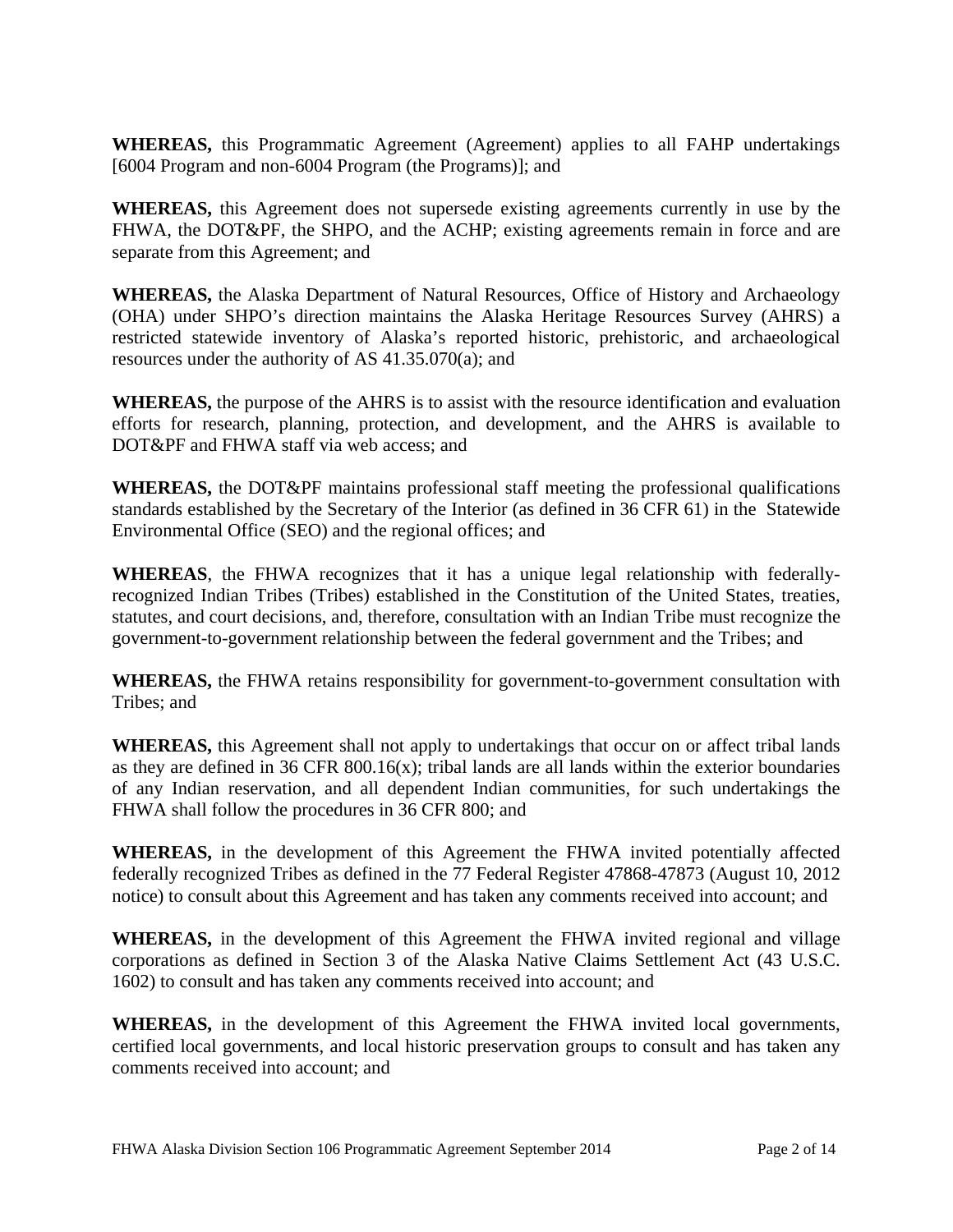**WHEREAS,** cooperating federal agencies that recognize the FHWA as the lead federal agency for an undertaking may fulfill their Section 106 obligations by adopting the process carried out by FHWA as allowed under Section 106 of the NHPA according to 36 CFR 800.2(a)(2); and

**WHEREAS,** the definitions of acronyms and abbreviations used in this Agreement are provided in Appendix A; and

**NOW, THEREFORE,** the FHWA, the SHPO, the ACHP, and the DOT&PF, as signatory parties to this Agreement, agree that the FAHP in Alaska shall be carried out in accordance with the following stipulations in order to take into account the effects of the Programs on historic properties in Alaska and that these stipulations shall govern compliance of the FAHP with Section 106 of the NHPA until this Agreement expires or is terminated.

#### **STIPULATIONS**

The FHWA and the DOT&PF shall ensure that the following measures are carried out:

# **I. APPLICABILITY AND SCOPE**

- A. Streamlined Project Review: Through this Agreement, the FHWA and the DOT&PF establish Programmatic Allowances (Allowances) through two tiers – Tier 1 and Tier 2 – of streamlined review for certain undertakings (Stipulation V *Streamlined Project Review*). These undertakings are processed by DOT&PF and do not require further consultation under Section 106.
- B. Delegation of FHWA non-6004 Program authorities to DOT&PF: The DOT&PF is authorized to carry out the Delegated Section 106 Process (Appendix D *Delegated Section 106 Process*) for all undertakings that do not meet the established criteria for the streamlined review process as defined for the Tier 1 and Tier 2 projects.

#### **II. PROFESSIONAL QUALIFICATIONS STANDARDS**

- A. The DOT&PF commits to employing professional staff meeting the Professional Qualifications Standards established by the Secretary of the Interior (48 FR 44738- 44739) in the SEO and the regional offices. The DOT&PF staff who possess professional qualifications are referred to in this Agreement as a professionally qualified individual (PQI).
- B. When the PQI responsible for the review of an undertaking requires cultural resource expertise outside of his/her area of specialty, the PQI will consult with another PQI having that area of expertise, or request the assistance of SHPO staff.
- C. In accordance with 36 CFR 800.2 (a)(3), Section 106 documentation may be prepared by a consultant (or a local agency professional) who meets the Secretary of the Interior's Professional Qualifications Standards (48 FR 44738-44739) in the appropriate field (Stipulation IX.A *Documentation*). Consultant responsibilities do not include formally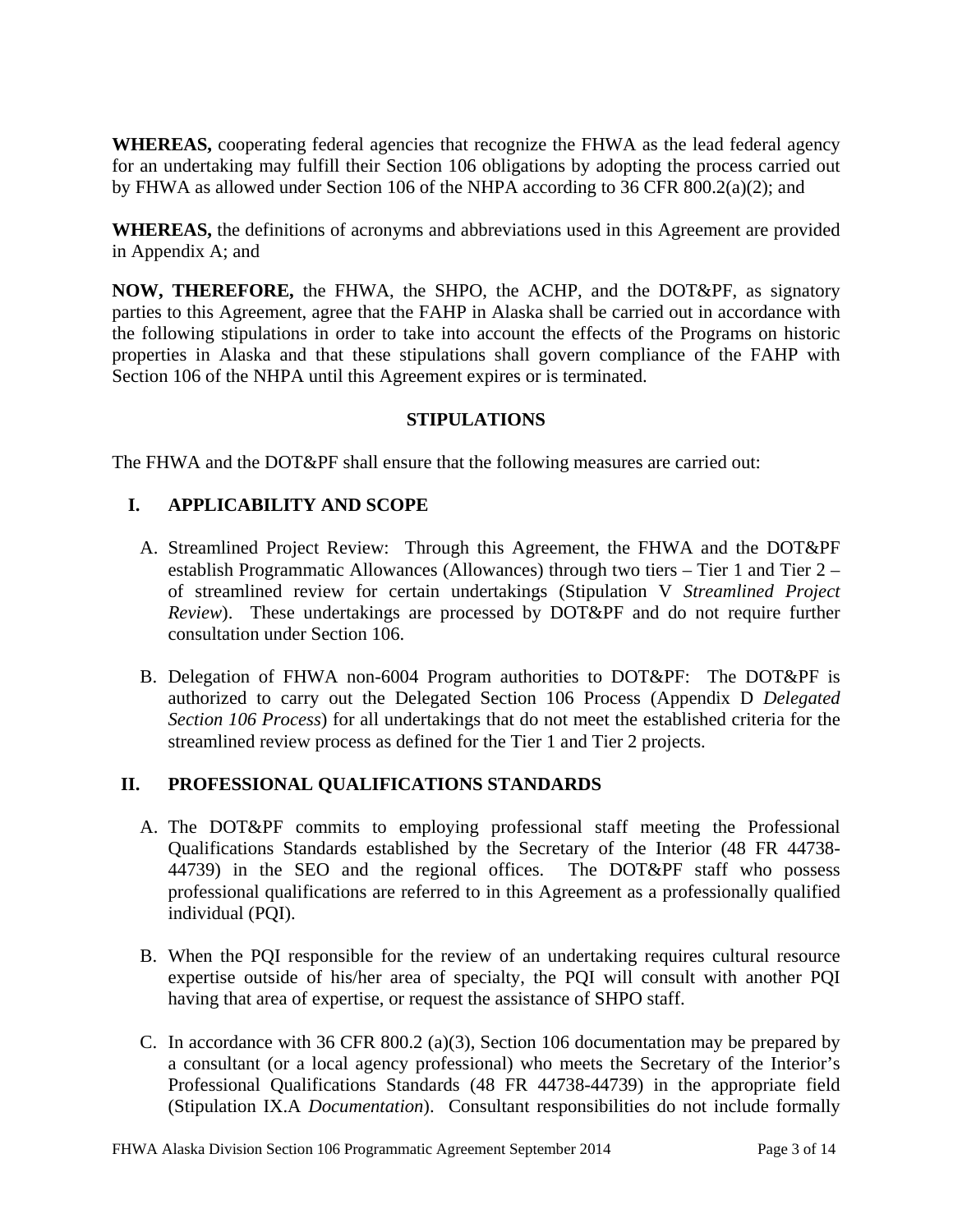approving Section 106 documents on behalf of the DOT&PF, making official agency findings, signing consultation letters, or otherwise functioning as an agency official for the purposes of Section 106. The consultant may seek technical assistance and guidance from the SHPO.

#### **III. RESPONSIBILITIES**

The following section identifies the responsibilities of the FHWA, the DOT&PF, and the SHPO in complying with the terms of this Agreement. These responsibilities are listed in more detail in the Stipulation IX *Administrative Stipulations*.

- A. The FHWA Responsibilities
	- 1. The FHWA is the federal agency responsible for ensuring that the FAHP in Alaska complies with Section 106 review for all undertakings with the potential to affect historic properties prior to approving the expenditure of any federal funds on the undertaking or the issuance of any license or permits (except for the 6004 Program assignment where DOT&PF is deemed to be the responsible federal agency).
	- 2. The FHWA remains legally responsible for ensuring that the terms of this Agreement are carried out for compliance with Section 106 of the NHPA, except for undertakings where such responsibility has been assigned to the DOT&PF in accordance with the 6004 MOU. The FHWA responsibilities listed in Stipulations III.A.4 and III.A.5 do not apply to 6004 Program undertakings.
	- 3. The FHWA shall retain ultimate responsibility for complying with all federal requirements pertaining to government-to-government consultation with federal recognized Tribes currently defined in the 77 Federal Register 47868-47873 (August 10, 2012 notice) and as updated. Notwithstanding any other provision of this stipulation, the FHWA shall honor the request of any Tribe for government-togovernment consultation regarding an undertaking covered by this Agreement.
	- 4. The FHWA Review: At any point in the Section 106 process, the FHWA Alaska Division Administrator or the FHWA Environmental Program Manager may inquire as to the status of any undertaking carried out under the authority of the Agreement and at their discretion may directly participate.
	- 5. Should the FHWA choose to directly participate in the consultation for an undertaking, it may either carry out consultation in accordance with the procedures in this Agreement or follow procedures in 36 CFR 800.3-800.6.
	- 6. For 6004 Program undertakings, the FHWA may conduct interviews, review any project records, or conduct any other review it deems appropriate as part of its monitoring responsibilities under the terms of the 6004 MOU.
- B. The DOT&PF Responsibilities
	- 1. The DOT&PF is responsible and liable for all 6004 Program undertakings it has assumed since under the 6004 MOU it has been deemed the responsible federal agency. For all other FAHP undertakings, the DOT&PF is acting under the authority delegated by the FHWA in this Agreement. The DOT&PF will provide notice to the SHPO, whether it is consulting on behalf of the FHWA or has assumed FHWA responsibility under the 6004 Program. Except on such occasions when the FHWA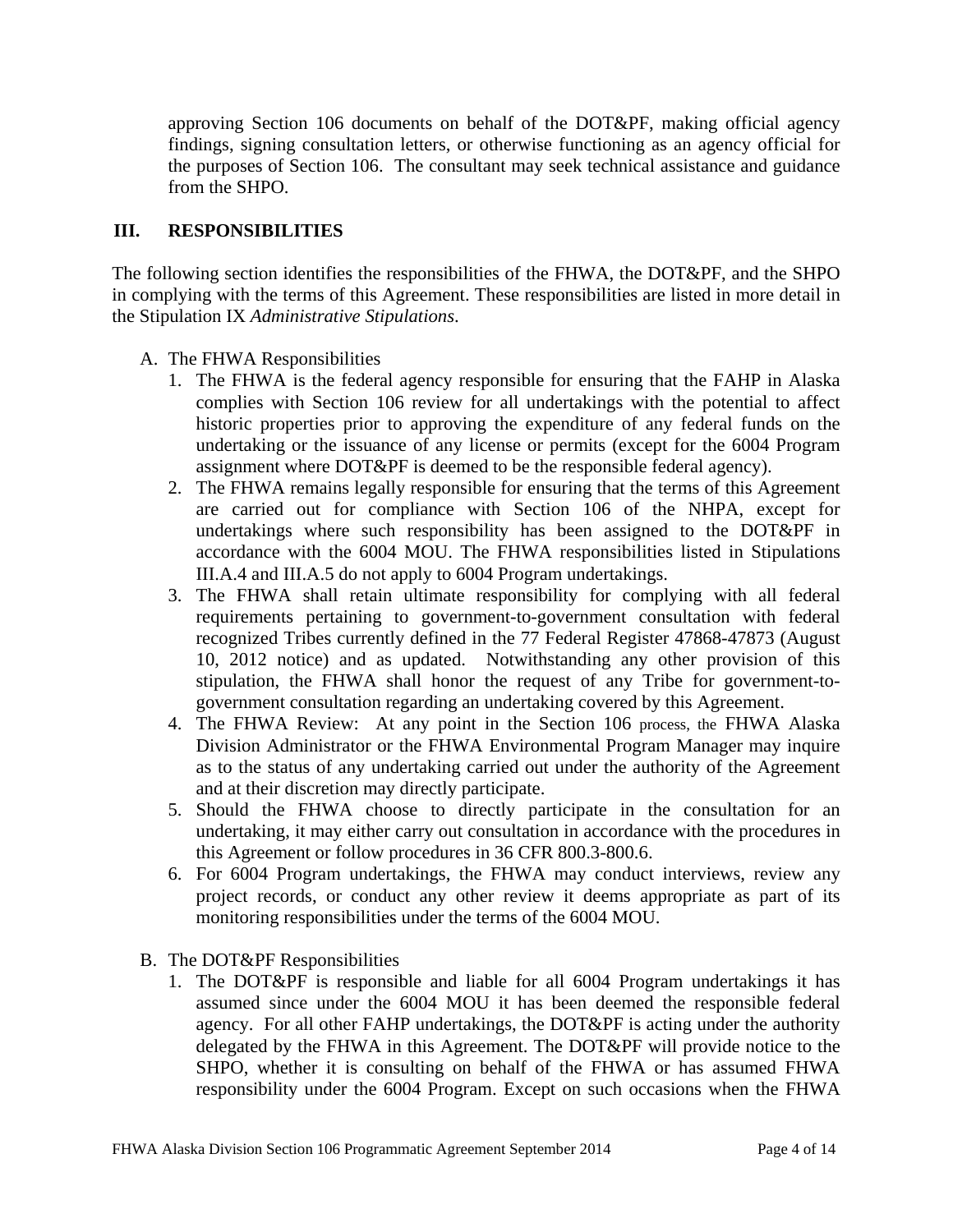elects to consult directly with the SHPO or the ACHP for non-6004 Program undertakings, all Section 106 consultation with the SHPO and determinations and findings made under this Agreement will be performed or approved by a PQI. The PQI may consult with, or seek advice or technical assistance, at any time with the SHPO on any undertaking.

- 2. In this Agreement, a reference to "PQI" should be interpreted to indicate that such responsibilities can be fulfilled either by SEO PQI or Regional PQI. Should a Regional PQI not be available for processing documentation and consultation, another Regional PQI or SEO PQI will conduct the review.
- 3. The SEO PQI and the Statewide Environmental Program Manager will be responsible for the Stipulation IX.D *Reporting Requirements*, and will monitor the Stipulation V *Streamlined Project Review* tracking. The Regional PQI and the Regional Environmental Manager (REM) process FAHP undertakings within their respective regions and have project level responsibilities to ensure that the terms of this Agreement are carried out in the regional offices.
- 4. As further defined in Appendix D *Delegated Section 106 Process*, the SEO PQI will participate in reviews of findings of adverse effect (36 CFR 800.5), and participate in consultations on resolutions of adverse effect (36 CFR 800.6), and resolutions of dispute  $(36 \text{ CFR } 800.5(c)(2)$ . The SEO PQI has the discretion to participate in the consultations as needed.
- 5. For resolutions of adverse effect (36 CFR 800.6), the DOT&PF Regional Directors will have signature authority on the Memorandum of Agreement (MOA) or Programmatic Agreement (PA) document for regional FAHP undertakings. For projects where the SEO takes the lead environmental processing role, the DOT&PF Chief Engineer will have signature authority on the MOA or PA document for FAHP undertakings.
- 6. The PQI staff and the Statewide Environmental Program Manager are included in the DOT&PF Cultural Resources Team (CRT). The CRT promotes compliance of the DOT&PF Section 106 review process, works to develop consistent protocol among the regional offices, and monitors the DOT&PF Section 106 program. The Regional PQIs will be responsible for project tracking, while the SEO will be responsible for the monitoring and reporting requirements of this Agreement in accordance with Stipulation IX.D *Reporting Requirements*.
- 7. The SEO will pursue funding through the Statewide Transportation Improvements Program (STIP) to help support SHPO priorities: maintenance and continued development of the AHRS, the OHA cultural resources liaison position for the DOT&PF, and Section 106 planning studies for transportation corridors.
- C. The SHPO Responsibilities
	- 1. The SHPO will advise and assist the FHWA and the DOT&PF in carrying out responsibilities under this Agreement. The SHPO also offers technical assistance and guidance to the FHWA, the DOT&PF, and other parties.
	- 2. The OHA cultural resources liaison position, under the direction of the SHPO, will provide technical assistance. This liaison will provide counsel as requested by the DOT&PF to aid the PQI review and approval of Tier 1 and Tier 2 projects and the delegated Section 106 process for individual undertakings.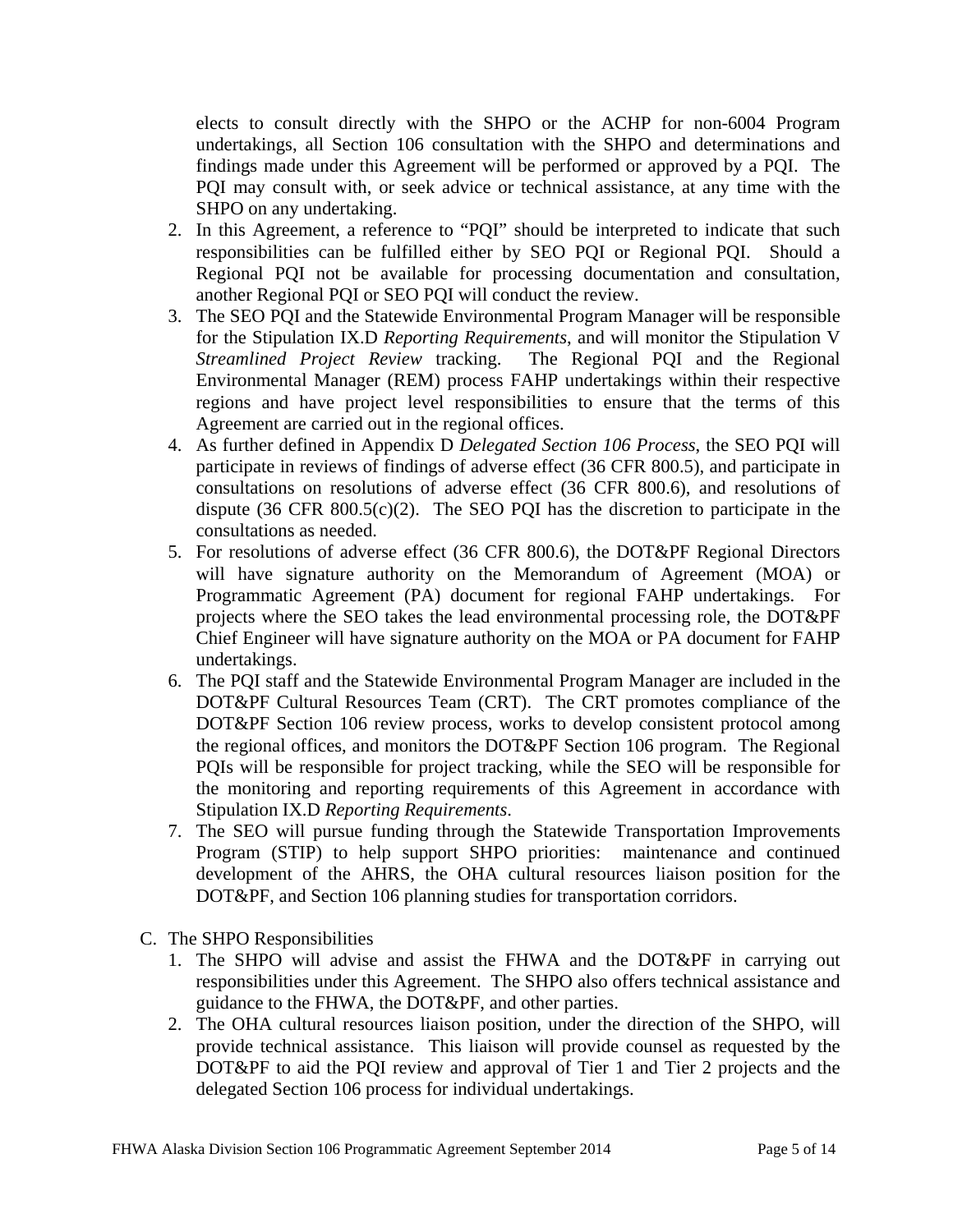- 3. The OHA maintains the AHRS inventory, which has been supported in part with financial assistance from the DOT&PF. This inventory assists the DOT&PF and the FHWA with the resource identification and evaluation processing necessary for the development of FAHP undertakings.
- 4. As identified under Administrative Stipulation IX.C-D *Review and Evaluation of this Agreement* and *Reporting Requirements*, the SHPO will review and monitor activities carried out pursuant to this Agreement, which include the reviews of the Tier 1 and Tier 2 Project Tracking and the Annual Monitoring Report, and participation in the annual meeting to evaluate the terms and activities of this Agreement.

# **IV. CONSULTATION WITH THE TRIBES**

- A. The FHWA shall retain ultimate responsibility for complying with all federal requirements pertaining to government-to-government consultation with federally recognized Tribes currently defined in the 77 Federal Register 47868-47873 (August 10, 2012 notice) and as updated. Notwithstanding any other provision of this stipulation, the FHWA shall honor the request of any Tribe for further government-to-government consultation regarding an undertaking covered by this Agreement. The FHWA shall conduct the government-to-government consultation, and, if the Tribe agrees, involve DOT&PF in that consultation process.
- B. Undertakings processed in accordance with Stipulation V *Streamlined Project Review* (the Programmatic Allowances defined in Appendix B) will generally not involve further tribal consultation. Those projects have been determined through the consultation review of this Agreement to have low potential to affect historic properties and will not require further Section 106 review. However, should tribal concerns or public controversy related to historic preservation be identified (Tier 2 Allowances, General Conditions), the DOT&PF will conduct the delegated Section 106 process for the entire undertaking in accordance with 36 CFR 800.3-800.6, pursuant to Appendix D *Delegated Section 106 Process*.
- C. For those undertakings processed in accordance with Appendix D *Delegated Section 106 Process*
	- 1. The DOT&PF will contact the Tribes early in an undertaking's development by letter using the most current agreed upon process between the FHWA and the DOT&PF. Follow up consultations with the Tribes will be conducted by either the DOT&PF or the FHWA, in accordance with the wishes of the Tribes.
	- 2. The DOT&PF on behalf of the FHWA will ensure that consultation with the Tribes is initiated early in the planning process using currently approved letter templates to identify places of traditional religious and cultural importance to Tribes and to allow adequate time for their consideration. However, upon receipt of a written request from any Tribe or officially designated representative of a Tribe to consult with the FHWA in lieu of the DOT&PF, the FHWA will consult with that Tribe for the particular undertaking.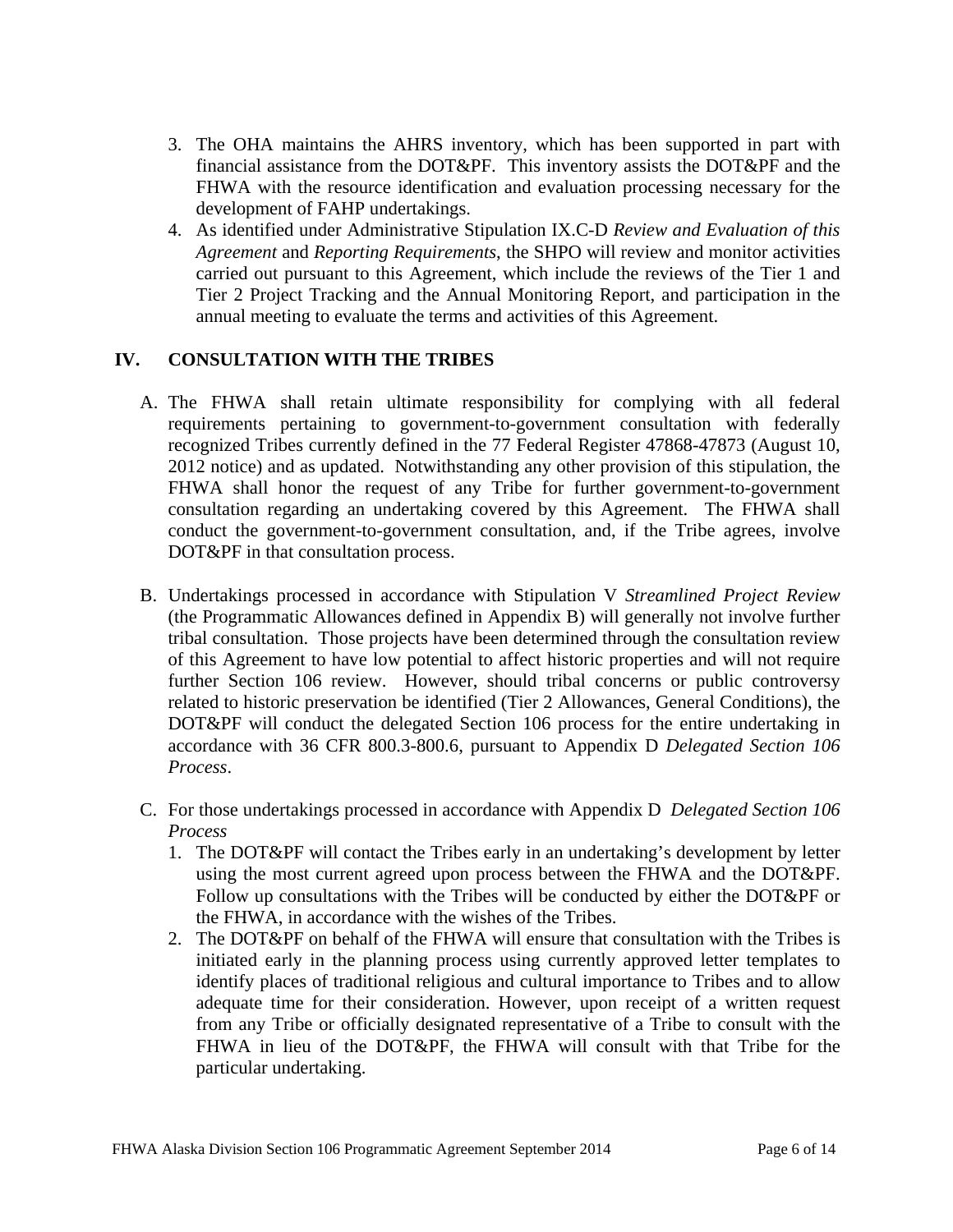3. The DOT&PF will ensure that consultation continues with the Tribes throughout the Section 106 review process prescribed by this Agreement whenever such Tribes express a concern about an undertaking or about historic properties that may be affected by an undertaking. If a Tribe objects to a determination of NRHP eligibility, a finding of effect, or a resolution of adverse effect, the FHWA will enter the consultation process at the request of the Tribe.

# **V. STREAMLINED PROJECT REVIEW**

Programmatic Allowances are identified under this Agreement as types of projects that have been determined to have low potential to affect historic properties if implemented as specified in Appendix B Programmatic Allowances. These projects will not require further Section 106 review or consultation. The PQI will screen projects to verify whether the project is on either of the Tier 1 or Tier 2 Allowances lists and meets specified criteria. If the PQI determines that any portion of a project's scope of work does not conform to the Tier 1 or Tier 2 lists, the DOT&PF shall conduct a delegated Section 106 process for the entire project in accordance with Appendix D *Delegated Section 106 Process*.

- A. Programmatic Allowances (Allowances): Appendix B defines the lists of Allowances. The Allowances consist of two tiers – Tier 1 and Tier 2. Review and processing will be accomplished through a PQI. The PQIs are encouraged to consult with the SHPO cultural resources liaison, for technical assistance and guidance.
	- 1. Tier 1 Allowances: When a project is determined by a PQI to qualify as a Tier 1 Allowance, the project is documented to the file using the Streamlined Project Review form (Appendix C).
	- 2. Tier 2 Allowances:
		- a. These projects will result in limited changes to existing conditions.
		- b. The project must consist entirely of Allowances found on the Tier 2 list, or a combination of the Tier 1 and Tier 2 lists, to qualify for this review process.
		- c. These projects have agreed upon criteria that must be met to qualify, including conditions noted for specific Allowances and General Conditions.
		- d. When a project is determined by a PQI to qualify as a Tier 2 Allowance, the project is documented to the project file using the Streamlined Project Review form.
- B. For Regional Office projects, the PQI will provide a copy of the Streamlined Project Review form to the REM and the SEO PQI. For Statewide Office projects, the SEO PQI will document review of the project in the applicable project files and if the project is in a specific region provide a copy to the Regional PQI. Administrative Stipulation IX.D *Review and Evaluation of this Agreement* and *Reporting Requirements*, provides for the tracking of Tier 1 and Tier 2 undertakings.

# **VI. EMERGENCY SITUATIONS**

Flexibility for emergency situations is addressed at 36 CFR 800.12. For the purposes of this Agreement, emergency projects are occurrences that require emergency highway system/facility repairs that are necessary to 1) protect the life, safety, or health of the public; 2) minimize the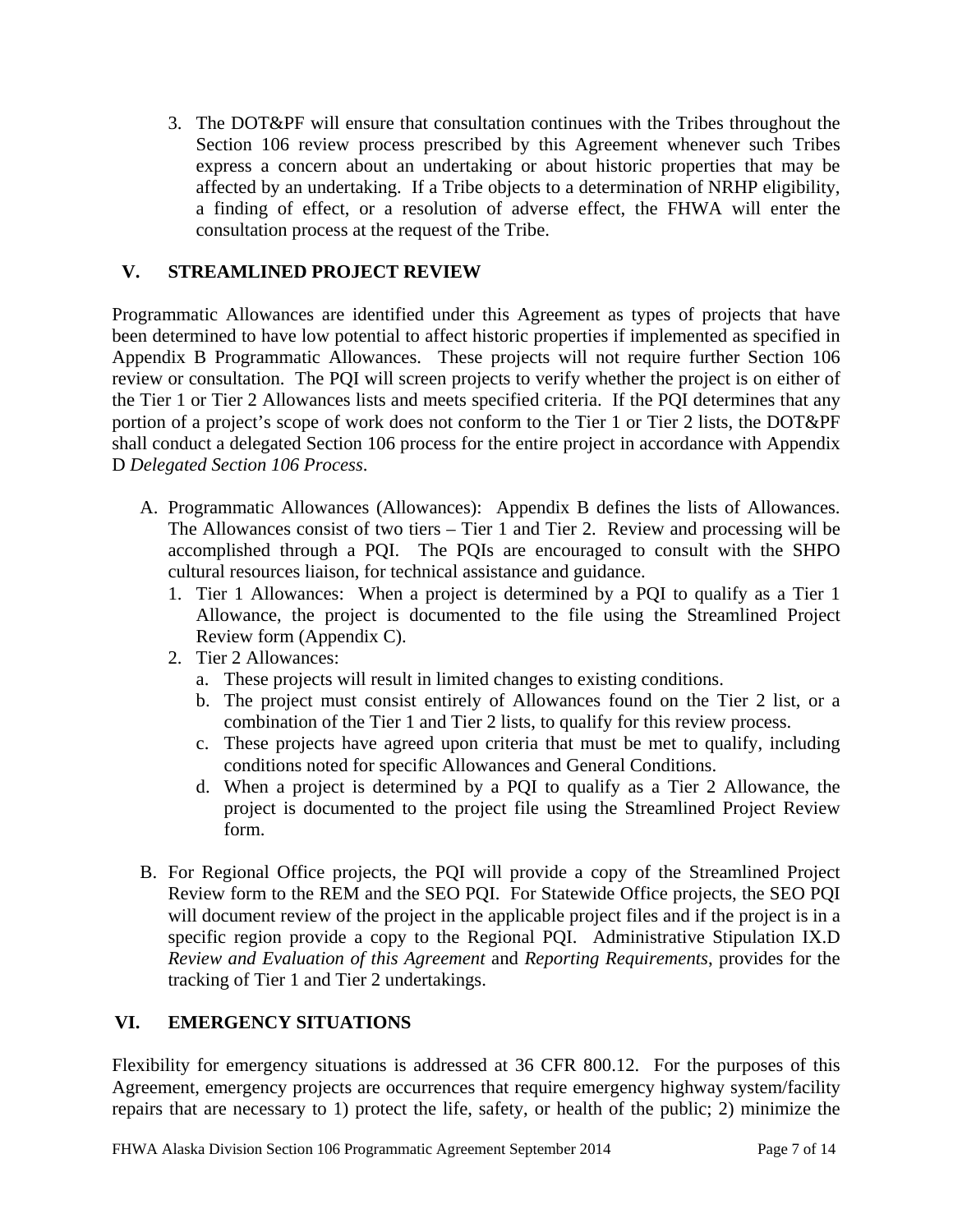extent of damage to the highway system/facilities; 3) protect remaining highway facilities; or 4) restore essential traffic. For Alaska road emergencies, the FHWA and the DOT&PF follow the FHWA Emergency Relief Manual for Federal-Aid Highways. The procedures to take historic properties into account will be:

- A. The PQI will determine if the emergency repair qualifies for Stipulation V *Streamlined Project Review*.
- B. Initial Emergency Responses: These are repairs to restore essential traffic, to minimize the extent of damage, or to protect the remaining facilities initiated within thirty (30) days of the triggering emergency situation. A formal emergency or disaster declaration is not required to implement this process.
	- 1. If the PQI determines that an emergency repair does not qualify for Streamlined Project Review, the DOT&PF will notify the SHPO, the FHWA, any Tribe that may attach religious and cultural significance to historic properties in the area, and other consulting parties within forty-eight (48) hours of the emergency or as soon as conditions permit. The SHPO will respond to an emergency notice within five (5) days of notification.
	- 2. An additional notification of the emergency repairs will be provided to the consulting parties following damage assessment of the site. The notice will be clearly and prominently marked as an emergency notification, and will include an explanation of how the action meets the requirements for emergency as defined herein. The notice will also include a brief description of the eligibility and/or significance of the known resource(s) involved, the effects of the emergency repair on the resource(s), and the anticipated time frame available for comment.
- C. Follow-up Permanent Repairs: These are repairs undertaken after the occurrence of an emergency situation to restore the highway to its pre-emergency condition. These undertakings, which sometimes utilize emergency funding, are intended to provide additional repair work and generally do not commence until after the initial emergency response is completed. When these follow-up repair undertakings do not qualify for Streamlined Project Review, the DOT&PF will comply with the delegated Section 106 process (Appendix D).

#### **VII. DISCOVERIES**

A. Planning for Discoveries

When the DOT&PF's identification efforts in accordance with 36 CFR 800.4 indicate that historic properties are likely to be discovered during implementation of an undertaking or the PQI recommends archaeological monitoring due a high potential for discovery the DOT&PF will include a plan for discovery and/or monitoring. Procedures for Archaeological Monitoring are provided in Appendix F.

- B. Post-Review Discoveries
	- 1. If previously unidentified cultural resources, or unanticipated effects, are discovered during construction of the project, that portion of the project will stop immediately, in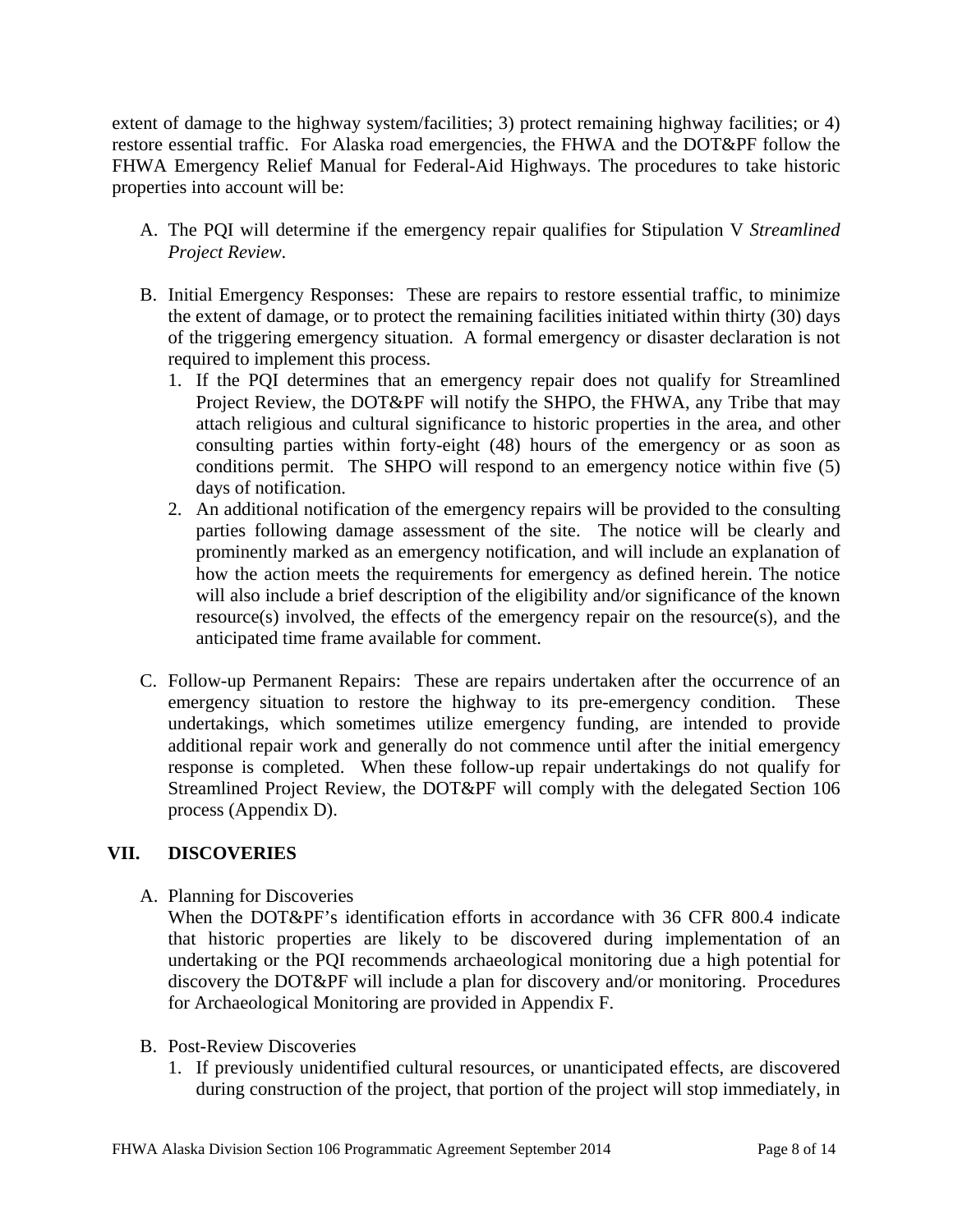accordance with *DOT&PF Standard Specification Section 107-1.01 and 1.02 Legal Relations and Responsibility to Public: Laws to be Observed; Permits, Licenses, and Taxes; and Section 107-1.07 Archaeological or Historical Discoveries* (Appendix G). No further project construction activities in the area of discovery will proceed until the requirements of 36 CFR 800.13 have been satisfied, including consultation with Tribes that may attach traditional cultural and religious significance to the discovered property.

- 2. The DOT&PF will consult with the SHPO, the Tribes, and the FHWA (for non-6004 Program undertakings) as appropriate, pursuant to the discovery plan procedures to record, document, and evaluate the NRHP eligibility of the property and the project's effect on the property; and to design a plan for avoiding, minimizing, or mitigating adverse effects on the eligible property.
- 3. If neither the SHPO nor a Tribe objects to the DOT&PF's plan for addressing the discovery, within seventy-two (72) hours of being contacted, the DOT&PF will carry out the requirements of 36 CFR 800.13 for post-review discoveries and the ACHP does not need to be notified. If there is an objection, DOT&PF shall take into account the recommendations of the objecting party in accordance with 36 CFR 800.13(b)(3).

# **VIII. PROCEDURES FOR DISCOVERY OF HUMAN REMAINS**

Any time human remains are encountered, that portion of the work affecting the discovery will stop immediately and the DOT&PF will immediately take steps to secure and protect the discovery location, and proceed in accordance with the *Procedures and Laws Pertaining to the Discovery of Human Remains* provided in Appendix H.

# **IX. ADMINISTRATIVE STIPULATIONS**

- A. Documentation
	- 1. All documentation that supports determinations and findings made under this Agreement will be consistent with 36 CFR 800.11, and will follow the *OHA Standards and Guidelines for Investigating and Reporting Archaeological and Historical Properties in Alaska (Historic Preservation Series #11)* and the Secretary of the Interior's Standards and Guidelines for reports (48 FR 44734-44737), and with applicable guidelines and procedures of land-managing agencies that may be affected by the undertaking.
	- 2. Documentation prepared by consultants (or local agency professionals) in support of any determinations and findings will be submitted to the DOT&PF for review and approval by a PQI. The professional qualifications of the consultant (or local agency professional) are to correspond with the resources being evaluated. When the PQI responsible for the review of an undertaking requires cultural resource expertise outside of his/her area of specialty, the PQI will consult with another PQI having that area of expertise, and/or request the assistance of the SHPO cultural resources liaison, to identify the appropriate SHPO staff having that area of expertise. The PQI will submit all project related documentation to the SHPO. The DOT&PF will not transmit to the FHWA or the SHPO any documentation unless it has been reviewed and approved by a PQI.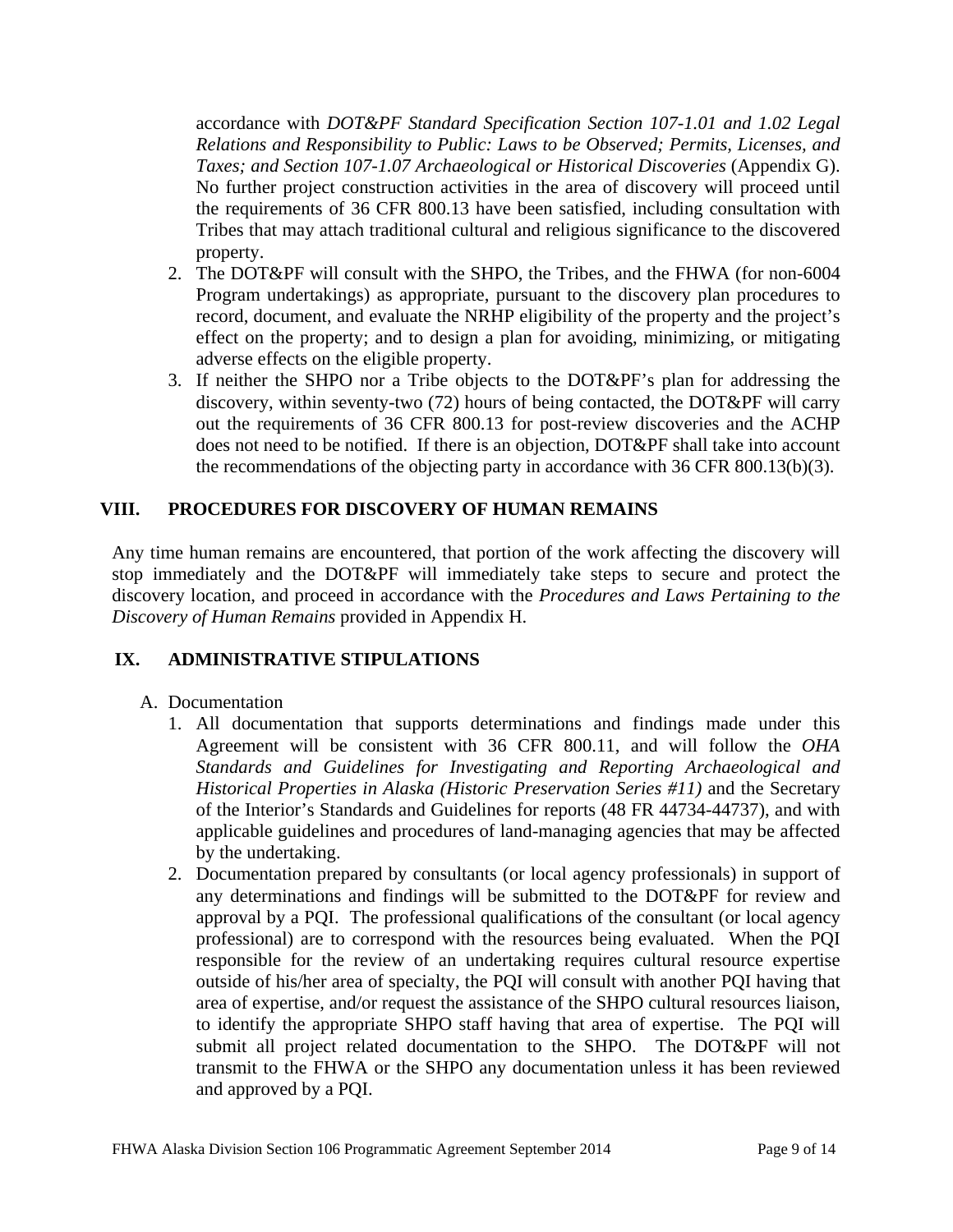3. All reports required under this Agreement, other than the actual project records maintained at the regional offices, will be kept on file at the DOT&PF SEO and made available to consulting parties and the public as stipulated by the Agreement, consistent with applicable confidentiality requirements (as described in 36 CFR 800.11(c)).

# B. Training

Periodic training on Section 106 compliance and on this Agreement is needed to maintain an understanding of the requirements of each. Required training for the PQI is: *Implementation of the Alaska 106 PA* (a training session to be developed by DOT&PF), *Beyond Compliance: Historic Preservation in Transportation Project Development* or a substitute Section 106 Basics course, an advanced Section 106 course on writing agreement documents, and the OHA AHRS database training, as made available in Alaska. Appendix E provides the details of this training and the DOT&PF, the FHWA, and the SHPO staff required to receive the training under the provisions of this Agreement.

- C. Review and Evaluation of this Agreement
	- 1. Upon request, signatory parties to this Agreement may review project files or request records from project files to determine if the appropriate review and processing procedures were applied in making decisions and determinations, and that project review and compliance documentation is complete. Copies of requested project documentation will be provided by the DOT&PF (i.e., the DOT&PF regional or SEO office responsible for the processing and development of the project).
	- 2. The SEO will coordinate an annual meeting among the DOT&PF, the FHWA, and the SHPO, to be held by the end of March, to evaluate the Agreement and to suggest any revisions to its provisions based on the review of the Annual Program Review and Monitoring Report draft (Stipulation IX.D.2.a *Annual Program Review and Monitoring Report*). Thirty (30) calendar days prior to any such meetings, the ACHP will be notified and may participate at its discretion.

# D. Reporting Requirements

The DOT&PF will provide information and documentation on the undertakings carried out pursuant to this Agreement to the FHWA, the SHPO, and the ACHP for their review. This information will be provided in two forms:

- 1. Tiers 1 and 2 Project Tracking
	- a. On a semiannual basis, the SEO PQI will compile a statewide tracking list of the Tier 1 and Tier 2 undertakings that were processed during the previous six (6) month period (October 1 – March 31 and April 1 – September 30). The list will be based on tracking information provided by the Regional PQIs, with a breakout according to 6004 and non-6004 Program undertakings. The Statewide Environmental Program Manager will submit the tracking information to the FHWA and the SHPO by the end of the following month (submitted by April 30 and October 31).
	- b. Project Tracking will be made available to the public on the DOT&PF SEO website.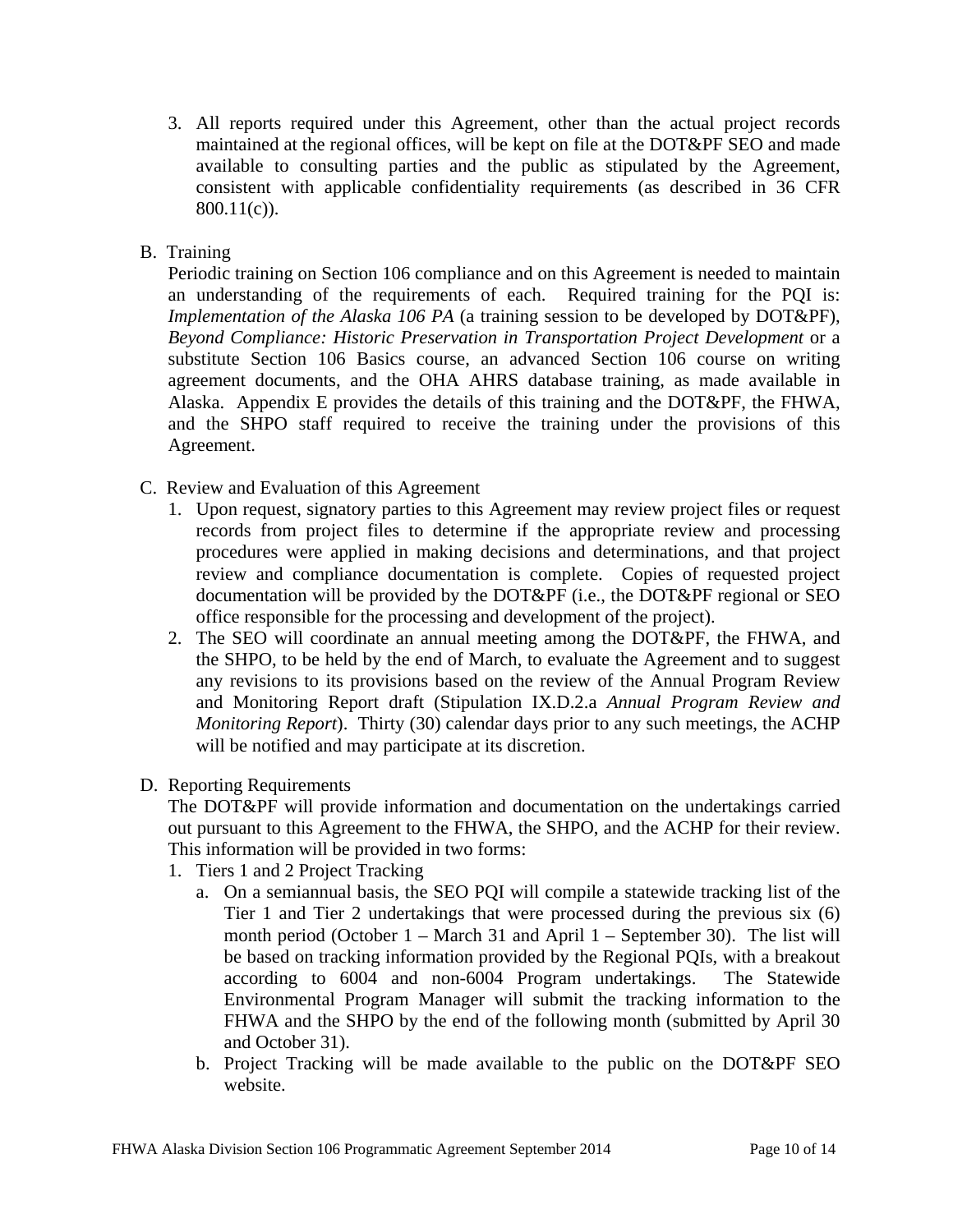- 2. Annual Program Review and Monitoring Report
	- a. The SEO will conduct an annual program review and prepare a monitoring report on the undertakings carried out under this Agreement for the previous federal fiscal year. The Statewide Environmental Program Manager will make this information available to the FHWA, the SHPO, and the ACHP in the form of an Annual Report. The SEO will prepare the first Annual Monitoring Report following completion of the first federal fiscal year under this Agreement.
	- b. The report will provide program observations, conclusions, and recommendations. The report will include a complete list of undertakings processed under the Agreement the previous year, including categories of programmatic allowances and any resolutions of adverse effects. The report may also document accomplishments, public objections, post-review discoveries, identification of issues, and provide recommendations for improving the implementation of the Agreement. Particular projects which are selected for further review in developing program observations for the report will be identified. The reporting will assist the signatories in the evaluation of the implementation and effectiveness of the Agreement.
	- c. Annual Monitoring Report development will proceed according to the following timelines:
		- i. The DOT&PF Statewide Environmental Program Manager will submit the Draft Annual Monitoring Report to the FHWA, ACHP, and the SHPO for review no later than January 31.
		- ii. The FHWA, ACHP, and the SHPO will provide any comments to the DOT&PF no later than two (2) weeks prior to the annual meeting, required to occur by the end of March. The DOT&PF will address the comments and resubmit the final report by May 15. The FHWA will provide written approval of the Final Annual Monitoring Report by June 15.
		- iii. After receipt of written approval, the DOT&PF Statewide Environmental Program Manager will forward the Final Annual Monitoring Report to the FHWA, the SHPO, and the ACHP by June 30.
	- d. Annual Monitoring Reports will be required thereafter until this Agreement is terminated or expires.
	- e. Annual Monitoring Reports will be made available to the public on the DOT&PF SEO website.
- E. Resolving Objections to Implementation of this Agreement
	- 1. Should any signatory party object in writing to the DOT&PF or the FHWA regarding the manner in which the terms of this Agreement are carried out, the party who received the objection will immediately notify the other signatory parties of the objection and proceed to consult with the objecting party to resolve the objection. The FHWA will honor the request of any signatory party to participate in the objection consultation and will take any comments provided by such parties into account. The FHWA will establish a reasonable time frame for objection consultations.
	- 2. If the objection is resolved through consultation, the FHWA may authorize the disputed action to proceed in accordance with the terms of such resolution.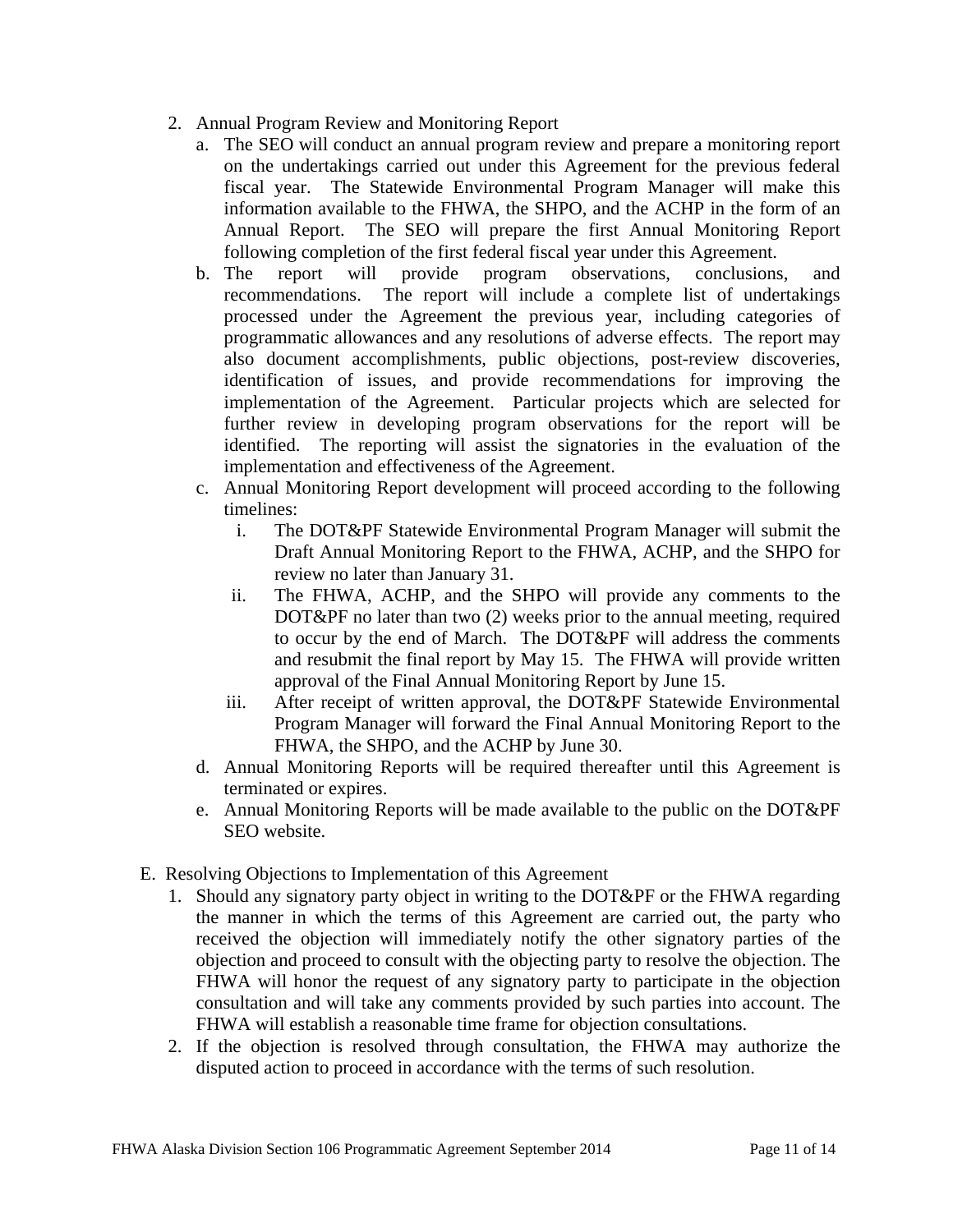- 3. If after initiating objection consultation, the FHWA determines that the objection cannot be resolved through consultation, the FHWA, in consultation with all signatory parties, shall forward all documentation relevant to the objection to the ACHP and other signatory parties, including the FHWA's proposed response to the objection. Within thirty (30) calendar days after receipt of all pertinent documentation, the ACHP shall exercise one of the following options:
	- a. Advise the FHWA that the ACHP concurs in the FHWA's proposed response to the objection, whereupon the FHWA will respond to the objection accordingly; or
	- b. Provide the FHWA with recommendations, which the FHWA shall take into account in reaching a final decision regarding its response to the objection; or
	- c. Should the ACHP not exercise one of the foregoing options within thirty (30) calendar days after receipt of all pertinent documentation, the FHWA may assume the ACHP's concurrence in its proposed response to the objection.
- 4. The FHWA shall take into account all of the ACHP recommendation or comment and all comments from the other signatory parties to this Agreement in reaching a final decision regarding the objection.
- 5. The FHWA shall provide all other signatory parties to this Agreement with a written copy of its final decision regarding any objection addressed pursuant to this Stipulation.
- 6. The FHWA may authorize any action subject to objection under this Stipulation to proceed, provided the process with this Stipulation has been followed.
- F. Amendment
	- 1. Agreement: Any signatory party to this Agreement may at any time propose amendments to the body of the Agreement, whereupon all signatory parties shall consult to consider such amendment. This Agreement may be amended only upon written concurrence of all signatory parties. Amendments go into effect on the date of the last signature
	- 2. Agreement Appendices: The FHWA, the DOT&PF, and the SHPO may agree to amend the appendices to this Agreement through consultation without requiring amendment to the body of the Agreement, unless the FHWA, the DOT&PF, and the SHPO through such consultation decide otherwise.
		- a. With the exception of Appendix D *Delegated Section 106 Process*, amendments to the appendices are allowed with written approval of the FHWA, the DOT&PF, and the SHPO. Any amendments to Appendix D will also include written approval from the ACHP.
		- b. If the FHWA, the DOT&PF, and the SHPO agree to amend an appendix, the DOT&PF will obtain the written concurrences on the amendment, and will append the written concurrences to the Agreement. The DOT&PF shall notify all signatory parties of the amendment within thirty (30) calendar days of the amendment approval date. Appendix I has been reserved to log amendments, which will be provided to all signatory parties of the Agreement following each amendment.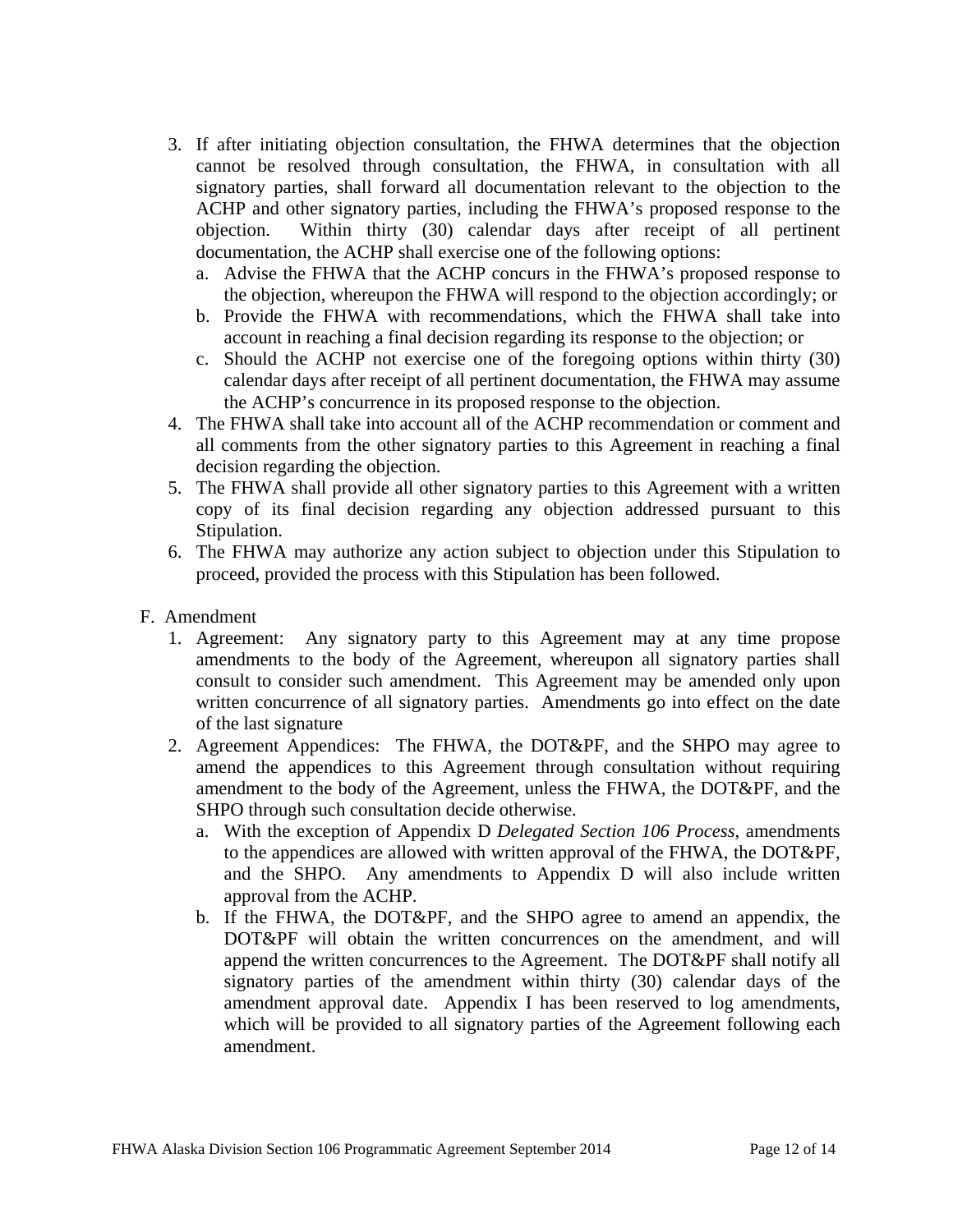#### G. Termination

- 1. Any signatory party may terminate this agreement. If any signatory party proposes termination of this Agreement, the party proposing termination shall notify the other signatory parties in writing, explain the reasons for proposing termination, and consult with the other parties for no less than thirty (30) calendar days to seek alternatives to termination.
- 2. Should such consultation result in an agreement on an alternative to termination, the signatory parties shall proceed in accordance with that agreement.
- 3. Should this Agreement be terminated, the FHWA (or the DOT&PF for 6004 Program projects) shall carry out the requirements of 36 CFR 800.3-800.6 for individual projects.
- H. Confidentiality

All parties to this Agreement acknowledge that information about historic properties, potential historic properties, or properties considered historic for purposes of this Agreement are or may be subject to the provisions of Section 304 of the NHPA. Section 304 allows the FHWA (or the DOT&PF for 6004 Program projects) to withhold from disclosure to the public, information about the location, character, or ownership of a historic resource if the DOT&PF determines that disclosure may 1) cause a significant invasion of privacy; 2) risk harm to the historic resource; or 3) impede the use of a traditional religious site by practitioners. Having so acknowledged, all signatory parties to this Agreement will ensure that all actions and documentation prescribed by this Agreement are, where necessary, consistent with the requirements of Section 304 of the NHPA.

- I. Duration of Agreement
	- 1. This Agreement shall remain in effect for a period of ten (10) years after the date it takes effect unless it is terminated prior to that time.
	- 2. Beginning with the ninth (9<sup>th</sup>) annual review (pursuant to Stipulation IX.C *Review and Evaluation of this Agreement* and thereafter, provided there are no objections from the signatory parties during the annual meeting, the terms of the Agreement will automatically be extended each year for one (1) year. If any signatory party objects to extending the Agreement, or proposes amendments, the DOT&PF will consult with the parties to consider amendments or other actions to renew the Agreement.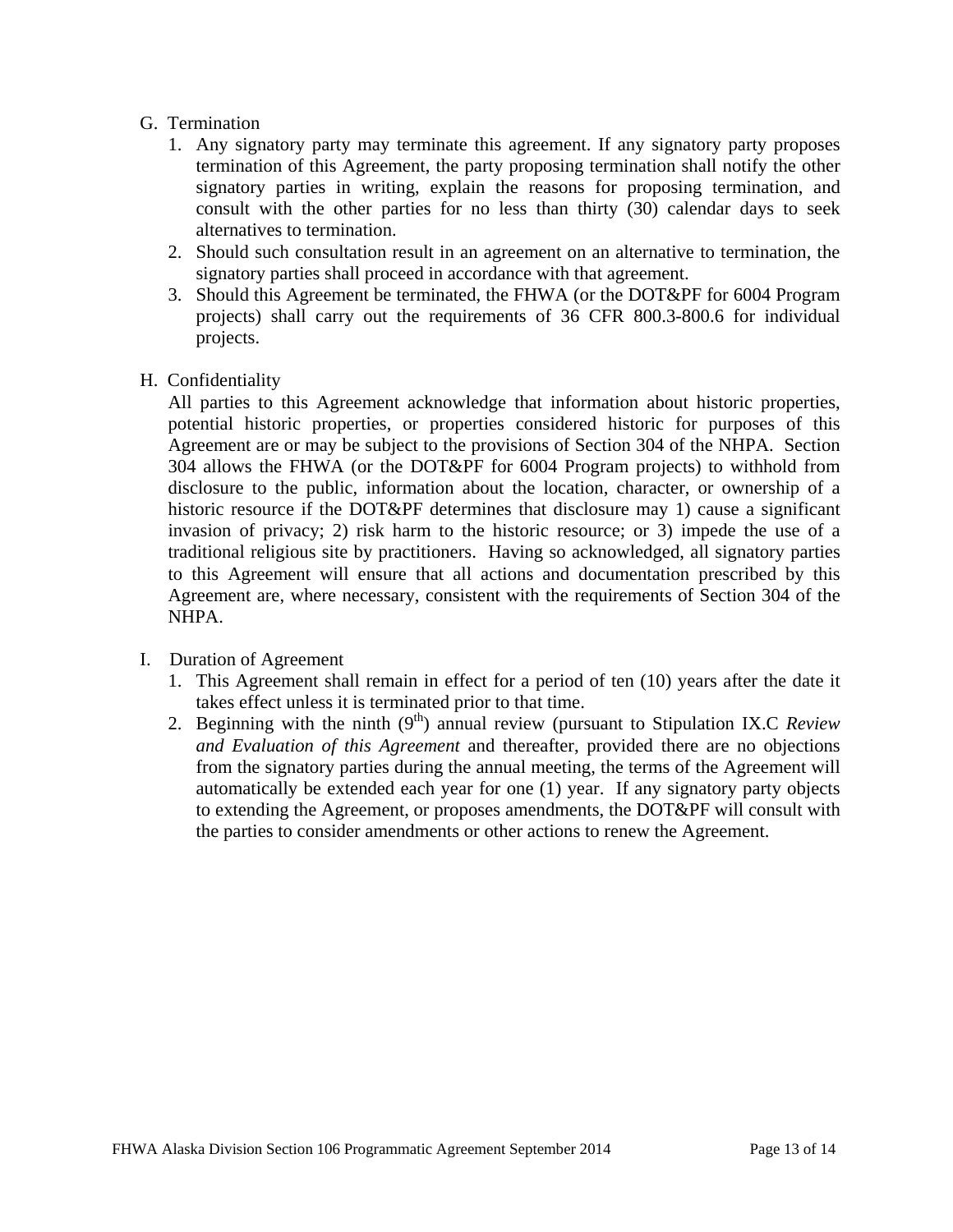Execution and implementation of this agreement evidence that the FHWA has and the DOT&PF, when it is acting as the Federal agency have afforded the ACHP a reasonable opportunity to comment on the FAHP Program in Alaska and its individual undertakings, that the FHWA and the DOT&PF have taken into account the effects of the FAHP Program and its individual undertakings on historic properties, and that the FHWA and the DOT&PF have complied with Section 106 of the NHPA and 36 CFR 800 for the FAHP Program and its individual undertakings.

#### **FEDERAL HIGHWAY ADMINISTRATION**

 $By = \sqrt{a\alpha \mu / m / m^2}$  Date:

Sandra A. Garcia-Aline, Division Administrator, Alaska Division

# **ALASKA STATE HISTORIC PRESERVATION OFFICER**

By E. Bittner, State Historic Preservation Officer

Date:  $9 - 23 - 14$ 

Date:  $9/23/14/$ 

**ALASKA DEPARTMENT OF TRANSPORTATION AND PUBLIC FACILITIES** 

By:

Patrick J. Kemp, P.E., Commissioner

# ADVISORY COUNCIL ON HISTORIC PRESERVATION

 $\mathbf{By:}$ 

John M. Fowler, Executive Director

Date: *to /14/14*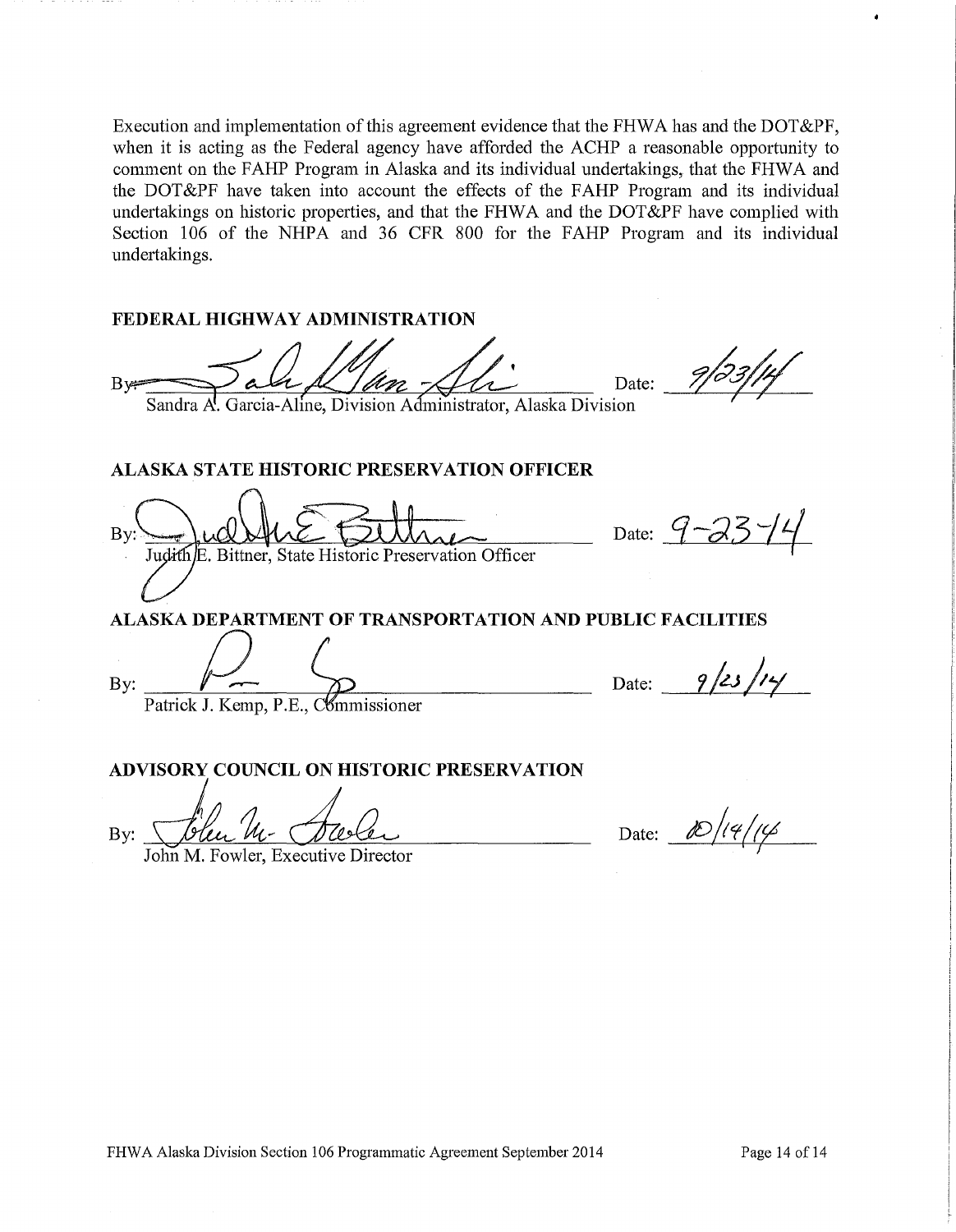# **APPENDIX A**

# **Acronyms and Abbreviations**

| 6004 MOU       | The Memorandum of Understanding in accordance with 23 U.S.C. 326          |
|----------------|---------------------------------------------------------------------------|
|                | between the FHWA and the DOT&PF in which the FHWA delegates and           |
|                | DOT&PF assumes the FHWA's responsibilities for project-level              |
|                | environmental reviews on certain Categorical Exclusion projects under the |
|                | National Environmental Policy Act.                                        |
| 6004 Program   | The DOT&PF's program to implement the terms of the 6004 MOU.              |
| <b>AAC</b>     | Alaska Administrative Code                                                |
| <b>ACHP</b>    | Advisory Council on Historic Preservation                                 |
| Agreement      | The Programmatic Agreement Regarding Implementation of Section 106        |
|                | of the National Historic Preservation Act for the Federal-Aid Highway     |
|                | Program in Alaska                                                         |
| <b>AHRS</b>    | Alaska Heritage Resources Survey                                          |
| Allowances     | <b>Streamlined Project Review Programmatic Allowances</b>                 |
| <b>APE</b>     | Area of Potential Effects                                                 |
| <b>CFR</b>     | Code of Federal Regulations                                               |
| <b>CRT</b>     | <b>Cultural Resources Team</b>                                            |
| DOT&PF         | Alaska Department of Transportation and Public Facilities                 |
| <b>FHWA</b>    | Federal Highway Administration                                            |
| <b>FAHP</b>    | Federal-Aid Highway Program                                               |
| <b>MOA</b>     | Memorandum of Agreement                                                   |
| <b>MP</b>      | <b>Highway Milepost</b>                                                   |
| <b>NHPA</b>    | National Historic Preservation Act                                        |
| <b>NRHP</b>    | National Register of Historic Places                                      |
| <b>OHA</b>     | Alaska Department of Natural Resources, Office of History and             |
|                | Archaeology                                                               |
| PA             | Programmatic Agreement                                                    |
| PQI            | DOT&PF Professionally Qualified Individual                                |
| <b>REM</b>     | DOT&PF Regional Environmental Manager                                     |
| <b>SEO</b>     | DOT&PF Statewide Environmental Office                                     |
| <b>SHPO</b>    | <b>State Historic Preservation Officer</b>                                |
| <b>STIP</b>    | <b>Statewide Transportation Improvements Program</b>                      |
| <b>TE Road</b> | Road Treated as Eligible under the Interim Guidance for Addressing        |
|                | Alaska Historic Roads                                                     |
| Tribes         | Federally-Recognized Indian Tribes                                        |
| <b>USC</b>     | <b>United States Code</b>                                                 |
|                |                                                                           |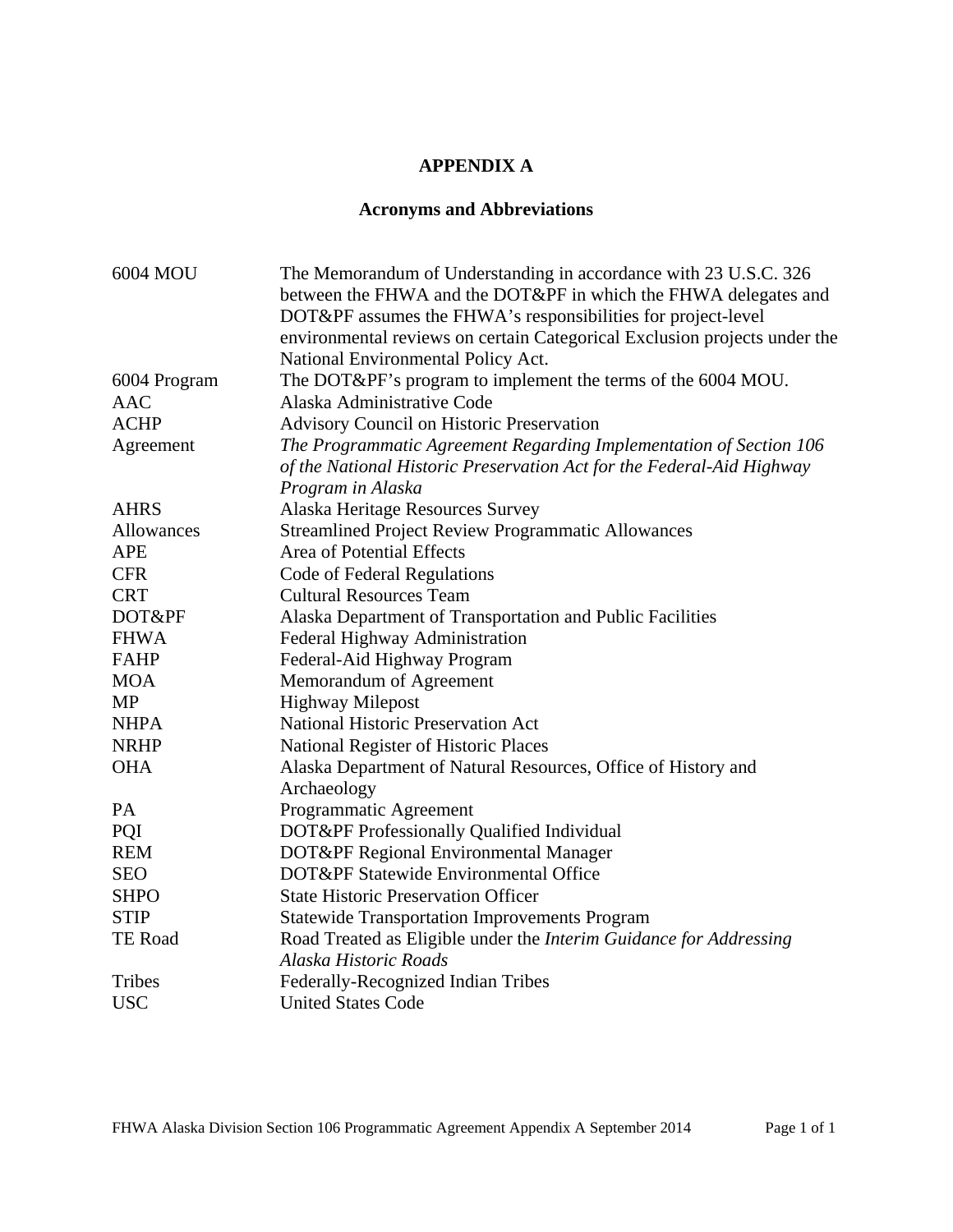# **APPENDIX B**

#### **Programmatic Allowances**

This list of Programmatic Allowances (Allowances) contains types of undertakings (projects) that have been determined to have low potential to affect historic properties if implemented as specified in this Appendix pursuant to Stipulation V.A *Streamlined Project Review*. These projects will not require further Section 106 review or consultation. The Allowances consist of two tiers – Tier 1 and Tier 2. Review and processing of the undertakings will be performed by a DOT&PF Professionally Qualified Individual (PQI).

If the PQI determines that any portion of a project's scope of work does not conform to either the Tier 1 or Tier 2 lists, the DOT&PF shall conduct delegated Section 106 review for the entire undertaking in accordance with 36 CFR 800.3-800.6, pursuant to Appendix D *Delegated Section 106 Process*.

When referenced in the Allowances:

- "previously disturbed" refers to soils where previous work or activities have reduced the likelihood of possessing historic properties within their original depositional contexts. Intact subsurface soils may exist below and adjacent to the disturbed soils and any proposed work or activities must consider the depth at which the intact soils could be encountered.
- "ground disturbance" refers to any work or activity that results in a disturbance of the soil (including planting, excavating, digging, trenching, plowing, drilling, tunneling, auguring, backfilling, blasting, topsoil stripping, land leveling, peat removing, quarrying, and clearing and grading).
- "new ground disturbance" refers to any ground disturbance in previously undisturbed soils.

# **Review and Processing Documentation:**

The DOT&PF PQI shall verify:

- that the project activities are listed as Tier 1 Allowances or Tier 2 Allowances; and
- if the project is subject to and meets conditions noted specifically for
	- <sup>o</sup> any allowances; and
	- <sup>o</sup> if applicable, all Tier 2 General Conditions.

Tier 1 reviews can be conducted by any PQI. When the PQI responsible for the review of a Tier 2 undertaking requires cultural resource expertise outside of his/her area of specialty, the PQI will consult with another PQI having that area of expertise, and/or request the assistance of the SHPO cultural resources liaison, to identify the appropriate SHPO staff having that area of expertise.

**1. Tier 1 Allowances (**Low Potential Projects)**:** When a project is determined by a PQI to qualify as a Tier 1 Allowance (Table 1), the project is documented to the project file using the *Streamlined Project Review form* (Appendix C).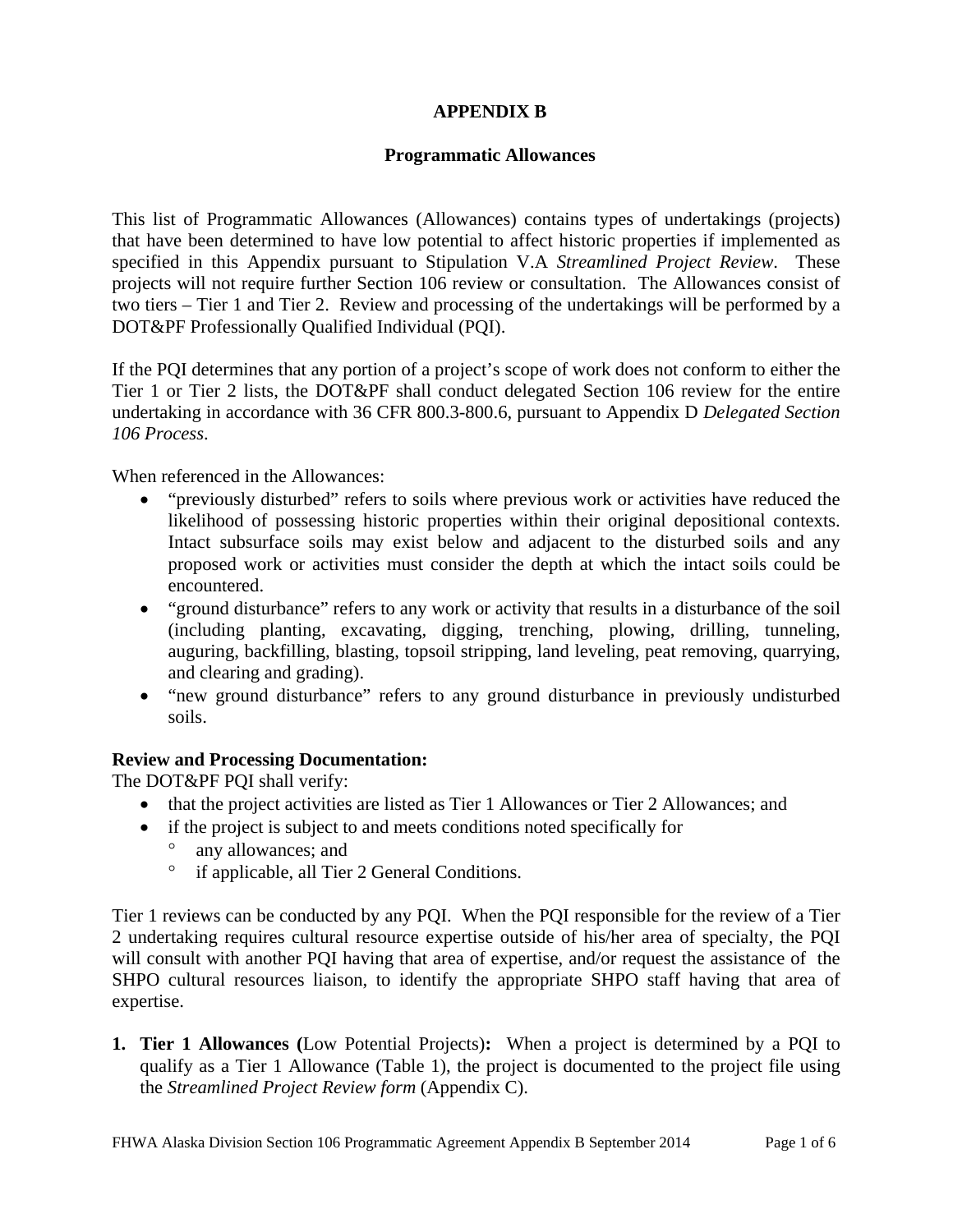# **2. Tier 2 Allowances (**Projects Requiring Additional PQI Screening)**:**

- a. These projects will result in limited changes to existing conditions.
- b. These projects have agreed upon criteria that must be met to qualify, including General Conditions and conditions for specific allowances.
- c. When a project is determined by a PQI to qualify as a Tier 2 Allowance (Table 2), the determination is documented to the project file using the Streamlined Project Review form.
- d. Projects must consist entirely of allowances found on the Tier 2 list, or a combination of the Tier 1 and Tier 2 lists, to qualify for this review process.

For projects where the lead environmental processing role occurs in a DOT&PF Regional Office, the PQI will provide a copy of the Streamlined Project Review form to the Regional Environmental Manager (REM) and the Statewide Environmental Office (SEO) PQI. For projects where environmental processing occurs in the DOT&PF Statewide Environmental Office, the SEO PQI will document review of the project in the applicable project file.

The SHPO and the FHWA staff may review project files or request records from project files to determine if the appropriate review and processing procedures were applied in making decisions and determinations, and that project review and compliance documentation is complete (Stipulation IX.C.1 *Review and Evaluation of this Agreement*).

| Table 1 |                                                        |                                     |  |  |  |
|---------|--------------------------------------------------------|-------------------------------------|--|--|--|
|         | <b>Tier 1 Allowances</b>                               |                                     |  |  |  |
| Tier #  | <b>Project Activities</b>                              | <b>Conditions</b>                   |  |  |  |
| 1.a     | Maintenance or rehabilitation of pavement and other    | No new ground disturbance           |  |  |  |
|         | roadway and parking lot surfaces, bicycle, and         | would occur. The maintenance or     |  |  |  |
|         | pedestrian facility surfaces, including crack-sealing, | rehabilitation is limited to        |  |  |  |
|         | pavement edge safety improvements such as 'safety      | existing surfaced areas with no     |  |  |  |
|         | edge' technology, pothole repair, overlaying,          | surface expansion other than that   |  |  |  |
|         | milling, resurfacing, grooving, application and        | needed to provide pavement edge     |  |  |  |
|         | reapplication of pavement markings on roads with       | safety improvements, and re-        |  |  |  |
|         | existing pavement markings, and installation of        | surfacing does not include gravel   |  |  |  |
|         | rumble strips.                                         | to chip seal or asphalt upgrades.   |  |  |  |
| 1.b     | Shoulder treatments, placement of fill material, and   | Work is limited to within the       |  |  |  |
|         | landscaping on fore slopes.                            | existing toe of fore slope          |  |  |  |
|         |                                                        | embankment.                         |  |  |  |
| 1.c     | Replacement of riprap.                                 | No new ground disturbance           |  |  |  |
|         |                                                        | would occur; work is limited to     |  |  |  |
|         |                                                        | the previous footprint of the       |  |  |  |
|         |                                                        | riprap being replaced.              |  |  |  |
| 1.d     | Cleaning and reconditioning of ditches and catch       | No new ground disturbance           |  |  |  |
|         | basins, street sweeping, cleaning, repair,             | would occur, and culvert            |  |  |  |
|         | maintenance of culverts and drainage structures,       | replacement would take place in     |  |  |  |
|         | culvert extensions, and replacement of similar         | the same general location( $s$ ) as |  |  |  |
|         | diameter culverts.                                     | existing.                           |  |  |  |

**Table 1 1**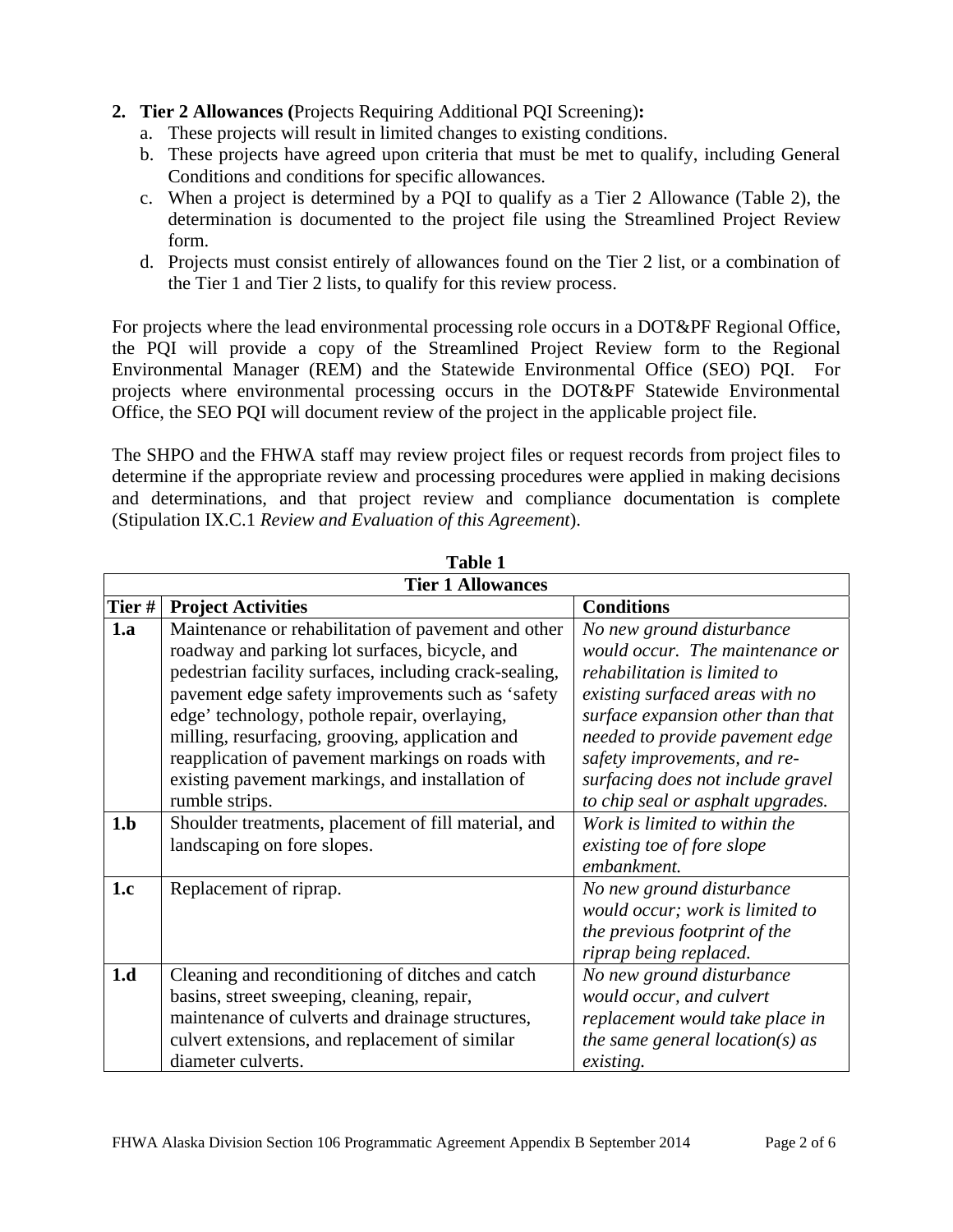| 1.e            | Removal, repair or replacement of signs, signals,<br>lighting, and railroad warning devices.                                                                                   | The repair or replacement is<br>limited to similar materials on<br>existing traffic devices and no<br>new ground disturbance would<br>occur.     |
|----------------|--------------------------------------------------------------------------------------------------------------------------------------------------------------------------------|--------------------------------------------------------------------------------------------------------------------------------------------------|
| 1.f            | Repair or replacement of guardrails, barriers, curb,<br>gutter, and sidewalks.                                                                                                 | The repair or replacement is<br>limited to the use of similar<br>materials to existing features and<br>no new ground disturbance would<br>occur. |
| 1.g.           | Purchase of marine vessels for the Alaska Marine<br>Highway System.                                                                                                            |                                                                                                                                                  |
| 1.h            | Brush cutting and removal of new growth within<br>previously cleared areas with <b>handheld tools</b> .                                                                        | No new ground disturbance<br>would occur from clearing<br>methods or brush disposal<br>activities.                                               |
| 1.i            | Installation of and upgrades to monitoring<br>equipment.                                                                                                                       | Proposed equipment is consistent<br>with existing setting and no new<br>ground disturbance would occur.                                          |
| 1 <sub>j</sub> | Installation, repair and replacement of plug-in<br>outlets in existing parking lots.                                                                                           | No new ground disturbance<br>would occur.                                                                                                        |
| 1.k            | Repair and maintenance of ferry terminal facilities,<br>including docks, floats, trestles, dolphins, offshore<br>piles, and buildings.                                         | The repair or maintenance is<br>limited to the use of similar<br>materials to existing features.                                                 |
| <b>1.1</b>     | Rehabilitation of existing pavement or wearing<br>surface on bridge decks, and/or application of new<br>pavement/wearing surface of a bridge consistent<br>with existing type. |                                                                                                                                                  |
| 1.m            | Bridge cleaning and washing.                                                                                                                                                   |                                                                                                                                                  |
| 1.n            | Debris removal around piers and abutments of a<br>bridge.                                                                                                                      |                                                                                                                                                  |
| 1.0            | Repairs and replacement of bridge deck joints,<br>expansion joints, and failed grout.                                                                                          | Limited to similar materials and<br>design.                                                                                                      |
| 1.p            | Bridge spall repairs.                                                                                                                                                          | Work must be consistent with the                                                                                                                 |
| 1.q            | Bridge repainting and similar surface treatments.                                                                                                                              | current appearance of the bridge                                                                                                                 |
| 1.r            | Rehabilitation, repair, or replacement of existing<br>non-original bridge components.                                                                                          |                                                                                                                                                  |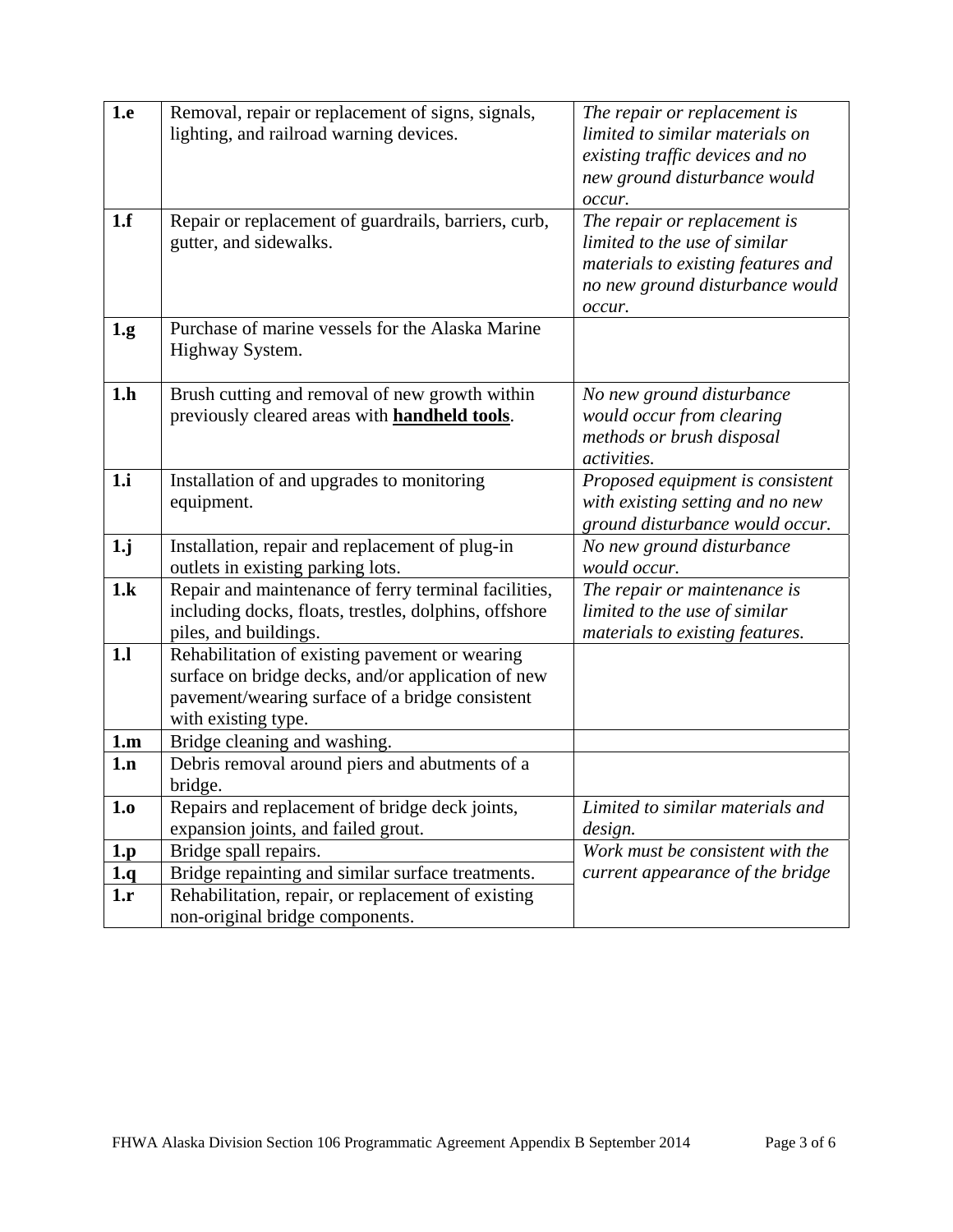#### **Table 2**

#### **Tier 2 Allowances**

**General Conditions** *(All General Conditions must be met.)*

- 1. The project is a transportation project or activity on an existing transportation facility (including associated features).
- 2. The Area of Potential Effects (APE) is not within a National Historic Landmark.
- 3. The PQI has given careful consideration to the project's possible effects on Historic and/or Archaeological Districts.
- 4. No standing buildings or structures (including bridges) within the APE are more than 45 years of age, or if such properties are present, they were:
	- a. previously determined not eligible for listing on the National Register of Historic Places (NRHP), or
	- b. excluded from further Section 106 review by an Advisory Council on Historic Preservation approved programmatic agreement or program comment.
- 5. If the project includes ground disturbance:
	- a. ground disturbance is limited to areas that are documented as previously disturbed; or
	- b. a professional who meets the Secretary of the Interior's qualification standards in archaeology has reviewed the proposed ground disturbing activities and has determined that: no archaeological resources are present, the project is in a low probability area for archaeological resources, or all such resources were previously determined not eligible for the NRHP with State Historic Preservation Officer concurrence.
- 6. The project has no known tribal concerns or public controversy related to historic preservation.
- 7. If the APE includes a road treated as eligible under the May 2, 2012 *Interim Guidance for Addressing Alaska Historic Roads* (TE road), the project does not include any activities requiring consultation on effects to the TE road.

| Tier# | <b>Project Activities</b>                             | <b>Additional Conditions</b> |
|-------|-------------------------------------------------------|------------------------------|
| 2.a   | Maintenance, rehabilitation, and repairs to           |                              |
|       | roadway, parking lots, bicycle, and pedestrian        |                              |
|       | facility surfaces and prism that modifies existing    |                              |
|       | conditions. This allows the following surface         |                              |
|       | material treatments:                                  |                              |
|       | chip seal applications to asphalt;                    |                              |
|       | dust palliative applications that are not asphalt     |                              |
|       | emulsion based to unpaved roads;                      |                              |
|       | application of pavement markings on roads             |                              |
|       | without existing pavement markings; and               |                              |
|       | paving roadway shoulders and access                   |                              |
|       | road/driveway approach aprons.                        |                              |
| 2.b   | Routine roadside maintenance activities, including    |                              |
|       | slope stabilization; berm stabilization; landscaping; |                              |
|       | removal of accumulated debris.                        |                              |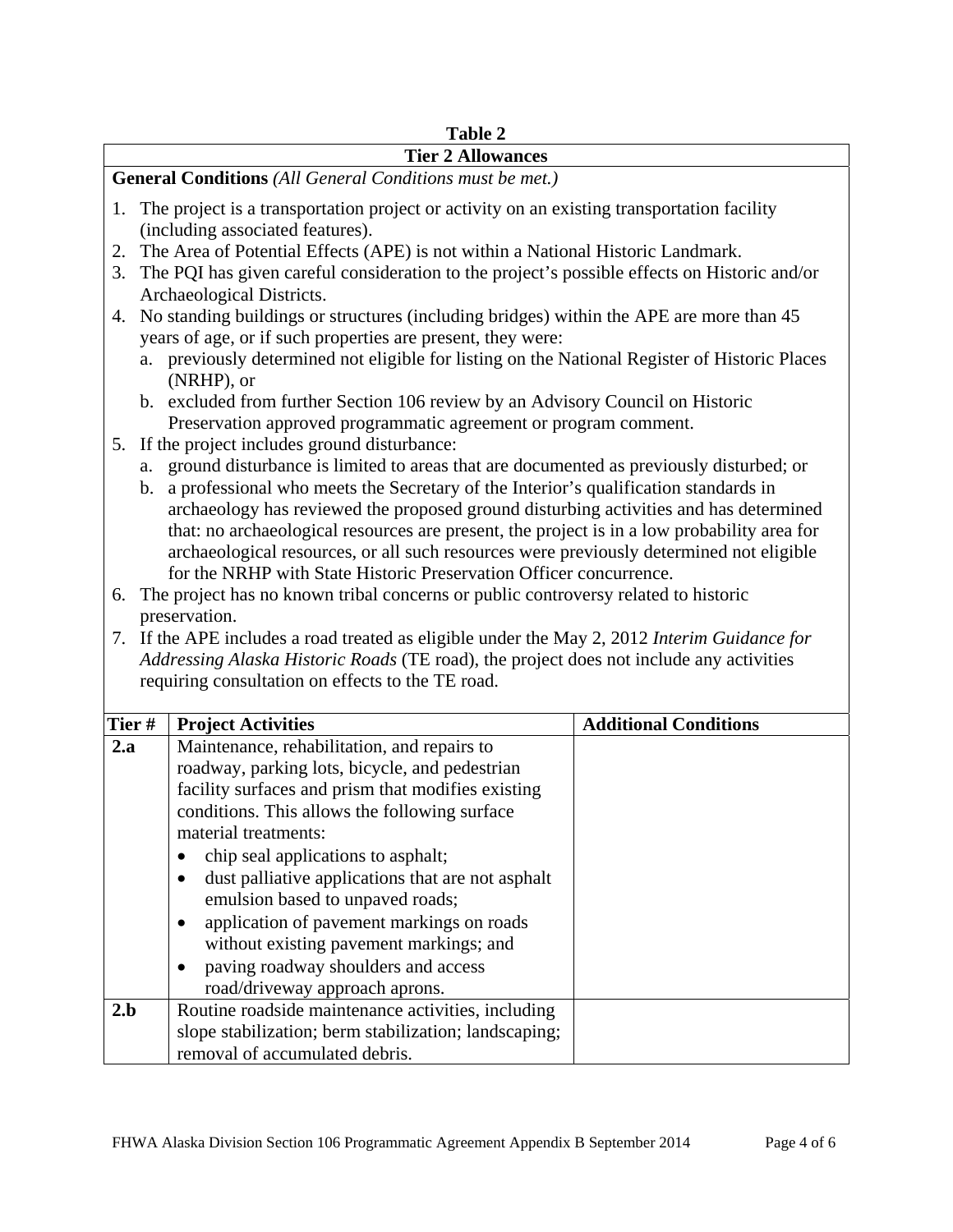| 2.c             | Landscaping, brush cutting, and removal of new<br>growth within previously cleared areas.                                                                                                                                                                                                                                                                                                                                                                                        | Does not apply to Sterling Hwy<br>between MP 47.8-58.<br>The PQI shall give special<br>consideration to the project's<br>possible effects to cultural<br>resources along:<br>McCarthy Road MP 0-59.3,<br>Kalifornsky Beach Road MP<br>$0-22.2$ , and<br>Sterling Hwy between MP 37-<br>47.8 and between MP 58 and<br>179.3. |
|-----------------|----------------------------------------------------------------------------------------------------------------------------------------------------------------------------------------------------------------------------------------------------------------------------------------------------------------------------------------------------------------------------------------------------------------------------------------------------------------------------------|-----------------------------------------------------------------------------------------------------------------------------------------------------------------------------------------------------------------------------------------------------------------------------------------------------------------------------|
| 2.d             | Culvert and drainage structure replacement,<br>upgrades, extensions, or new installation.                                                                                                                                                                                                                                                                                                                                                                                        | Construction access is considered<br>when applying the conditions to                                                                                                                                                                                                                                                        |
| 2.e<br>2.f      | Placement of new riprap.<br>Stream restoration and bank stabilization activities<br>within the existing active channel banks.                                                                                                                                                                                                                                                                                                                                                    | this type of activity.                                                                                                                                                                                                                                                                                                      |
| 2.g.            | Removal, replacement, technological upgrade,<br>rehabilitation, or installation of new roadway<br>components (including, but not limited to: curbing,<br>guardrail, end terminals, crash cushions, barriers,<br>delineators, lighting, fencing, poles, retaining walls,<br>signs, traffic signals and direction control devices,<br>cameras, weather and roadway condition<br>sensors/devices [and associated electrical<br>components], and bicycle and pedestrian facilities). |                                                                                                                                                                                                                                                                                                                             |
| 2.h             | Improvements to existing pedestrian facilities to<br>meet requirements of the Americans with<br>Disabilities Act.                                                                                                                                                                                                                                                                                                                                                                |                                                                                                                                                                                                                                                                                                                             |
| 2.i             | Construction of turning and auxiliary lanes and<br>shoulder treatments.                                                                                                                                                                                                                                                                                                                                                                                                          | Does not apply to the addition of<br>through lanes.                                                                                                                                                                                                                                                                         |
| $2 \mathbf{.j}$ | Rehabilitation of existing at-grade railroad<br>crossings.                                                                                                                                                                                                                                                                                                                                                                                                                       | Does not require modification to<br>the railroad alignment or grade.                                                                                                                                                                                                                                                        |
| 2.k             | Upgrades and rehabilitation of existing safety rest<br>areas, park and ride lots, parking lots, and truck<br>weigh stations. Conversion of existing parking lots<br>to park and ride lots.                                                                                                                                                                                                                                                                                       | Does not expand the existing lot<br>footprint.                                                                                                                                                                                                                                                                              |
| 2.1             | Utility replacement, upgrades, or repairs.                                                                                                                                                                                                                                                                                                                                                                                                                                       | Does not apply to stand-alone<br>utility installation. Give careful<br>consideration for archaeological<br>resources with any below ground<br>construction.                                                                                                                                                                 |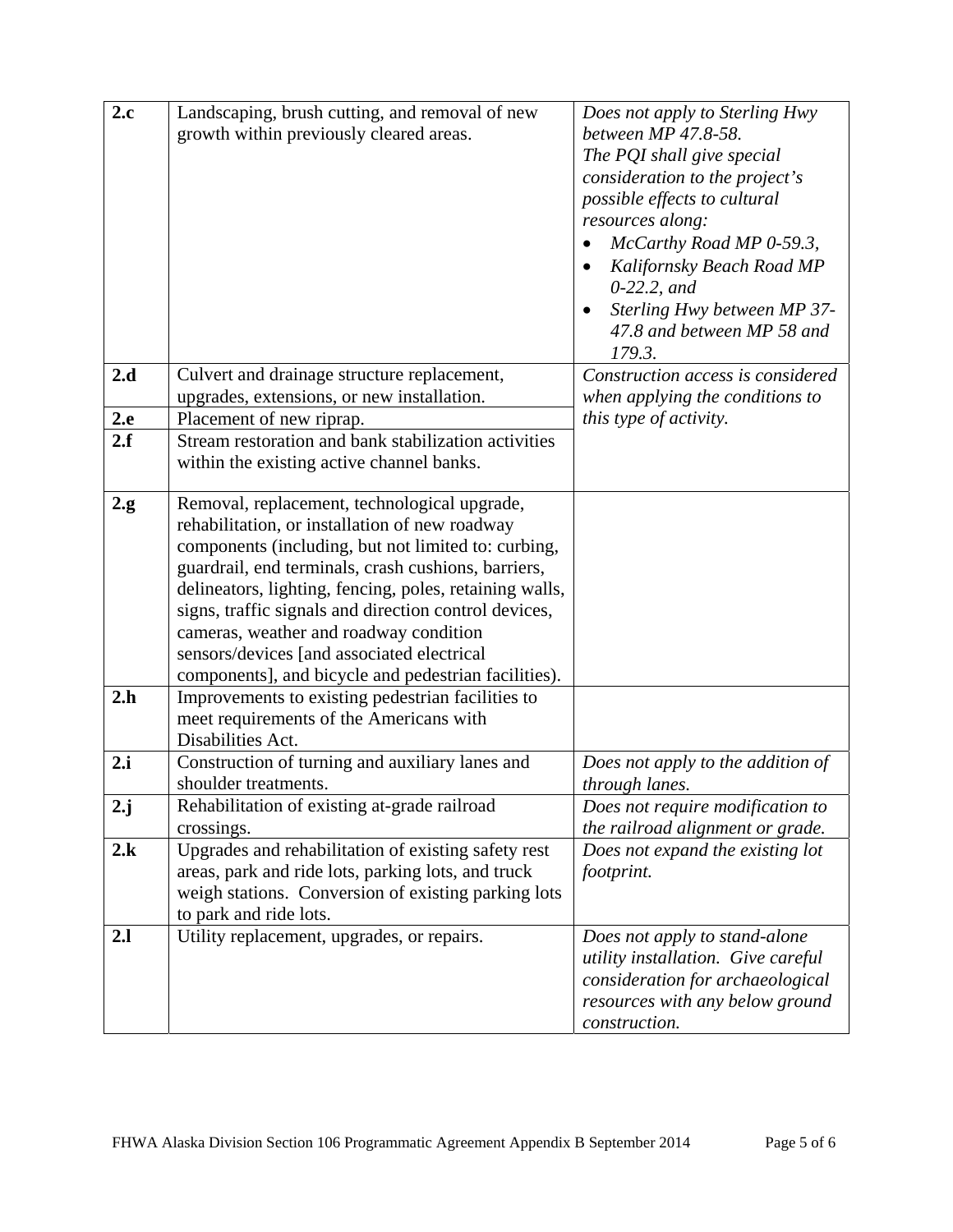| 2.m | Herbicide and pesticide application.                                                                                                       | The APE must incorporate any<br>adjacent potentially historic rock<br>art (pictograph/petroglyph) areas<br>to account for potential indirect<br>effects. This allowance cannot be<br>used when potentially historic<br>rock art is present in an APE.                                                                                                                                                                                                                            |
|-----|--------------------------------------------------------------------------------------------------------------------------------------------|----------------------------------------------------------------------------------------------------------------------------------------------------------------------------------------------------------------------------------------------------------------------------------------------------------------------------------------------------------------------------------------------------------------------------------------------------------------------------------|
| 2.n | Upgrades and rehabilitation of ferry terminal<br>facilities, including docks, floats, trestles, dolphins,<br>offshore piles and buildings. |                                                                                                                                                                                                                                                                                                                                                                                                                                                                                  |
| 2.0 | Rehabilitation, repair, or replacement of bridge<br>components.                                                                            | The APE does not include any<br>bridges excluded under General                                                                                                                                                                                                                                                                                                                                                                                                                   |
| 2.p | Bridge replacement.                                                                                                                        | Condition #4. The APE also does<br>not include any bridges identified<br>for potential consideration of<br>exceptional significance via the<br>2012 Program Comment for<br>Common Post-1945 Concrete and<br>Steel Bridges consultation or<br>during historic bridge inventory<br>consultations with OHA. These<br>include: 0271 Yukon River, 0740<br>Gastineau Channel, 0245 Sitka<br>Harbor, 1304 Captain Wlm Moore<br>Creek, 0381 Eyak River Bridge,<br>and 0688 Canyon Creek. |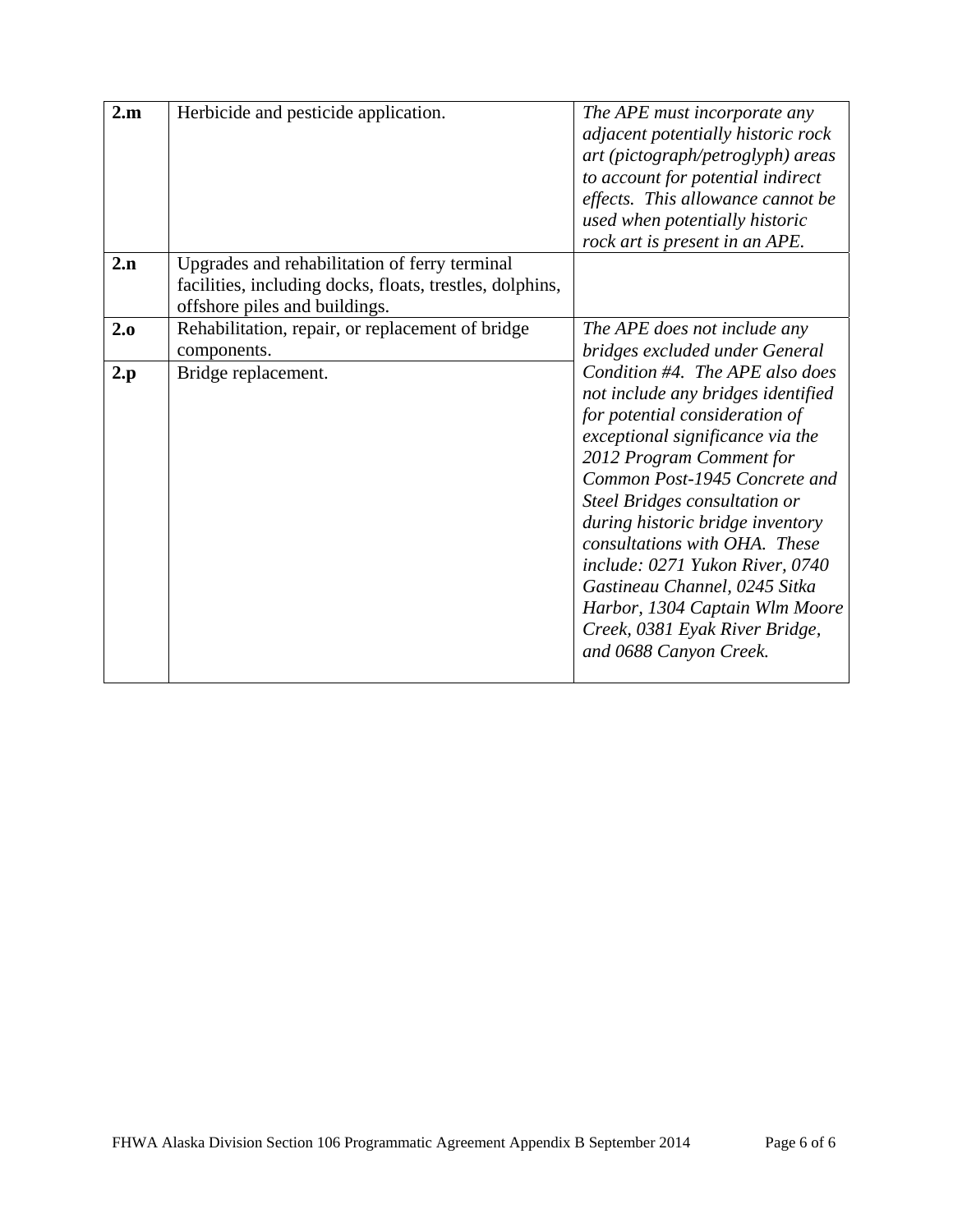# **APPENDIX C**

# **Streamlined Project Review Form**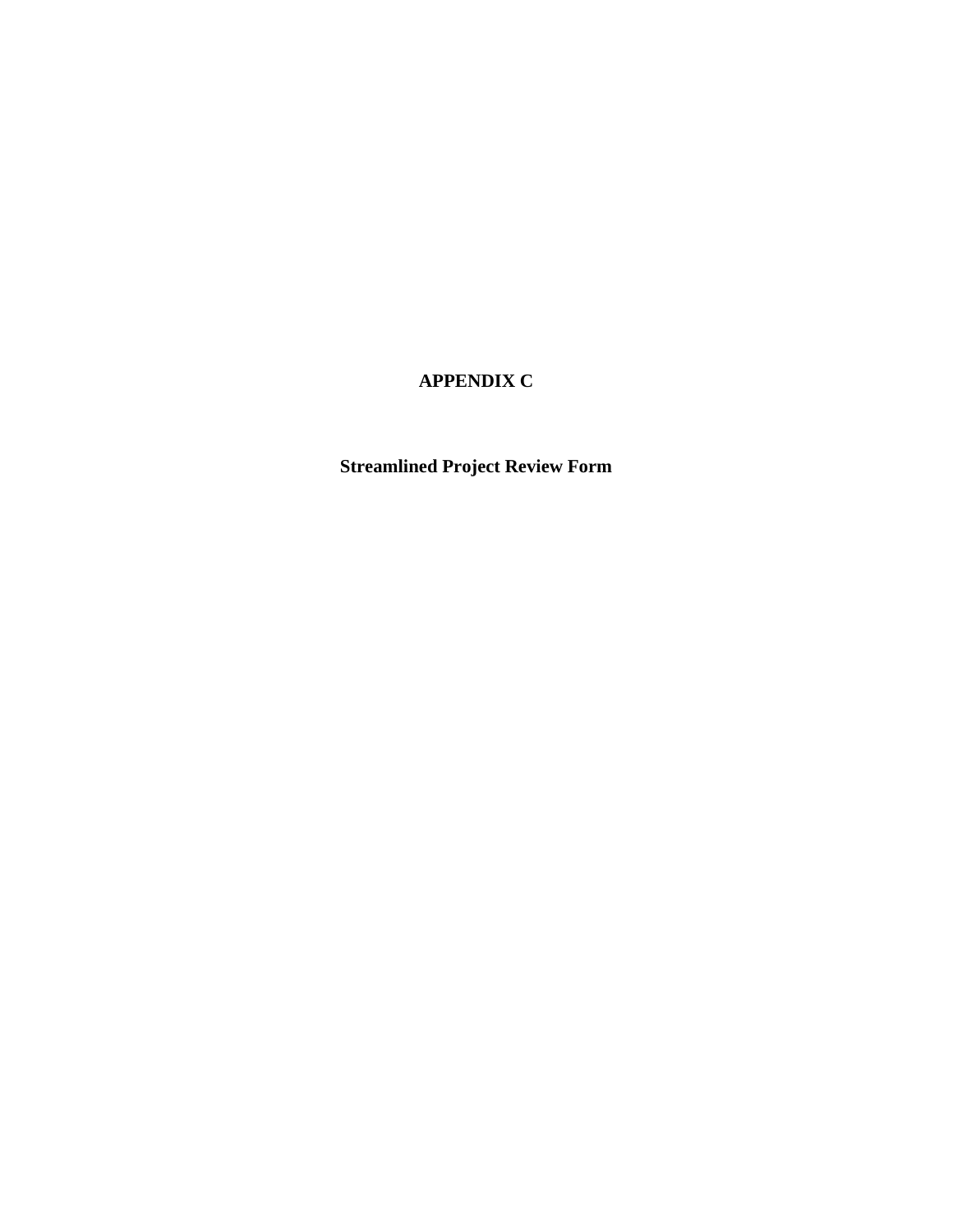# **106 PA Streamlined Project Review Screening Record**

**Form version: 9-12-14**

This form is required when Programmatic Allowances are being considered. It is not needed when circumstances lead directly to Sec 106 consultation under Appendix D.

| <b>Project Name:</b> |                           |                  | S<br>Φ |
|----------------------|---------------------------|------------------|--------|
| State Project #:     | <b>Federal Project #:</b> | 6004 Assignable: | _      |
| $\sim$<br>.          |                           |                  |        |

**Description of APE** (attach figures):

**Does the APE include a Treated as Eligible (TE) road ?** If yes, attach a completed Interim Guidance screening form .  $\Box$  Yes  $\Box$  No

| Project Activities (please list individually; continue on next page if needed) | If a Programmatic<br>Allowance applies,<br>indicate which one<br>(Ex: Tier 1.a or Tier 2.b) | Are all conditions<br>met?* |    |
|--------------------------------------------------------------------------------|---------------------------------------------------------------------------------------------|-----------------------------|----|
|                                                                                |                                                                                             | Yes                         | No |
|                                                                                |                                                                                             | Yes                         | No |
|                                                                                |                                                                                             | Yes                         | No |
|                                                                                |                                                                                             | Yes                         | No |
|                                                                                |                                                                                             | Yes                         | No |
|                                                                                |                                                                                             | Yes                         | No |
|                                                                                |                                                                                             | Yes                         | No |
|                                                                                |                                                                                             | Yes                         | No |

\* If yes, attach documentation of identification efforts that support this decision. This documentation must be sufficient to allow any reviewing party to understand the basis for the decision. The Area of Potential Effect (APE) must be included in this documentation for Tier 2 allowances.

#### **Screening Results**:

| Does the project include any activities which are not covered under the Appendix B Programmatic | $\Box$ Yes $\Box$ No |  |
|-------------------------------------------------------------------------------------------------|----------------------|--|
| Allowances and/or which do not meet the conditions?                                             |                      |  |

If yes, conduct delegated Section 106 review for the entire project in accordance with PA Appendix D.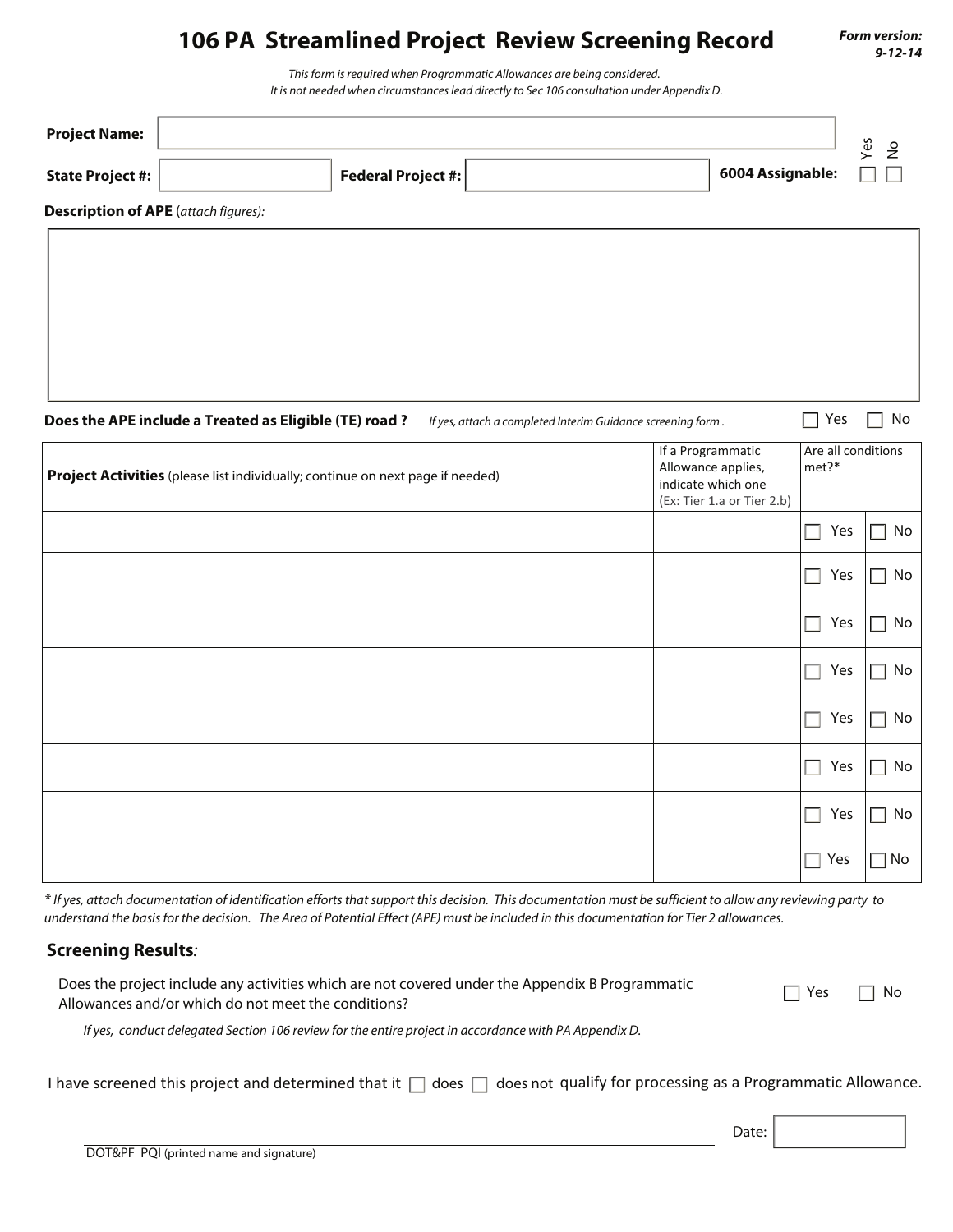# **Continuation Sheet- 106 PA Screening Review Record**

| <b>Project Activities-Continuation</b> | If a Programmatic<br>Allowance applies,<br>indicate which one | Are all conditions<br>met?* |              |
|----------------------------------------|---------------------------------------------------------------|-----------------------------|--------------|
|                                        |                                                               | Yes<br>$\Box$               | No<br>П      |
|                                        |                                                               | Yes<br>$\Box$               | No<br>П      |
|                                        |                                                               | П<br>Yes                    | No<br>П      |
|                                        |                                                               | Yes<br>$\Box$               | No<br>$\Box$ |
|                                        |                                                               | $\Box$<br>Yes               | No<br>П      |
|                                        |                                                               | $\Box$<br>Yes               | No<br>$\Box$ |
|                                        |                                                               | $\Box$ Yes                  | No<br>П      |
|                                        |                                                               | $\Box$<br>Yes               | No<br>П      |
|                                        |                                                               | Yes<br>$\Box$               | No<br>П      |
|                                        |                                                               | Yes<br>$\Box$               | No<br>$\Box$ |
|                                        |                                                               | Yes<br>$\Box$               | No<br>П      |
|                                        |                                                               | Yes<br>$\Box$               | No           |

**Additional comment space:**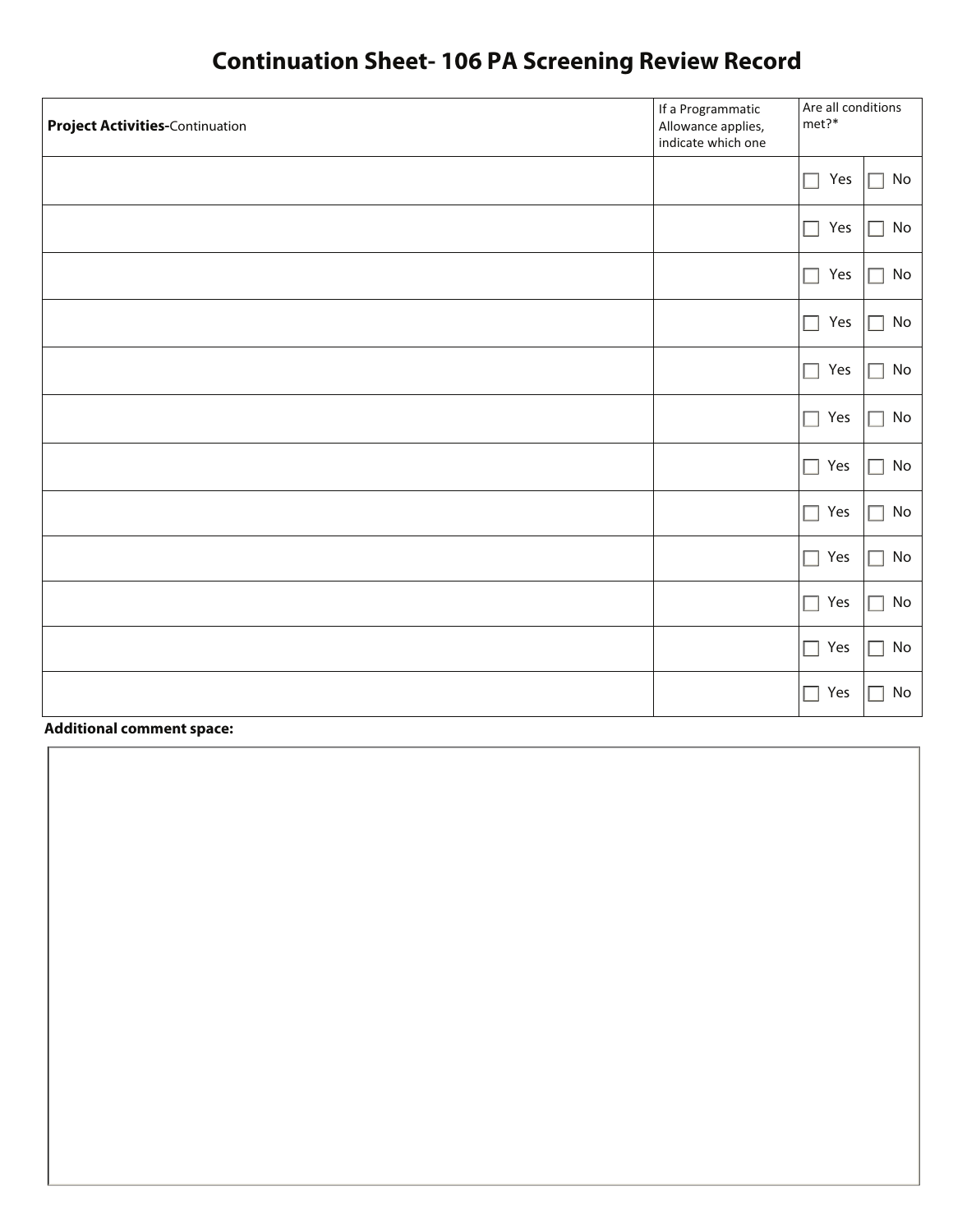#### **APPENDIX D**

#### **Delegated Section 106 Process**

This Appendix describes the delegated Section 106 process which the Department of Transportation and Public Facilities (DOT&PF) will follow for any Federal-Aid Highway Program (FAHP) undertakings (6004 Program and non-6004 Program) not processed under the terms of Stipulation V *Streamlined Project Review*.

Under the 6004 Program, the DOT&PF is deemed a federal agency and has responsibility for conducting the Section 106 process for the undertakings it has assumed. For all other FAHP undertakings, the DOT&PF will be acting under the authority delegated by the FHWA in this Agreement. The DOT&PF will notify the SHPO and consulting parties whether it has assumed responsibility for an undertaking under the 6004 Program.

Under both Programs, the DOT&PF is authorized to initiate consultation with Tribes. The DOT&PF will ensure that consultation to identify places of traditional religious and cultural importance to Tribes is initiated early in the planning process to allow adequate time for their consideration, and that the consultation will continue throughout the Section 106 review process prescribed by this Agreement. In accordance with Stipulation III.A *FHWA Responsibilities* and Stipulation IV *Consultation with the Tribes* the FHWA shall honor the request of any Tribe for government-to-government consultation regarding an undertaking covered by this Agreement.

The delegated Section 106 process follows 36 CFR 800.3-800.6. (Refer to 36 CFR 800 for the comprehensive Section 106 processing steps.) Processing details are provided to clarify the roles of the DOT&PF Professionally Qualified Individual (PQI) during the general review of projects and are not intended to recreate each Section 106 regulatory processing step. The DOT&PF will perform or approve: initiation of the Section 106 process, identification of historic properties, assessment of effects, and resolution of adverse effects. There are slight processing differences between the two FAHP Programs and these are identified in the steps where they arise. For example, for non-6004 Program undertakings, the FHWA will handle elevations of disputes over determinations of eligibility to the Keeper of the NRHP, resolution of objections regarding findings of adverse effect, and elevations of consultation to the ACHP when consulting parties are unable to agree on resolution of adverse effects.

For the purposes of this agreement, undertakings requiring no further documentation under 36 CFR  $800.3(a)(1)$  are limited to those which would not do any of the following: change a building, structure, or landscape in any way; disturb the ground (regardless of whether previous disturbance has occurred); alter noise levels or change visual characteristics in the area; or change traffic patterns or land use of an area.

#### **A. Initiation of the Section 106 Process**

1. The DOT&PF will be responsible for establishing the undertaking and initiating the Section 106 Review Process. The DOT&PF will identify and invite consulting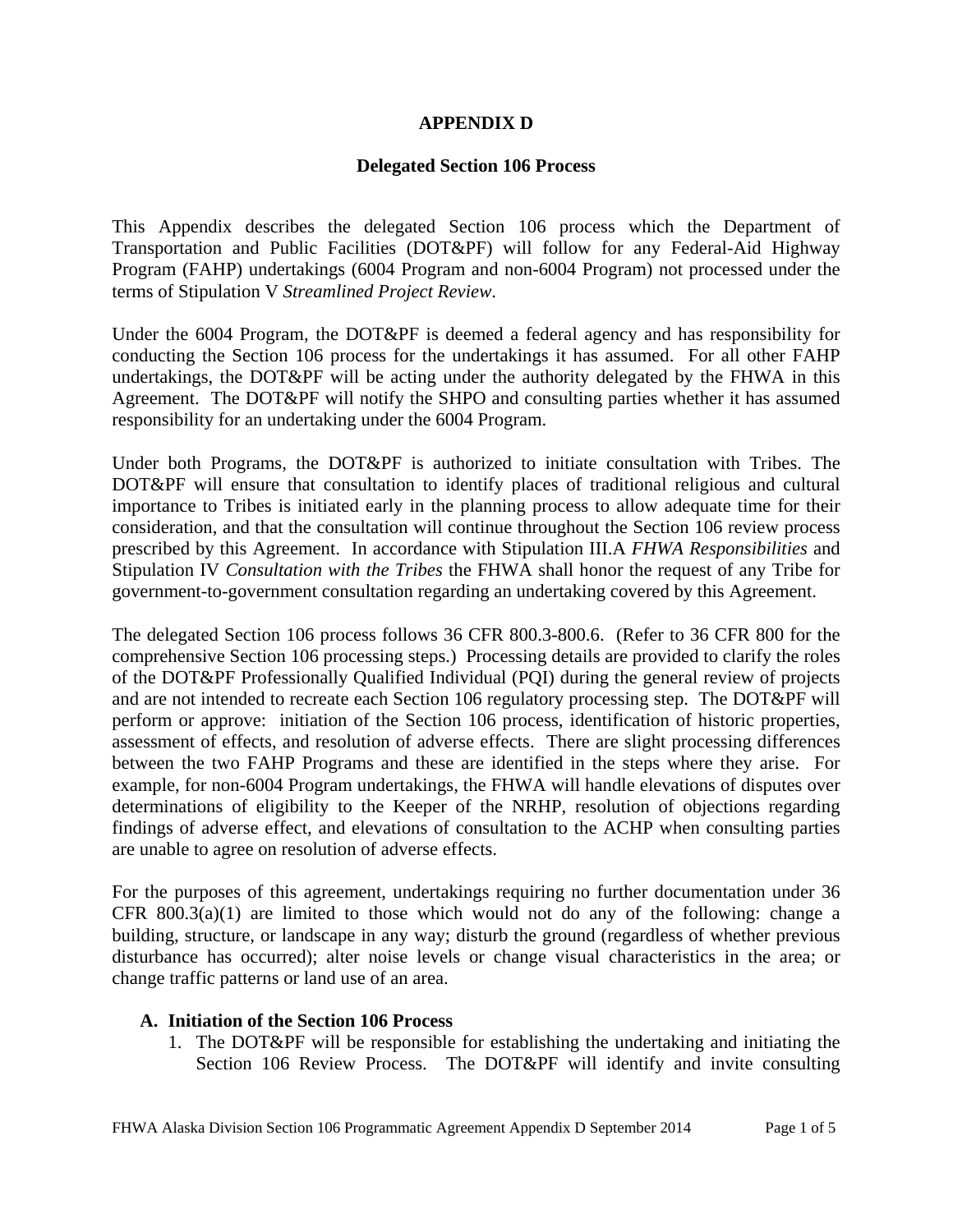parties to participate in the Section 106 review in accordance with 36 CFR 800.2(c) and 36 CFR 800.3(c-f).

2. A PQI will prepare or oversee and approve initiation notifications to the consulting parties using the currently approved Consultation Initiation letter templates. Exceptions to the submittal of formal consultation initiation letters will be made by the PQI on a case by case basis using the currently approved Direct to Findings Form documentation to project files.

# **B. Identification and Evaluation of Historic Properties**

1. Determine and Document the Area of Potential Effects

A PQI will determine for each undertaking the Area of Potential Effects (APE), in consultation with the SHPO and any other consulting parties in accordance with 36 CFR 800.4. The PQI is responsible for conducting the consultation.

- 2. Identify and Evaluate Significance of Historic Properties
	- a. The PQI may prepare documentation and consultation letters supporting the identification of historic properties that may be affected by the undertaking in accordance with 36 CFR 800.4, or oversee and approve documentation from consultants who meet the Secretary of Interior's Professional Qualification Standards in the appropriate field of expertise.
	- b. Consistent with the confidentiality provisions of 36 CFR 800.11(c) as needed, the PQI will submit the documentation to all consulting parties, including the SHPO and the Tribes, for comment.
	- c. Determinations regarding the National Register of Historic Places (NRHP) eligibility of properties evaluated hereunder, and any disagreements pertaining thereto, shall be governed by 36 CFR  $800.4(c)(2)$ , except that in the event of a disagreement the PQI will first consult with the consulting parties to resolve the issue.
		- i. For Regional Office projects, if a dispute raised by any consulting party cannot be resolved by the Regional Office, the Regional Environmental Manager (REM) will consult with the Regional Office and the Statewide Environmental Office (SEO) PQIs to resolve the issue. If after consultation the issue remains unresolved, the REM along with the Regional Office and SEO PQIs will refer the dispute to the appropriate Environmental Program Manager. For non-6004 Program undertakings, this will be the FHWA Environmental Program Manager. For 6004 Program undertakings, this will be the Statewide Environmental Program Manager
		- ii. For projects where the SEO takes the lead environmental processing roles, the SEO PQI will consult to resolve the issue before referring the dispute to the appropriate 6004 Program or non-6004 Program Environmental Program Manager as described above.
		- iii. If the disagreement is not resolved, the Environmental Program Manager will proceed in accordance with 36 CFR 800.4(c)(2).

#### **C. Findings of No Historic Properties Affected**

1. In accordance with 36 CFR 800.4(d)(1), if the PQI finds that no historic properties are present within the APE or historic properties are present but the undertaking will have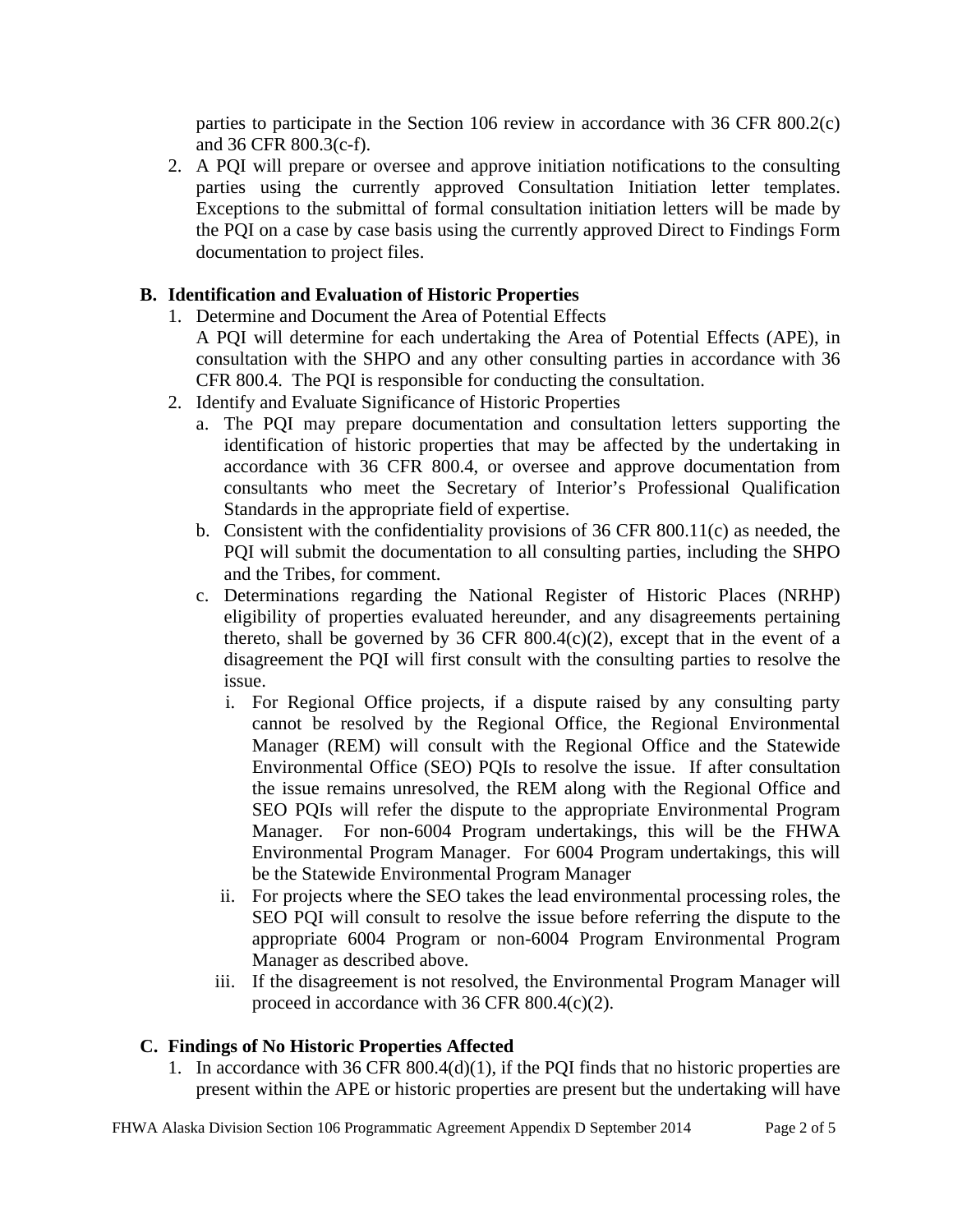no effect on the characteristics that qualify the properties for inclusion in the NRHP, the PQI will submit documentation to the SHPO and all consulting parties using the currently approved No Historic Properties Affected letter templates.

- 2. Consistent with the confidentiality provisions of 36 CFR 800.11(c) as needed, the PQI will submit the finding of effect and supporting documentation to all consulting parties, including the SHPO and the Tribes, for comment.
- 3. If the SHPO does not comment on determinations and findings contained in a submission within thirty (30) calendar days of receipt, the DOT&PF's responsibilities under Section 106 are fulfilled pursuant to 36 CFR 800.4(d)(1)(i).
- 4. If the SHPO or any consulting party object within thirty (30) calendar days of receipt of the finding, the PQI will consult with all consulting parties to resolve the issue and the DOT&PF will ensure the Section 106 process is completed on the undertaking in accordance with 36 CFR 800.4(d).

# **D. Assessments of Effect on Historic Properties**

If a PQI determines that historic properties may be affected, the Criteria of Adverse Effect set forth in 36 CFR 800.5 will form the basis for determining whether there is an adverse effect. The PQI will apply the Criteria of Adverse Effect at 36 CFR 800.5(a) to any historic property eligible for listing in the NRHP in consultation with the SHPO. Consistent with the confidentiality provisions of 36 CFR 800.11(c) as needed, the PQI will submit the finding of effect and supporting documentation to all consulting parties, including the SHPO and the Tribes, for comment.

#### 1. **Finding of No Adverse Effect**

- a. If the PQI finds that the undertaking will have no adverse effect on historic properties, the PQI will submit documentation to the SHPO and all consulting parties using the currently approved No Adverse Effect letter templates.
- b. If the SHPO does not comment on determinations and findings contained in a submission within thirty (30) calendar days of receipt, the DOT&PF may assume concurrence and proceed to the next step in the consultation process pursuant to 36 CFR 800.3(c)(4).
- c. If the SHPO or any consulting party object within thirty (30) calendar days of receipt of the finding, the PQI will consult with all consulting parties to resolve the issue and the DOT&PF will ensure the Section 106 process is completed on the undertaking in accordance with 36 CFR  $800.5(c)(2)$ .

#### 2. **Finding of Adverse Effect**

- a. If the PQI finds that the undertaking will have an adverse effect on historic properties:
	- i. Finding Determinations
		- 1. For Regional Office projects, the Regional PQI will consult with the SEO PQI before making the finding of Adverse Effect on historic properties. The Regional Office PQI will submit documentation to the SHPO and all consulting parties, including notification of the ACHP, using the currently approved Adverse Effect letter templates.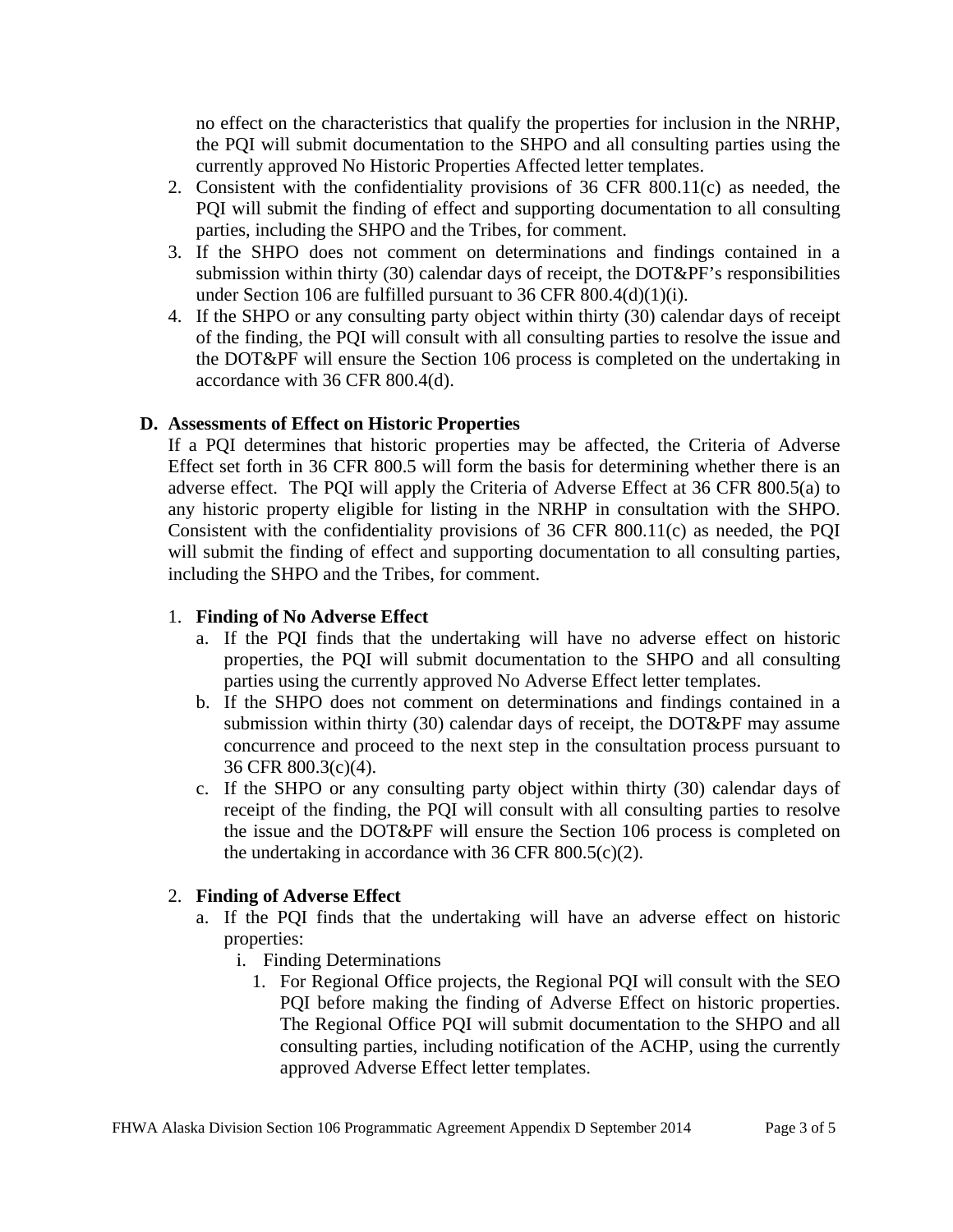- 2. For projects where the SEO takes the lead environmental processing role, the SEO PQI will make the finding of Adverse Effect on historic properties. The SEO PQI will submit documentation to the SHPO and all consulting parties including notification of the ACHP, using the currently approved Adverse Effect letter templates.
- 3. If the SHPO does not comment on determinations and findings contained in a submission within thirty (30) calendar days of receipt, the DOT&PF may assume concurrence and proceed to the next step in the consultation process pursuant to 36 CFR 800.3(c)(4).
- ii. Resolution of Objections
	- 1. For Regional Office projects, if the SHPO or any consulting party objects within thirty (30) calendar days of receipt of the finding, the Regional Office and SEO PQIs will consult with the consulting parties to resolve the issue. If after consultation the issue remains unresolved, the REM along with the Regional Office and SEO PQIs will refer the dispute to the appropriate Environmental Program Manager. For non-6004 Program undertakings, this will be the FHWA Environmental Program Manager. For 6004 Program undertakings, this will be the Statewide Environmental Program Manager.
	- 2. For projects where the SEO Office takes the lead environmental processing role, the SEO PQI will consult with the consulting parties to resolve the issue before referring the dispute to the appropriate Environmental Program Manager as described above.
	- 3. The FHWA (for non-6004 Program undertakings) or the DOT&PF (for 6004 Program undertakings) will ensure the Section 106 process is completed on the undertaking in accordance with 36 CFR 800.5(c)(2).

# **E. Resolution of Adverse Effect**

If the PQI determines an undertaking may have an adverse effect on historic properties, the PQI will continue consultation to resolve the adverse effects in accordance with 36 CFR 800.6.

- 1. Resolution Consultation
	- a. For Regional Office projects, the Regional Office and the SEO PQIs will consult with the SHPO and other consulting parties to develop and evaluate alternatives or mitigation that could avoid, minimize, or mitigate adverse effects of the undertaking to historic properties. The SEO PQI has the discretion to participate in the consultations as needed.
	- b. For projects where the SEO takes the lead environmental processing role, the SEO PQI will consult with the SHPO and other consulting parties to develop and evaluate alternatives or mitigation that could avoid, minimize, or mitigate adverse effects of the undertaking to historic properties
- 2. Such alternatives or mitigation will be documented in a Section 106 Memorandum of Agreement (MOA) or other appropriate agreement document executed by the DOT&PF and the SHPO.
	- a. The DOT&PF will ensure the Section 106 review process is completed in accordance with 36 CFR 800.6(a). The DOT&PF shall notify the ACHP of the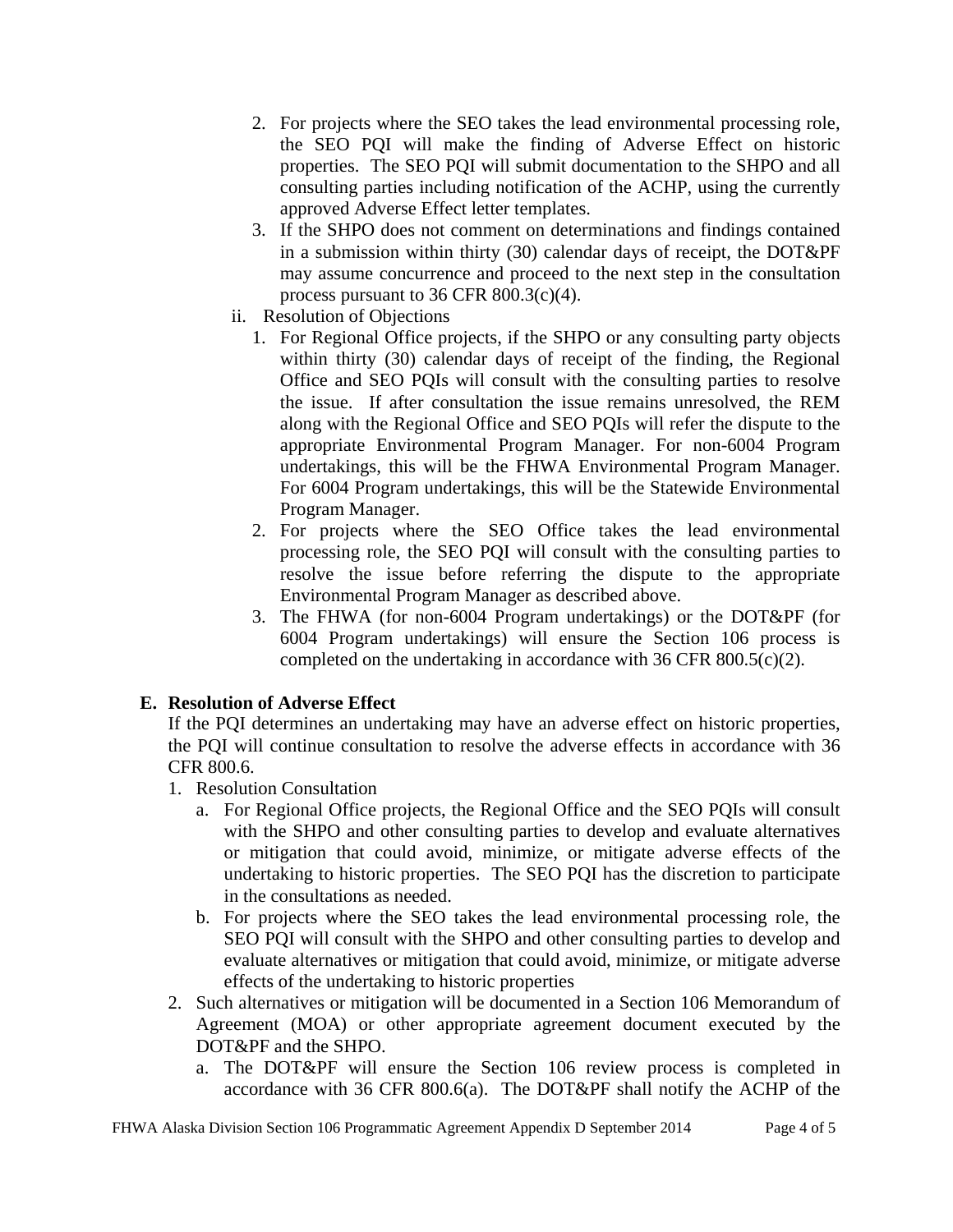adverse effect finding and provide the ACHP and all consulting parties with the documentation specified in 36 CFR 800.11(e). If the ACHP has elected to participate in consultation it will also be a signatory to the MOA. When the ACHP is participating in consultation or when a Tribe so requests, the FHWA will also participate in consultation and be a signatory to the MOA (except for 6004 Program undertakings).

- b. For Regional Office projects, the Regional Office and SEO PQIs will assist in the development of and review the MOA. Text of the MOA will be approved by the SEO PQI. The Regional Office Directors will have signature authority on the MOA.
- c. For projects where the SEO takes the lead environmental processing role, the SEO PQI will assist in the development of and review the MOA. Text of the MOA will be approved by the SEO PQI. The Chief Engineer will have signature authority on the MOA.
- 3. If the DOT&PF, the SHPO, and FHWA (if participating) fail to reach agreement on the resolution of adverse effects,
	- a. For non-6004 Program undertakings, the SEO will refer the issue to the FHWA. The FHWA shall request the ACHP to join the consultation in accordance with 36 CFR  $800.6(b)(1)(v)$ . If the parties are still unable to agree on the terms of a MOA, the FHWA, the SHPO, or the ACHP may terminate consultation and the FHWA shall request the ACHP comment in accordance with 36 CFR 800.7.
	- b. For 6004 Program undertakings, the SEO shall request the ACHP to join the consultation in accordance with 36 CFR  $800.6(b)(1)(v)$ . If the parties are still unable to agree on the terms of a MOA, the DOT&PF, the SHPO, or the ACHP may terminate consultation and the SEO will request the ACHP comment in accordance with 36 CFR 800.7.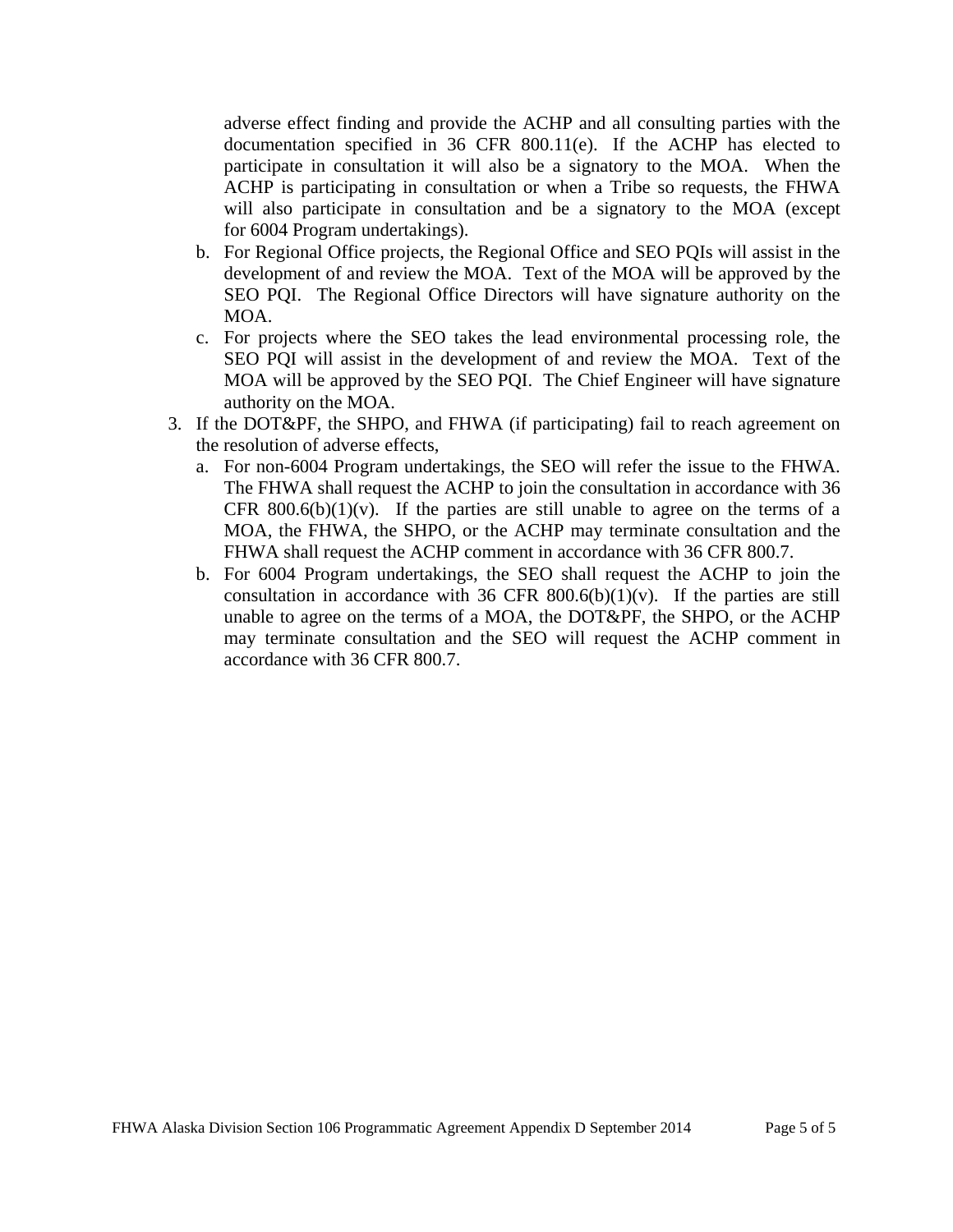# **APPENDIX E**

# **DOT&PF Cultural Resources Staff Qualifications and Training**

This Appendix describes specific commitments made by the Department of Transportation and Public Facilities (DOT&PF) for conducting the Section 106 process for all Federal-Aid Highway Program (FAHP) activities (6004 Program and non-6004 Program).

# **I. Professional Qualification Standards and PQI Responsibilities**

Pursuant to the Agreement's Stipulation II *Professional Qualifications Standards* and Stipulation III.B *The DOT&PF Responsibilities*:

- A. The DOT&PF commits to employing professional staff meeting the Professional Qualifications Standards established by the Secretary of the Interior (48 FR 44738- 44739) in the Statewide Environmental Office and Regional Offices. The DOT&PF staff who possess professional qualifications are referred to in this Agreement as a professionally qualified individual (PQI).
- B. All Section 106 consultation with the SHPO and determinations and findings made under this Agreement will be performed or approved by a PQI. The professional qualifications of the PQI responsible for actions taken in individual project reviews are to correspond with the resources being evaluated. As needed, the PQI will consult with another PQI having that area of expertise.
- C. There are PQI staff at the Statewide Environmental Office (SEO PQI) and PQI staff at the regional offices (Regional PQI). A reference to "PQI" for project review and/or consultation should be interpreted to indicate that such responsibilities can be fulfilled either by SEO PQI or Regional PQI. Should a Regional PQI not be available for processing documentation and consultation, another Regional PQI or SEO PQI will conduct the review.
- D. The SEO PQI will participate in consultations on findings of adverse effect (36 CFR 800.5), with resolutions of adverse effect (36 CFR 800.6), and resolutions of dispute (36 CFR 800.5(c)(2).

# **II. Cultural Resources Training Requirements**

Pursuant to Stipulation IX.B *Training*, the training requirements to effectively implement this Agreement are as follows. Training may be provided through distance delivery options.

A. Implementation of the Alaska 106 PA: (Training to be presented by the FHWA and the DOT&PF at each Regional Office. The DOT&PF shall invite the SHPO to participate, but attendance and participation is not an obligation upon the SHPO.) Delivery to be completed within four (4) months of the execution of this Agreement. This is required for FHWA personnel with environmental duties; and the PQIs, the REMs, and the NEPA Program Managers.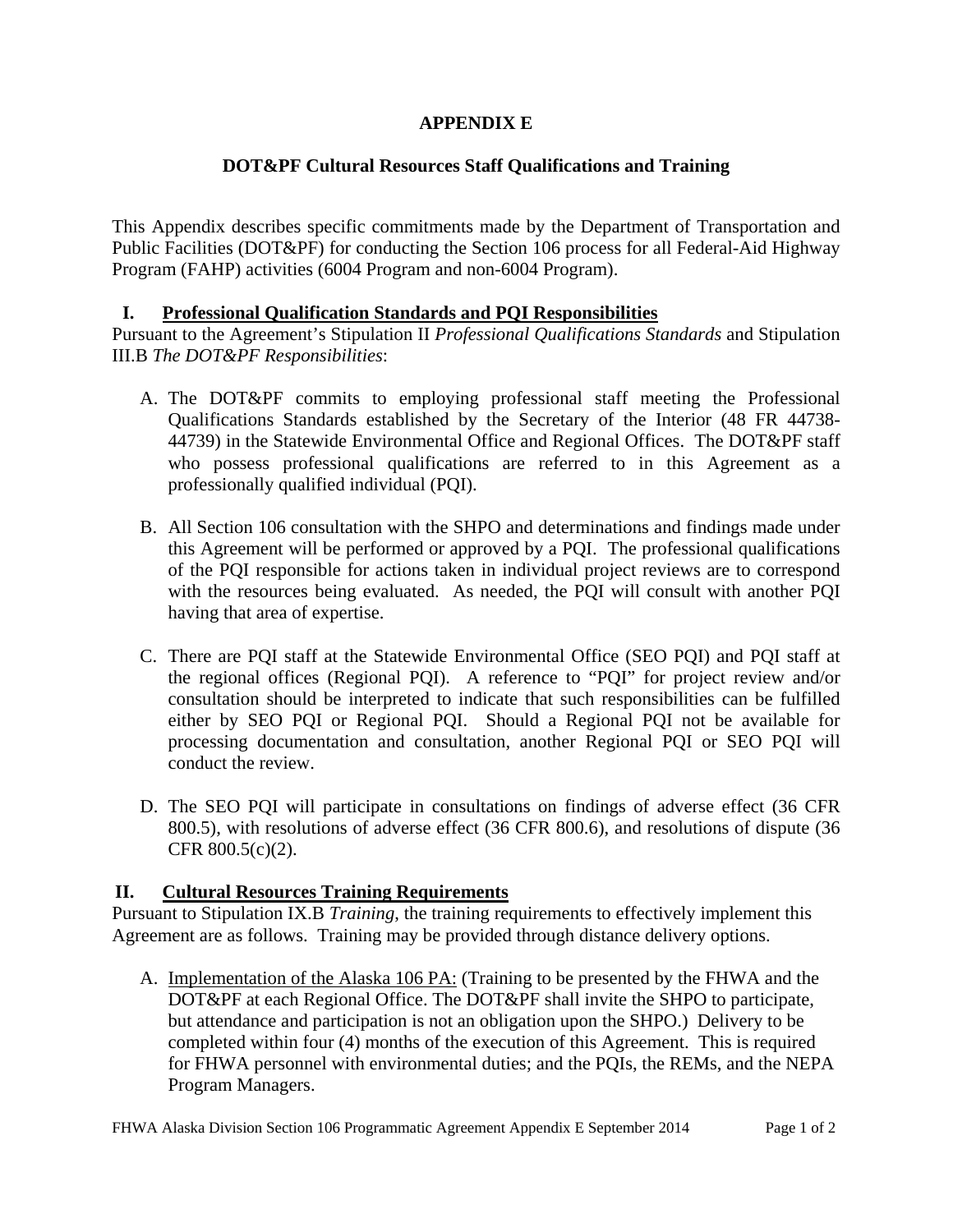- B. Transitional Peer Learning: To provide opportunities for further case-based training for the PQIs during the initial implementation of the Agreement, the SEO PQIs and the Regional PQIs will meet every other month to discuss recently processed streamlined projects. This will occur for a total of four (4) sessions within the first eight (8) months of the execution of this Agreement.
- C. Annual Training: Following the Annual Program Review meeting (Stipulation IX.C.2), the DOT&PF will invite SHPO to meet with the PQIs for annual training on implementation of this Agreement.
- D. Beyond Compliance: Historic Preservation in Transportation Project Development (National Highway Institute course number 142049). Training to be completed within nine (9) months of the execution of this Agreement and to be renewed once every three (3) years or earlier as may be required to maintain staff stewardship training requirements. A Section 106 Basics course is allowed as a substitute for the Beyond Compliance training. This training is required for the PQIs, the REMs, and Environmental Analysts. The DOT&PF, with assistance of the FHWA and the SHPO, may identify other required staff. Newly hired PQIs, the REMs, and Environmental Analysts should attend the course within one (1) year of hire.
- E. Advanced Section 106 course: Delivery to be completed within two (2) years of the execution of this Agreement, and to be renewed once every three (3) years or earlier. This is a required course for the PQIs.
- F. Office of History and Archaeology (OHA) Alaska Heritage Resources Survey (AHRS) database training: (Training to be presented by the OHA – for each Regional Office. The DOT&PF shall schedule this with the OHA) To be completed within six (6) months of the execution of this Agreement, and to be renewed annually or earlier as may be required in the event of substantive staff changes. This is a required course for the PQIs, and is encouraged for the REMs, the NEPA Managers, and Environmental Analysts.
- G. In addition, the DOT&PF staff is encouraged, but not required, to attend any other cultural resources courses related advanced training, conference, or meeting opportunities that may arise. One such meeting is: OHA Annual Workshop (OHA – in Anchorage).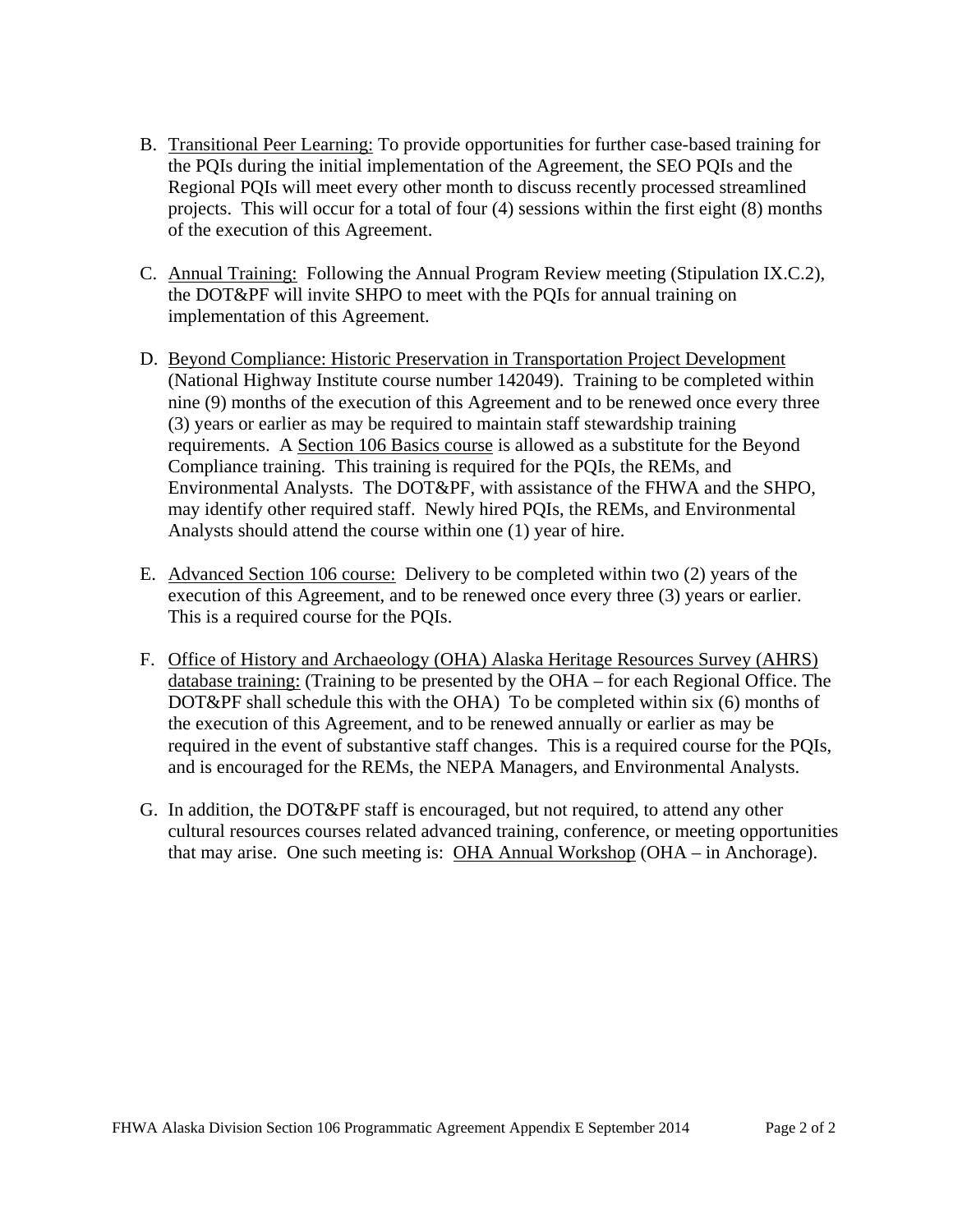# **APPENDIX F**

#### **Archaeological Monitoring and Discovery Plan**

#### **Purpose and Scope:**

This describes the general procedures to be followed during archaeological monitoring and the protocol for coordination in the event of inadvertent discovery of cultural resources, for projects which have not addressed such procedures through a Memorandum of Agreement (MOA). These procedures apply to all Federal Highway Administration (FHWA) Federal-Aid Highway Program (FAHP) projects and 23 U.S.C. 326 assigned projects (6004 Program) where the DOT&PF has assumed Section 106 responsibilities.

#### **Professional Qualifications:**

Work under the terms of the Archaeological Monitoring and the Discovery Plan is to be carried out by or under the direct supervision of a person or persons meeting at a minimum the *Secretary of the Interior's Professional Qualifications Standards for Archaeologists* (48 FR 44738-44739).

**I. Archaeological Monitoring:** Archaeological monitoring is the stationing of an archaeologist on a construction site to watch for evidence of archaeological remains as the construction proceeds. Certain projects will commit to archaeological construction monitoring because the Section 106 process has indicated that there is high potential to impact buried cultural resources material or probability to encounter human remains; the project is planned in or near recorded archaeological sites; or there is phased identification and evaluation of properties. Monitoring requirements are generally implemented during subsurface, ground disturbing activities.

#### **A. On-Site Responsibilities:**

- 1. The Archaeological Monitor will follow provisions of a monitoring plan for the project developed in consultation with the DOT&PF, (and the FHWA for non-6004 Program Projects), and the SHPO that is consistent with the *Secretary of the Interior's Standards and Guidelines for Archaeological Documentation* (48 FR 44734-44737), the Alaska Office of History and Archaeology's *Standards and Guidelines for investigating and reporting archaeological and historic properties in Alaska (Historic Preservation Series Number 11),* and *Monitoring Guidelines (Historic Preservation Series Number 15)*.
- 2. The Archaeological Monitor(s) will conduct on-site monitoring of grounddisturbing activities that extend into cultural resource sensitive areas identified through Section 106 consultation for the project. The Archaeological Monitor(s) will remain on-site in the delineated areas unless the supervising Archaeological Monitor determines after field observations and consultation with the Section 106 consulting parties identified in the monitoring plan that monitoring is not necessary.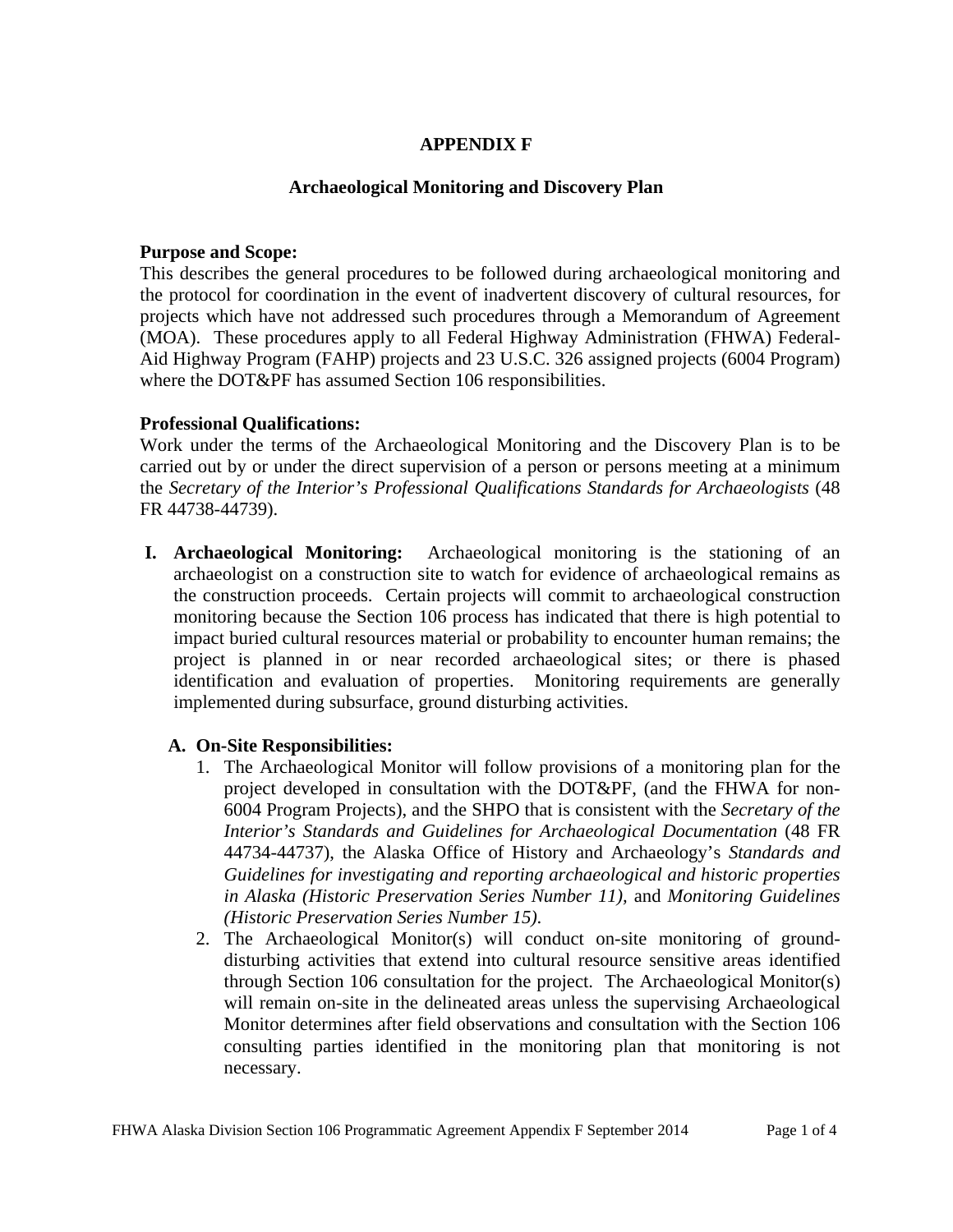3. The on-site supervising Archaeological Monitor is authorized to halt construction in a specific location if any previously unidentified cultural resources are encountered during earth-moving activities.

# **B. Pre-construction Meeting:**

- 1. Before work begins on the project, the DOT&PF Project Engineer, the DOT&PF Professionally Qualified Individual (PQI), and the Archaeological Monitor(s) will conduct a pre-construction meeting with the Construction Contractor to explain any Section 106 terms or conditions for the project and the procedures to follow if archaeological materials are found, as well as the role of the Archaeological Monitor.
- 2. The PQI will provide the meeting participants with contact information for the following in case of cultural resources discovery notifications:
	- DOT&PF Project Engineer, PQI, and Regional Environmental Manager (REM)
	- State Historic Preservation Officer (SHPO)
	- Local Tribes
	- State Troopers and State Medical Examiner (SME)
	- *For non-6004 Program Projects*, the FHWA Regional Area Engineer; or
	- *For 6004 Program Projects*, the DOT&PF Statewide Environmental Office (SEO) NEPA Program Manager.

# **C. Reporting Requirements:**

- 1. *Weekly Monitoring Memos:* The Archaeological Monitor will provide a summary construction monitoring memo on a weekly basis to the DOT&PF Project Engineer and the PQI. The PQI will submit a copy of the memo to the SHPO and other consulting parties as identified in the Monitoring Plan.
- 2. *Summary Monitoring Report:* When the construction monitoring is complete, the Archaeological Monitor will provide to the Project Engineer and PQI draft and final summary reports detailing the construction monitoring activities. The report is to meet contemporary professional standards and the Secretary of the Interior's Standards and Guidelines for Archaeological Documentation (FR Vol. 48, No. 190, pp. 44734-44737). The PQI will provide the summary report to SHPO and other consulting parties as identified in the Monitoring Plan.
- **II. Discovery Plan:** Late discoveries are almost always archaeological. This outlines the procedures to follow if cultural resources are discovered after the Section 106 process has been completed or if unanticipated effects to historic properties occur during project construction.

# **A. On-Site Responsibilities:**

1. *Step 1: Stop Work at a Discovery Site.* If a cultural resource is uncovered during the project, all work adjacent to the discovery must stop. The discovery site is to be secured by the Contractor. If human remains are encountered, treat them with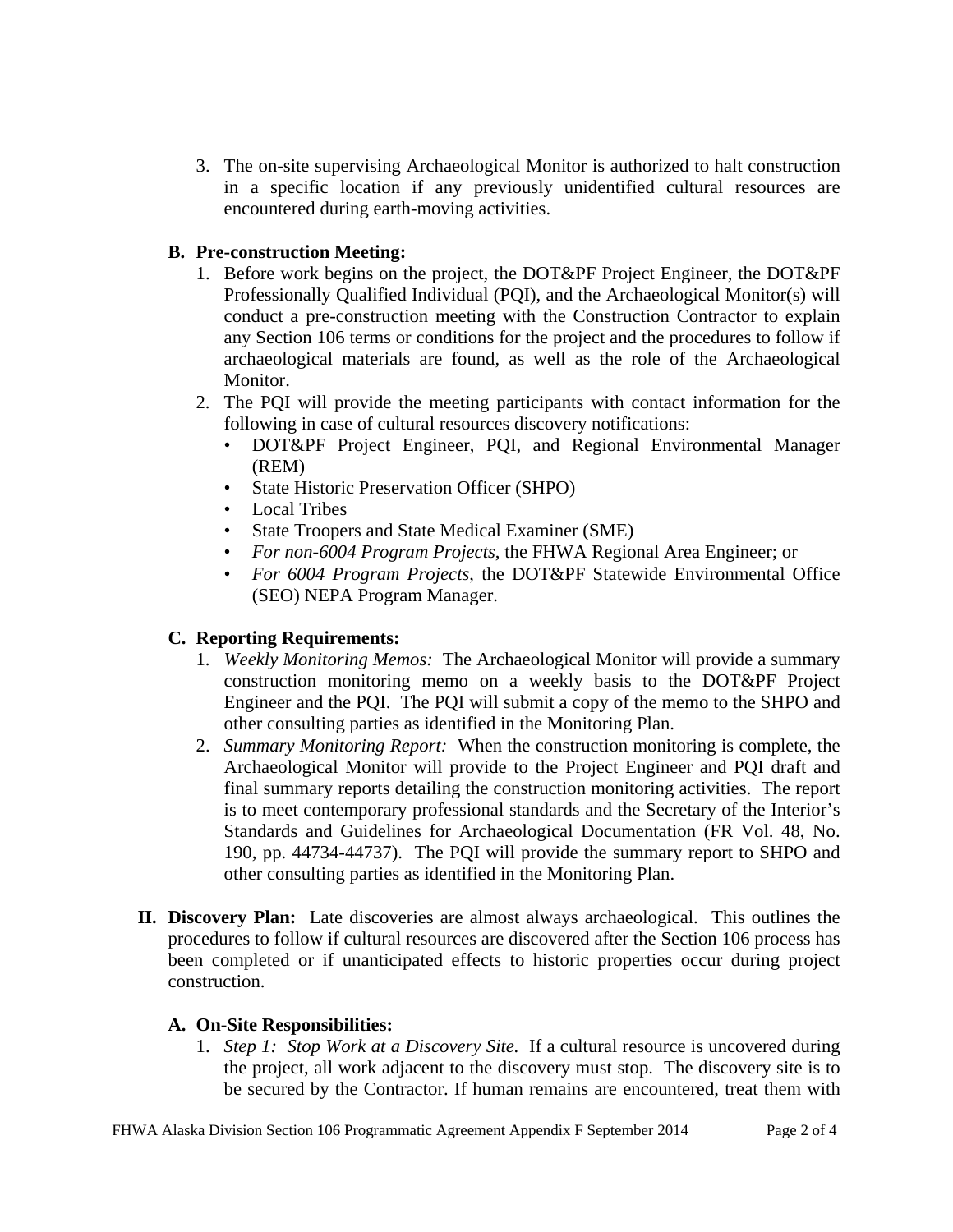dignity and respect, and follow the protocols outlined in Appendix H (DOT&PF Procedures and State and Federal Laws Pertaining to the Discovery of Human Remains).

2. *Step 2: Notify the DOT&PF Project Engineer, PQI, and Archaeological Monitor (if any).* If the Project Engineer cannot be reached, contact the POI (or REM). If there is a monitoring plan in place, the Archaeological Monitor will follow its provisions. The supervising Archaeological Monitor is authorized to halt construction in a specific location, or to redirect work to other locations while recovering previously unidentified cultural resources. The DOT&PF staff will make all other calls and notifications.

# **B. DOT&PF Project Engineer Responsibilities at the time of Discovery:**

- 1. *Discovery Site:* The Project Engineer is responsible for taking appropriate steps to protect the discovery site. All work will stop in an area adequate to provide for the security, protection, and integrity of the cultural resource. Vehicles, equipment, and unauthorized personnel will not be permitted to traverse the discovery site.
- 2. *Direct Construction Elsewhere from Discovery Site:* The Project Engineer may direct construction away from cultural resources to work in other areas prior to contacting the discovery notification consulting parties.
- 3. *Contact the PQI (or REM):* If the PQI (or REM) has not yet been contacted, the Project Engineer will do so.

# **C. DOT&PF PQI and REM Responsibilities at the time of Discovery:**

- 1. *Identify Discovery:* The PQI will coordinate with the Project Engineer to ensure that a qualified professional archaeologist examines the discovery to determine if it is a cultural resource.
	- a. If it is determined to not be a cultural resource, work may proceed with no further delay.
	- b. If it is determined to be a cultural resource and/or if the discovery includes human remains, the PQI will continue with consulting party notifications. For human remains, the procedures described in Appendix H (DOT&PF Procedures and State and Federal Laws Pertaining to the Discovery of Human Remains) will be followed.
- 2. *Notify the FHWA Regional Area Engineer (or the DOT&PF Statewide Environmental Office [SEO] NEPA Program Manager for 6004 Program Projects), the SHPO, Tribes, and other consulting parties as appropriate:* The PQI (or REM) will be responsible to contact these parties within 48 hours of the discovery in accordance with 36 CFR 800.13.

# **D. Documentation of Cultural Resource Materials:**

1. The PQI will be the DOT&PF point of contact for consultation with the FHWA, the SHPO, Tribes, and other consulting parties as appropriate to ensure that the previously unidentified resource or unanticipated effect is evaluated, and an appropriate treatment plan is developed.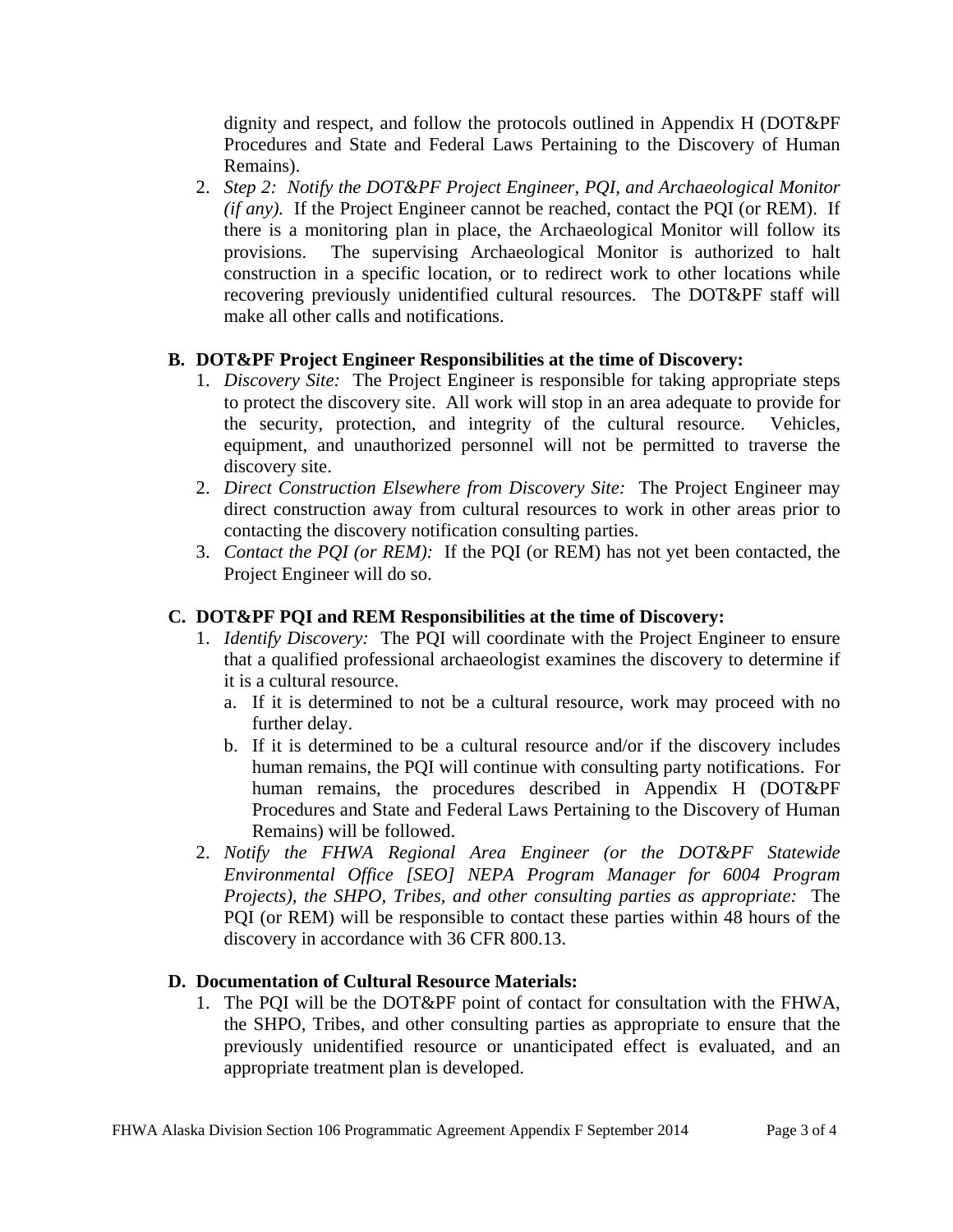- 2. Evaluation: If the project is not already using an Archaeological Monitor, the Project Engineer, the PQI, and the Contractor will coordinate to procure archaeological services.
	- a. As a streamlining measure, after a qualified archaeologist confirms that the find is cultural and establishes the boundaries of the discovery site, the PQI may assume an archaeological resource is eligible for inclusion in the National Register of Historic Places (National Register) under Criterion D.
	- b. Alternatively, if the find is confirmed as cultural, the PQI may opt to have the cultural resource formally assessed for eligibility to the National Register using established National Register criteria (36 CFR 800.4(c)) and will provide the National Register evaluation report to the SHPO, Tribes, and other consulting parties as appropriate. The PQI will determine National Register eligibility in consultation with the SHPO and Tribes.
- 3. For properties deemed to be eligible for the National Register, the PQI will apply the criteria of adverse effect (36 CFR 800.5) in consultation with the SHPO and the Tribes.
- 4. Any treatment plan resulting from the discovery will be developed in consultation with the FHWA (or the PQI for 6004 Program Projects), SHPO and Tribes. The PQI will coordinate with the Project Engineer and the Construction Contractor to ensure that the treatment plan is implemented.
	- a. Should data recovery be required by the plan, it will be implemented prior to any continued construction at the discovery site. The PQI will provide the data recovery report to the SHPO and Tribes.
	- b. All artifacts, faunal remains, and related materials recovered on State land as well as associated field notes, shall remain the property of the State of Alaska. Materials recovered on land not owned by the State shall remain the property of the land owner or managing entity. Materials owned by the State of Alaska shall be accessioned to the University of Alaska Museum of the North in Fairbanks.
- 5. All documentation, testing and treatment plan, evaluation, data recovery, and reporting of cultural resource materials as described for these procedures will follow and meet the contemporary professional standards and the Secretary of the Interior's Standards and Guidelines for Archaeology and Historic Preservation (48 FR 44716).

#### **E. Proceeding with Construction:**

- 1. Project construction outside the discovery site may continue as directed by the Project Engineer and the Construction Contractor while documentation and assessment of the cultural resources at the discovery site proceeds.
- 2. When the PQI ensures that recovery of cultural resource materials as outlined above is satisfied and complete, and the PQI determines that compliance with State and federal laws is complete, the Project Engineer may allow construction at the discovery site to resume.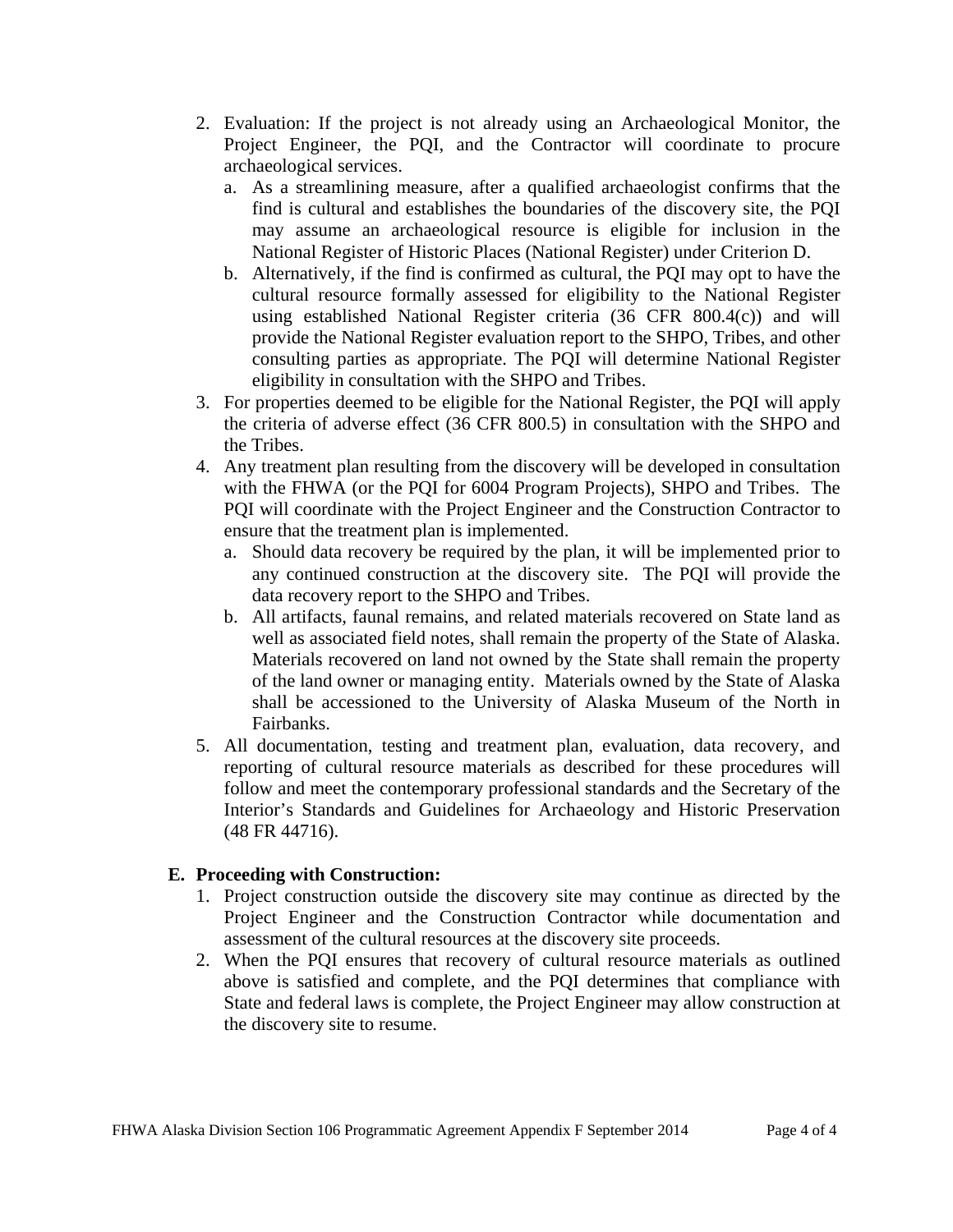#### **APPENDIX G DOT&PF Standard Specifications for Highway Construction Section 107 Legal Relations and Responsibility to Public**  Revised September 2004

#### **107-1.01 Laws to be Observed 107-1.02 Permits, Licenses, and Taxes 107-1.07 Archaeological or Historical Discoveries**

Alaska Department of Transportation and Public Facilities Standard Specifications for highway construction contracts are prepared and adopted under the authority of Alaska Statute 19.10.160.

**107-1.01 LAWS TO BE OBSERVED.** The Contractor shall keep fully informed of, observe, and comply with all federal, state, and local laws, ordinances, and regulations, and all orders and decrees of bodies or tribunals having any jurisdiction or authority, that in any manner affect those engaged or employed on the work or which in any way affect the conduct of the work.

The Contractor and the Surety shall defend, indemnify, and hold harmless the state and its representatives against any claim or liability related to violations of any laws, regulations or decrees by the Contractor, the Contractor's agents, the Contractor's employees, a subcontractor at any tier, or a supplier or service provider.

The Contractor has the affirmative duty to keep informed of and comply with all laws. The Contractor is not entitled to and shall not rely on any Department employee's interpretation, whether oral or written, of any law, ordinance, or regulation.

**107-1.02 PERMITS, LICENSES, AND TAXES.** The terms, conditions, and stipulations in permits obtained either by the Department or by the Contractor are made a part of this Contract.

The Department will:

- 1. Secure permits and licenses that the Department determines are required for the construction of the proposed project, and the use of mandatory sources, designated sources and designated waste disposal areas for the proposed project; and
- 2. Modify Department-acquired permits during the performance of the contract, if deemed necessary by the Engineer.

The Contractor shall:

- 1. Acquire any permits and licenses required to complete the project that are not acquired by the Department;
- 2. Provide qualified professionals to collect data or perform studies necessary to acquire permits for the use of sites not previously permitted;
- 3. Give all notices required for the prosecution of the work;
- 4. Abide by all permits and licenses whether acquired by the Department or by the Contractor;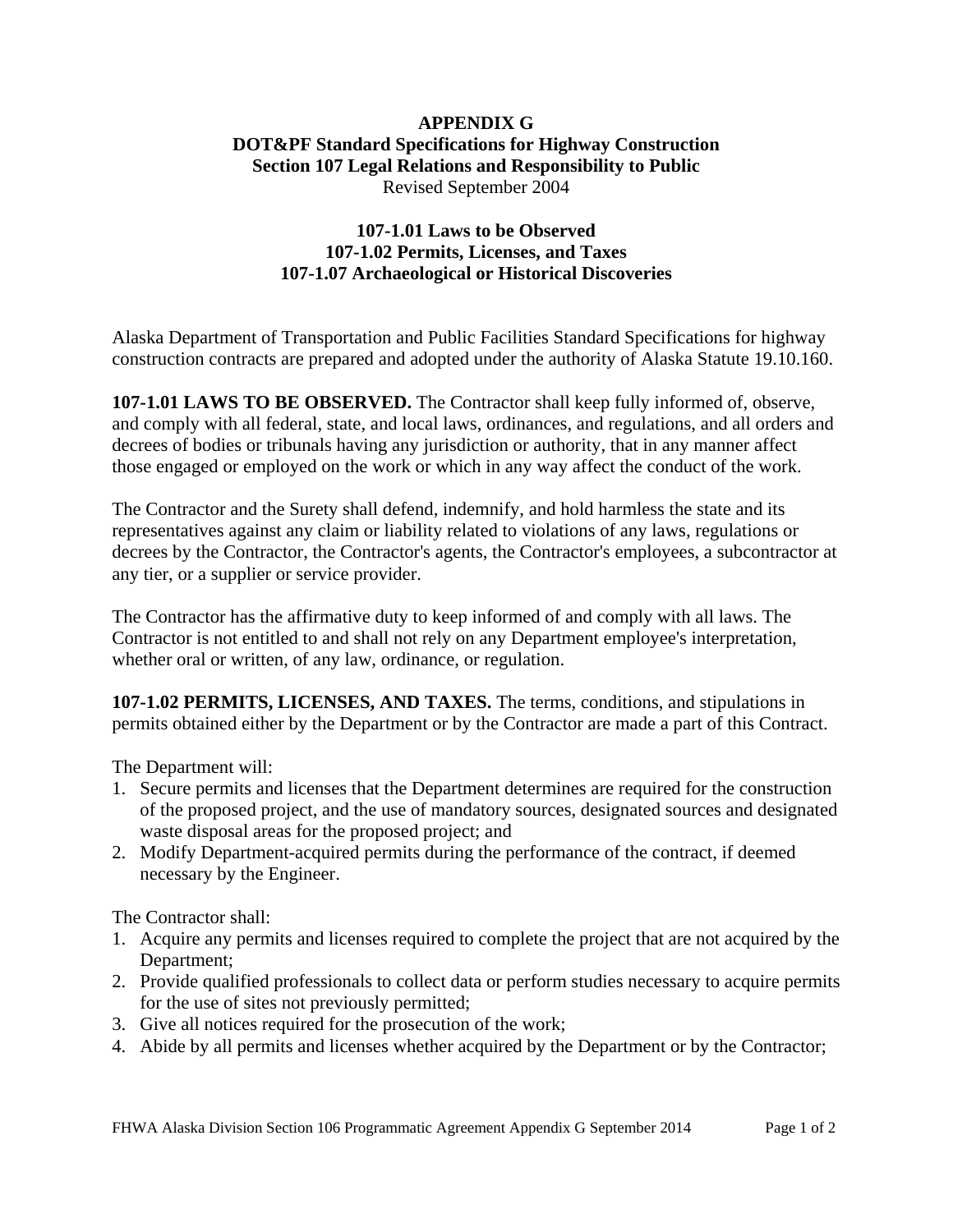- 5. Notify the Engineer promptly if any activity cannot be performed as specified in the permits, and cease conducting the activity until permit modifications or any required additional permits are obtained;
- 6. Obtain modifications to permits acquired by the Contractor;
- 7. Pay all charges, fees and taxes; and
- 8. Provide proof of payment of all taxes before the Department makes final payment.

In addition, before using an area not previously permitted for use by the Contract, the Contractor shall:

- 1. Contact all government agencies having possible or apparent permit authority over that area;
- 2. Obtain all required permits and licenses from those agencies;
- 3. Obtain permission from any property owners or lessees with an interest in the property; and
- 4. Provide all of the following to the Engineer:
	- a. All permits or clearances necessary to use the site for its intended purpose(s);
	- b. A written statement that all permits or clearances necessary have been obtained;
	- c. Written evidence that the Contractor has contacted all of the relevant agencies and that no additional permits are required on the part of the Contractor, including at a minimum the name of the agency and staff person contacted, the date contacted, and result of coordination; and
	- d. A plan that identifies how the site will be finally stabilized and protected.

**107-1.07 ARCHAEOLOGICAL OR HISTORICAL DISCOVERIES.** When the Contractor's operation encounters prehistoric artifacts, burials, remains of dwelling sites, paleontological remains, shell heaps, land or sea mammal bones, tusks, or other items of historical significance, the Contractor shall:

- 1. Immediately cease operations at the site of the find;
- 2. Immediately notify the Engineer of the find; and
- 3. Not disturb or remove the finds or perform further operations at the site of the finds until directed by the Engineer.

The Engineer will issue an appropriate Change Order if the Engineer orders suspension of the Contractor's operations or orders the Contractor to perform extra work in order to protect an archaeological or historical find.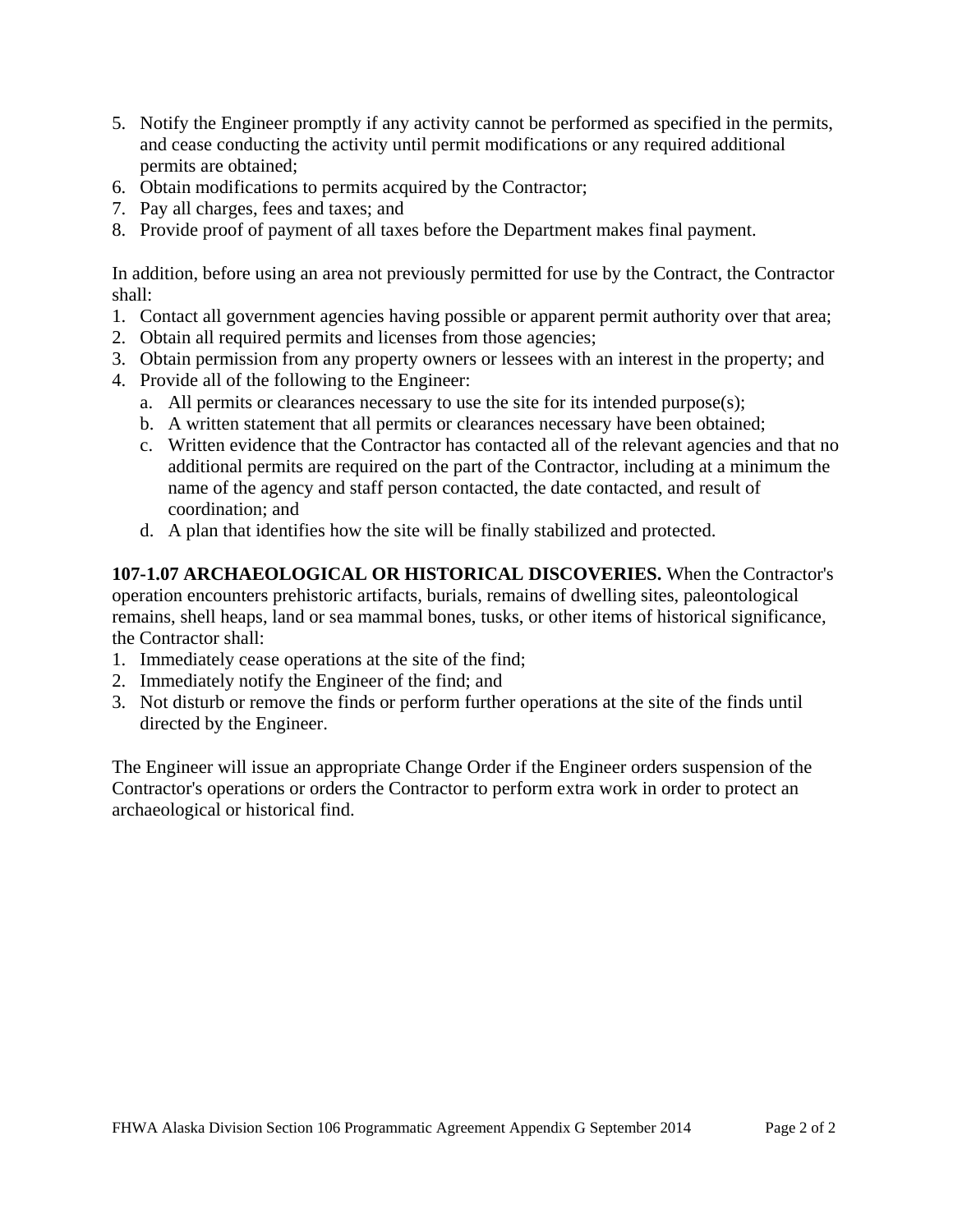#### **APPENDIX H**

#### **Department of Transportation and Public Facilities (DOT&PF) Procedures and State and Federal Laws Pertaining to the Discovery of Human Remains**

#### **DOT&PF Procedures**

#### **Purpose and Scope:**

This describes the general procedures to be followed in the event of inadvertent discovery of human remains for projects which have not addressed such procedures through a Memorandum of Agreement (MOA). These procedures apply to all Federal Highway Administration (FHWA) Federal-Aid Highway Program (FAHP) projects and 23 U.S.C. 326 assigned projects (6004 Program) where the DOT&PF has assumed Section 106 responsibilities.

**1.** *Step 1: Stop Work at the Discovery Site.* Any time human remains are encountered, that portion of the work affecting the discovery will stop immediately and the DOT&PF Project Engineer will immediately take steps with the Construction Contractor to secure and protect the discovery location.

#### **2.** *Step 2: Notifications.*

- a. The Project Engineer and a DOT&PF professionally qualified individual (PQI) staff (staff meeting the Professional Qualifications Standards established by the Secretary of the Interior [48 FR 44738-44739]) or the DOT&PF Regional Environmental Manager will provide information about the discovery in their notification to the
	- the Alaska State Troopers;
	- the State Medical Examiner (SME);
	- the State Historic Preservation Officer (SHPO); and
	- *For non-6004 Program Projects*, the Federal Highway Administration (FHWA) Regional Area Engineer; or
	- *For 6004 Program Projects*, the DOT&PF Statewide Environmental Office (SEO)] NEPA Program Manager.
- b. The SME will determine if the remains are of a forensic nature and/or subject to criminal investigation. If the remains are part of a crime scene, the SME will take control of the discovery.

#### **3.** *Step 3: Consultation.*

- a. If the human remains are determined or believed to be of or are associated with Tribal descent, the PQI will assist the FHWA (or the SEO for 6004 Program Projects) to concurrently notify any potentially affiliated Tribe and expeditiously consult on the treatment and disposition of such remains.
- b. If the encounter of human remains occurs on Federal land, the PQI will notify and receive further direction from the respective Federal land manager.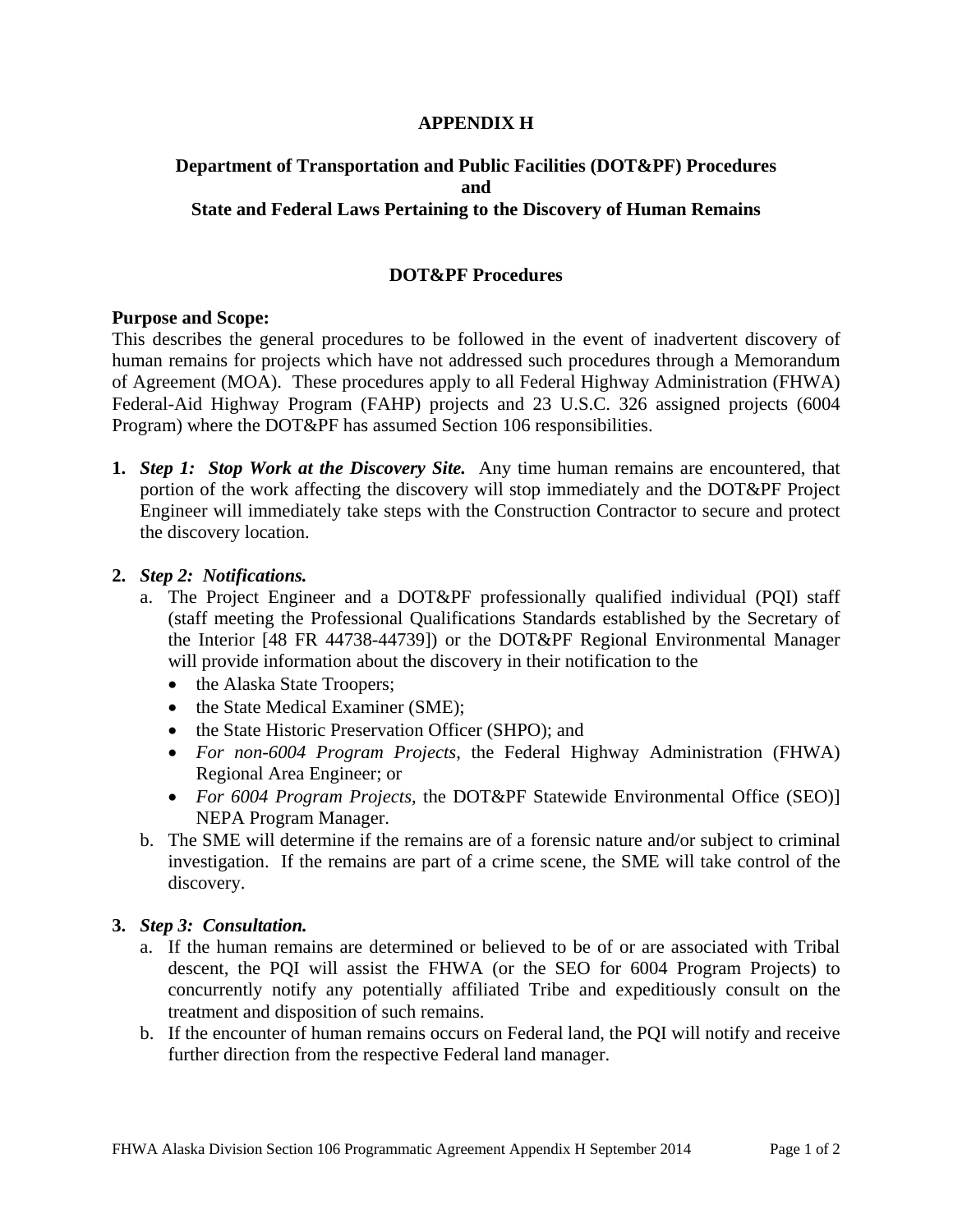c. The DOT&PF will also adhere to State laws and protocols in accordance with, AS 11.46.482(a)(6), AS 12.65.5, AS 41.35.200, and AS 18.50.250 of this Section 106 Agreement) pertaining to the discovery of human remains within the State of Alaska.

#### **State (Alaska Statute) Laws**

- *AS 11.46.482(a)(6):* Applies to all lands in Alaska, makes the "intentional and unauthorized destruction or removal of any human remains or the intentional disturbance of a grave" a class C felony.
- *AS 12.65.5:* Requires immediate notification of a peace officer of the state (police, Village Public Safety Officer, or Alaska State Trooper [AST]) and the State Medical Examiner when death has "been caused by unknown or criminal means, during the commission of a crime, or by suicide, accident, or poisoning." The AST has interpreted notification procedures as applicable to all remains, including ancient remains. In addition to a local peace officer (if within a local jurisdiction), notification should include the AST Criminal Investigation Bureau.
- *AS 41.35.200:* Applies only to state lands, makes the disturbance of "historic, prehistoric and archeological resources" (including 'graves') a class A misdemeanor.
- *AS 18.50.250:* Requires the issuance of burial-transit and disinterment-reinterment permits by the State Registrar of Vital Statistics or an authorized local registrar under certain circumstances.

# **Federal (United State Code) Laws**

- *16 USC 470ee (Archeological Resources Protection Act or ARPA):* Prohibits the unauthorized destruction or removal of archaeological materials, including human remains (i.e., more than 100 years old) on federal lands and federal trust lands. Violations may be prosecuted as a misdemeanor or felony, as warranted by the severity of the violation. Violations of state or local laws, regardless of land ownership, may be prosecuted under ARPA if the archaeological materials are transported across state boundaries.
- *25 USC 3001-30013 (PL 101-601) (Native American Graves and Repatriation Act or NAGPRA*): Governs the treatment and disposition of human remains on federal or federal trust lands that are determined to be Native American. NAGPRA also applies to Native American human remains from any lands if the remains are curated in an institution that receives federal funds.